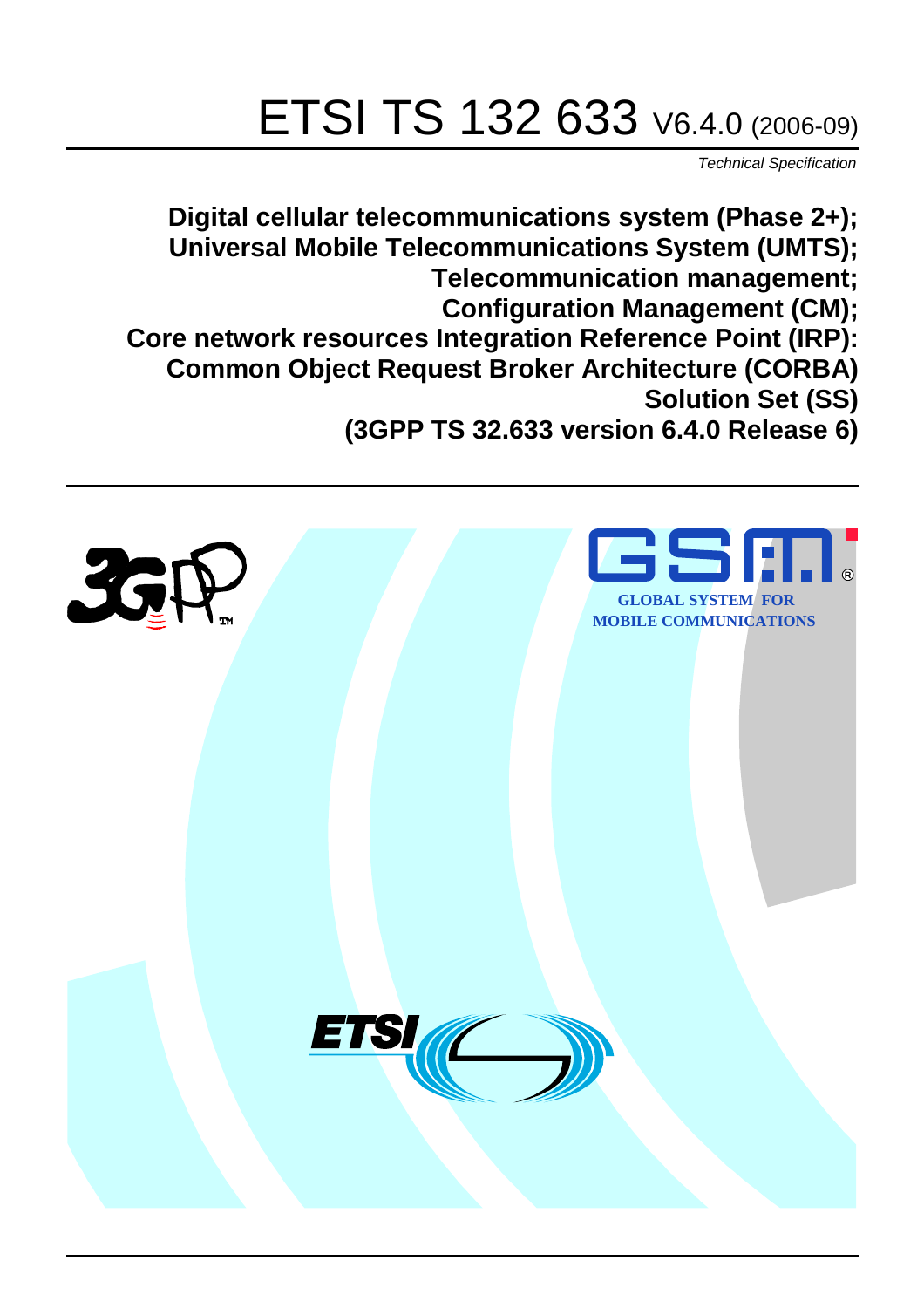Reference RTS/TSGS-0532633v640

> Keywords GSM, UMTS

#### **ETSI**

#### 650 Route des Lucioles F-06921 Sophia Antipolis Cedex - FRANCE

Tel.: +33 4 92 94 42 00 Fax: +33 4 93 65 47 16

Siret N° 348 623 562 00017 - NAF 742 C Association à but non lucratif enregistrée à la Sous-Préfecture de Grasse (06) N° 7803/88

#### **Important notice**

Individual copies of the present document can be downloaded from: [http://www.etsi.org](http://www.etsi.org/)

The present document may be made available in more than one electronic version or in print. In any case of existing or perceived difference in contents between such versions, the reference version is the Portable Document Format (PDF). In case of dispute, the reference shall be the printing on ETSI printers of the PDF version kept on a specific network drive within ETSI Secretariat.

Users of the present document should be aware that the document may be subject to revision or change of status. Information on the current status of this and other ETSI documents is available at <http://portal.etsi.org/tb/status/status.asp>

If you find errors in the present document, please send your comment to one of the following services: [http://portal.etsi.org/chaircor/ETSI\\_support.asp](http://portal.etsi.org/chaircor/ETSI_support.asp)

#### **Copyright Notification**

No part may be reproduced except as authorized by written permission. The copyright and the foregoing restriction extend to reproduction in all media.

> © European Telecommunications Standards Institute 2006. All rights reserved.

**DECT**TM, **PLUGTESTS**TM and **UMTS**TM are Trade Marks of ETSI registered for the benefit of its Members. **TIPHON**TM and the **TIPHON logo** are Trade Marks currently being registered by ETSI for the benefit of its Members. **3GPP**TM is a Trade Mark of ETSI registered for the benefit of its Members and of the 3GPP Organizational Partners.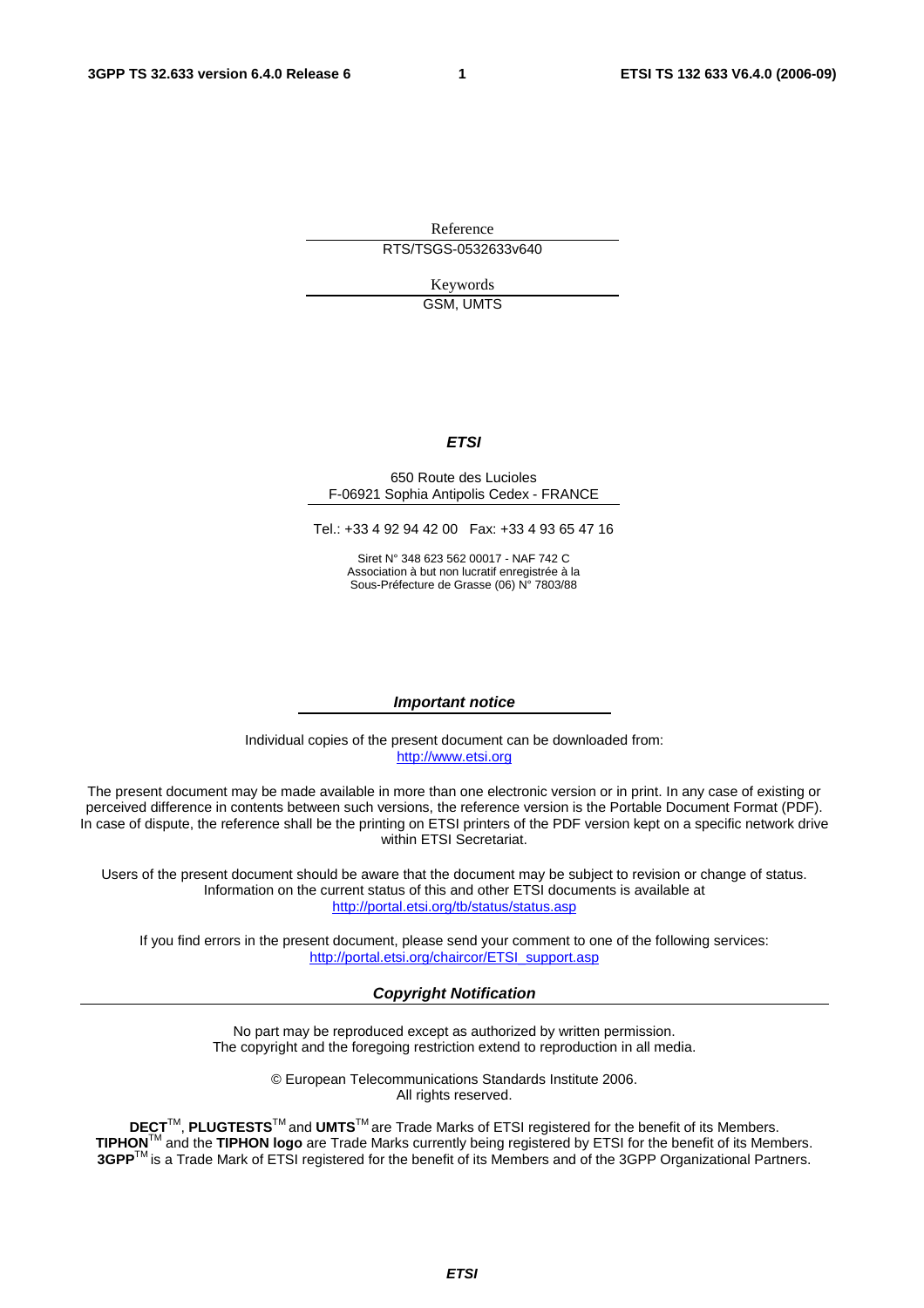# Intellectual Property Rights

IPRs essential or potentially essential to the present document may have been declared to ETSI. The information pertaining to these essential IPRs, if any, is publicly available for **ETSI members and non-members**, and can be found in ETSI SR 000 314: *"Intellectual Property Rights (IPRs); Essential, or potentially Essential, IPRs notified to ETSI in respect of ETSI standards"*, which is available from the ETSI Secretariat. Latest updates are available on the ETSI Web server ([http://webapp.etsi.org/IPR/home.asp\)](http://webapp.etsi.org/IPR/home.asp).

Pursuant to the ETSI IPR Policy, no investigation, including IPR searches, has been carried out by ETSI. No guarantee can be given as to the existence of other IPRs not referenced in ETSI SR 000 314 (or the updates on the ETSI Web server) which are, or may be, or may become, essential to the present document.

# Foreword

This Technical Specification (TS) has been produced by ETSI 3rd Generation Partnership Project (3GPP).

The present document may refer to technical specifications or reports using their 3GPP identities, UMTS identities or GSM identities. These should be interpreted as being references to the corresponding ETSI deliverables.

The cross reference between GSM, UMTS, 3GPP and ETSI identities can be found under <http://webapp.etsi.org/key/queryform.asp>.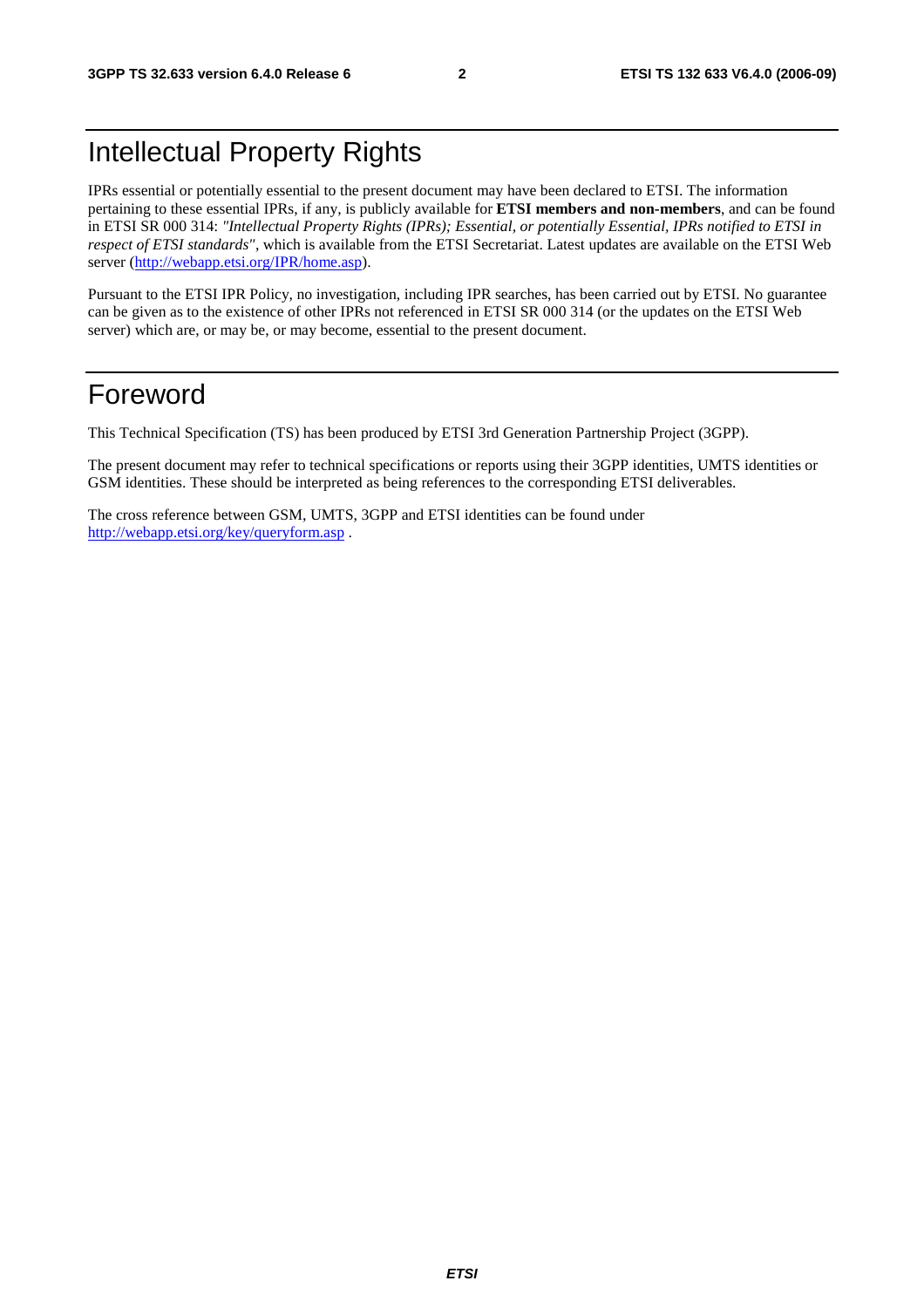#### $\mathbf{3}$

# Contents

| 1                |  |
|------------------|--|
| 2                |  |
| 3                |  |
| 3.1              |  |
| 3.2              |  |
| 4                |  |
| 4.1              |  |
|                  |  |
| 5                |  |
| 5.1<br>5.2       |  |
| 5.2.1            |  |
| 5.2.2            |  |
| 5.2.3            |  |
| 5.2.4            |  |
| 5.2.5            |  |
| 5.2.6            |  |
| 5.2.7            |  |
| 5.2.8            |  |
| 5.2.9            |  |
| 5.2.10           |  |
| 5.2.11           |  |
| 5.2.12           |  |
| 5.2.13           |  |
| 5.2.14           |  |
| 5.2.15           |  |
| 5.2.16           |  |
| 5.2.17           |  |
| 5.2.18           |  |
| 5.2.19           |  |
| 5.2.20           |  |
| 5.2.21           |  |
| 5.2.22           |  |
| 5.2.23<br>5.2.24 |  |
| 5.2.25           |  |
| 5.2.26           |  |
| 5.2.27           |  |
| 5.2.28           |  |
| 5.2.29           |  |
| 5.2.30           |  |
| 5.2.31           |  |
| 5.2.32           |  |
| 5.2.33           |  |
| 5.2.34           |  |
| 5.2.35           |  |
| 5.2.36           |  |
| 5.2.37           |  |
| 5.2.38           |  |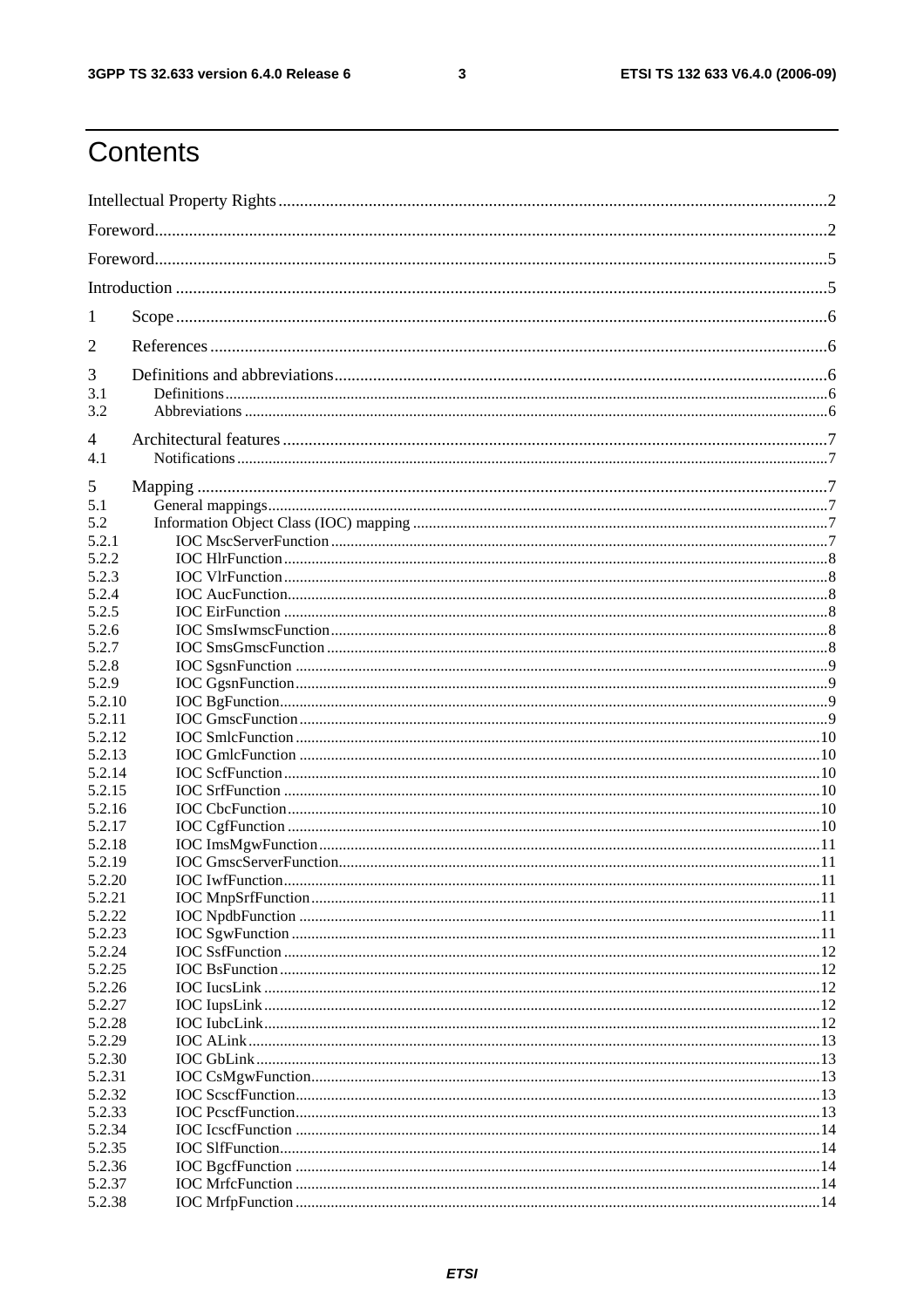#### $\overline{\mathbf{4}}$

| 5.2.39 |                               |  |
|--------|-------------------------------|--|
| 5.2.40 |                               |  |
| 5.2.41 |                               |  |
| 5.2.42 |                               |  |
| 5.2.43 |                               |  |
| 5.2.44 |                               |  |
| 5.2.45 |                               |  |
| 5.2.46 |                               |  |
| 5.2.47 |                               |  |
| 5.2.48 |                               |  |
| 5.2.49 |                               |  |
| 5.2.50 |                               |  |
| 5.2.51 |                               |  |
| 5.2.52 |                               |  |
| 5.2.53 |                               |  |
| 5.2.54 |                               |  |
| 5.2.55 |                               |  |
| 5.2.56 |                               |  |
| 5.2.57 |                               |  |
| 5.2.58 |                               |  |
| 5.2.59 |                               |  |
| 5.2.60 |                               |  |
| 5.2.61 |                               |  |
| 5.2.62 |                               |  |
| 5.2.63 |                               |  |
| 5.2.64 |                               |  |
| 5.2.65 |                               |  |
| 6      |                               |  |
| 6.1    |                               |  |
| 6.2    |                               |  |
|        |                               |  |
|        | <b>Annex A (normative):</b>   |  |
| A.1    |                               |  |
|        | <b>Annex B (informative):</b> |  |
|        |                               |  |
|        |                               |  |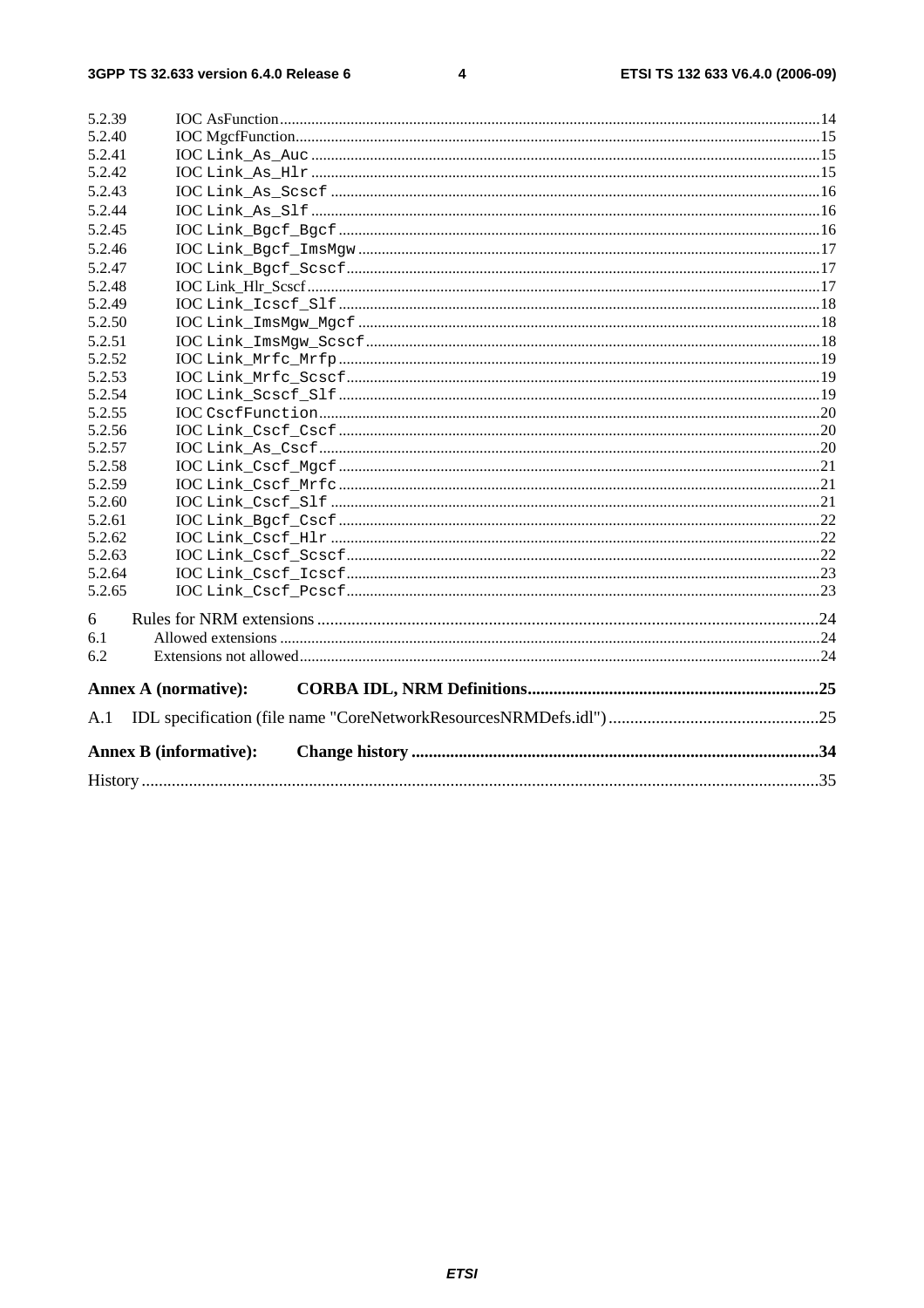# Foreword

This Technical Specification has been produced by the 3<sup>rd</sup> Generation Partnership Project (3GPP).

The contents of the present document are subject to continuing work within the TSG and may change following formal TSG approval. Should the TSG modify the contents of the present document, it will be re-released by the TSG with an identifying change of release date and an increase in version number as follows:

Version x.y.z

where:

- x the first digit:
	- 1 presented to TSG for information;
	- 2 presented to TSG for approval;
	- 3 or greater indicates TSG approved document under change control.
- y the second digit is incremented for all changes of substance, i.e. technical enhancements, corrections, updates, etc.
- z the third digit is incremented when editorial only changes have been incorporated in the document.

# Introduction

The present document is part of a TS-family covering the 3<sup>rd</sup> Generation Partnership Project; Technical Specification Group Services and System Aspects; Telecommunication management; as identified below:

| 32.631: | "Configuration Management (CM); Core network resources Integration Reference Point (IRP):<br>Requirements".                                                        |
|---------|--------------------------------------------------------------------------------------------------------------------------------------------------------------------|
| 32.632: | "Configuration Management (CM); Core network resources Integration Reference Point (IRP):<br>Network Resource Model (NRM)".                                        |
| 32.633: | "Configuration Management (CM); Core network resources Integration Reference Point<br>(IRP): Common Object Request Broker Architecture (CORBA) Solution Set (SS)". |
| 32.634: | "Configuration Management (CM); Core network resources Integration Reference Point (IRP):<br>Common Management Information Protocol (CMIP) Solution Set (SS)".     |
| 32.635: | "Configuration Management (CM); Core network resources Integration Reference Point (IRP):<br>Bulk CM eXtensible Markup Language (XML) file format definition".     |

Configuration Management (CM), in general, provides the operator with the ability to assure correct and effective operation of the 3G network as it evolves. CM actions have the objective to control and monitor the actual configuration on the Network Elements (NEs) and Network Resources (NRs), and they may be initiated by the operator or by functions in the Operations Systems (OSs) or NEs.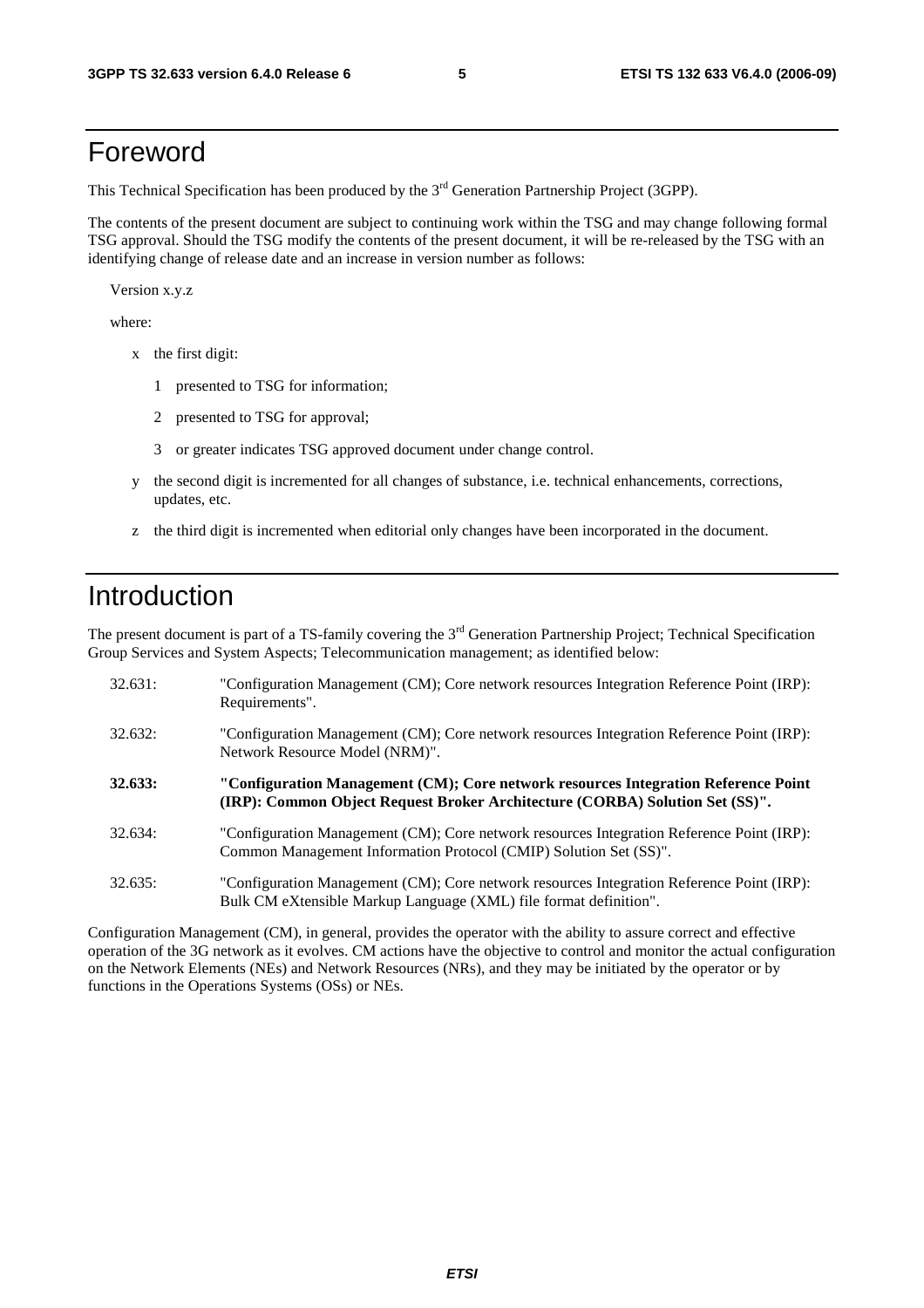# 1 Scope

The purpose of this *Core Network Resources IRP: CORBA Solution Set* is to define the mapping of the IRP information model (see TS 32.632 [3]) to the protocol specific details necessary for implementation of this IRP in a CORBA/IDL environment.

This Solution Set specification is related to 3GPP TS 32.632 V6.5.X.

# 2 References

The following documents contain provisions which, through reference in this text, constitute provisions of the present document.

- References are either specific (identified by date of publication, edition number, version number, etc.) or non-specific.
- For a specific reference, subsequent revisions do not apply.
- For a non-specific reference, the latest version applies. In the case of a reference to a 3GPP document (including a GSM document), a non-specific reference implicitly refers to the latest version of that document *in the same Release as the present document*.
- [1] 3GPP TS 32.101: "Telecommunication management; Principles and high level requirements".
- [2] 3GPP TS 32.102: "Telecommunication management; Architecture".
- [3] 3GPP TS 32.632: " Telecommunication management; Configuration Management (CM); Core Network Resources Integration Reference Point (IRP): Network Resource Model (NRM)".
- [4] 3GPP TS 32.300: " Telecommunication management; Configuration Management (CM); Name convention for Managed Objects".
- [5] 3GPP TS 32.303: " Telecommunication management; Configuration Management (CM); Notification Integration Reference Point (IRP): Common Object Request Broker Architecture (CORBA) Solution Set (SS)".

# 3 Definitions and abbreviations

# 3.1 Definitions

For terms and definitions please refer to TS 32.101 [1], TS 32.102 [2] and TS 32.632 [3].

### 3.2 Abbreviations

For the purposes of the present document, the following abbreviations apply:

| <b>CORBA</b> | Common Object Request Broker Architecture |
|--------------|-------------------------------------------|
| DN           | Distinguished Name                        |
| IDL          | Interface Definition Language (OMG)       |
| <b>IOC</b>   | <b>Information Object Class</b>           |
| <b>IRP</b>   | <b>Integration Reference Point</b>        |
| <b>IS</b>    | <b>Information Service</b>                |
| <b>MGW</b>   | Media GateWay                             |
| MO           | Managed Object                            |
| <b>MOC</b>   | <b>Managed Object Class</b>               |
| <b>NRM</b>   | <b>Network Resource Model</b>             |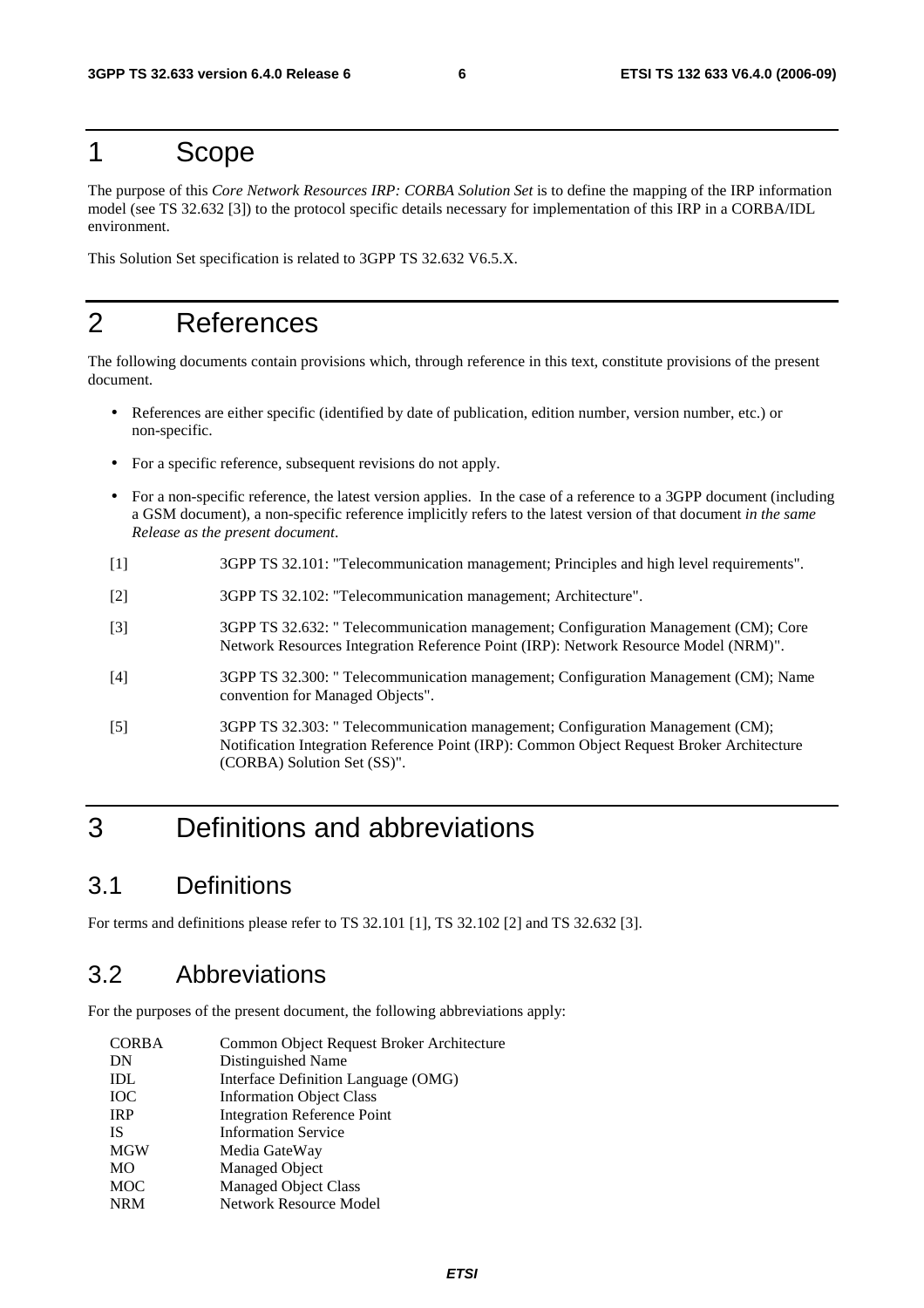| OMG | <b>Object Management Group</b> |
|-----|--------------------------------|
| -SS | <b>Solution Set</b>            |

# 4 Architectural features

The overall architectural feature of Core Network Resources IRP is specified in TS 32.632[3]. This clause specifies features that are specific to the CORBA SS [3].

### 4.1 Notifications

Notifications are sent according to the Notification IRP: CORBA SS (see TS 32.303 [5]).

# 5 Mapping

# 5.1 General mappings

Attributes modelling associations as defined in the NRM (here also called "reference attributes") are in this SS mapped to attributes. The names of the reference attributes in the NRM are mapped to the corresponding attribute names in the MOC. When the cardinality for an association is 0..1 or 1..1 the datatype for the reference attribute is defined as an MOReference. The value of an MO reference contains the distinguished name of the associated MO. When the cardinality for an association allows more than one referred MO, the reference attribute will be of type MOReferenceSet, which contains a sequence of MO references.

# 5.2 Information Object Class (IOC) mapping

### 5.2.1 IOC MscServerFunction

#### **Mapping from NRM IOC MscServerFunction attributes to SS equivalent MOC MscServerFunction attributes**

| <b>Attributes of IOC MscFunction</b><br>in TS 32.632 [3] | <b>SS Attributes</b><br><b>SS Type</b> |                                                                      | Qualifier        |
|----------------------------------------------------------|----------------------------------------|----------------------------------------------------------------------|------------------|
| mscServerFunctionId                                      | mscServerFunctionId                    | string                                                               | Read-Only, M     |
| userLabel                                                | userLabel                              | string                                                               | Read-Write,<br>м |
| mccList                                                  | mccList                                | GenericNetworkResourcesIRPSystem::At<br>tributeTypes:: LongSet       | Read-Write, M    |
| mncList                                                  | mncList                                | GenericNetworkResourcesIRPSystem::At<br>tributeTypes:: LongSet       | Read-Write, M    |
| lacList                                                  | lacList                                | GenericNetworkResourcesIRPSystem::At<br>tributeTypes:: LongSet       | Read-Write, M    |
| sacList                                                  | sacList                                | GenericNetworkResourcesIRPSystem::At<br>tributeTypes:: LongSet       | Read-Write, M    |
| gcaList                                                  | gcaList                                | GenericNetworkResourcesIRPSystem::At<br>tributeTypes:: LongSet       | Read-Write, M    |
| mscld                                                    | mscld                                  | lona                                                                 | Read-Write, M    |
| Associated<br>With/mscServerFunction-GsmCell             | mscServerFunction-<br>GsmCell          | GenericNetworkResourcesIRPSystem::At<br>tributeTypes::MOReferenceSet | Read-Only, M     |
| Associated<br>With/mscServerFunction-<br>ExternalGsmCell | mscServerFunction-<br>ExternalGsmCell  | GenericNetworkResourcesIRPSystem::At<br>tributeTypes::MOReferenceSet | Read-Only, M     |
| Associated<br>With/mscServerFunction-<br>CsMgwFunction   | mscServerFunction-<br>CsMgwFunction    | GenericNetworkResourcesIRPSystem::At<br>tributeTypes::MOReferenceSet | Read-Only, M     |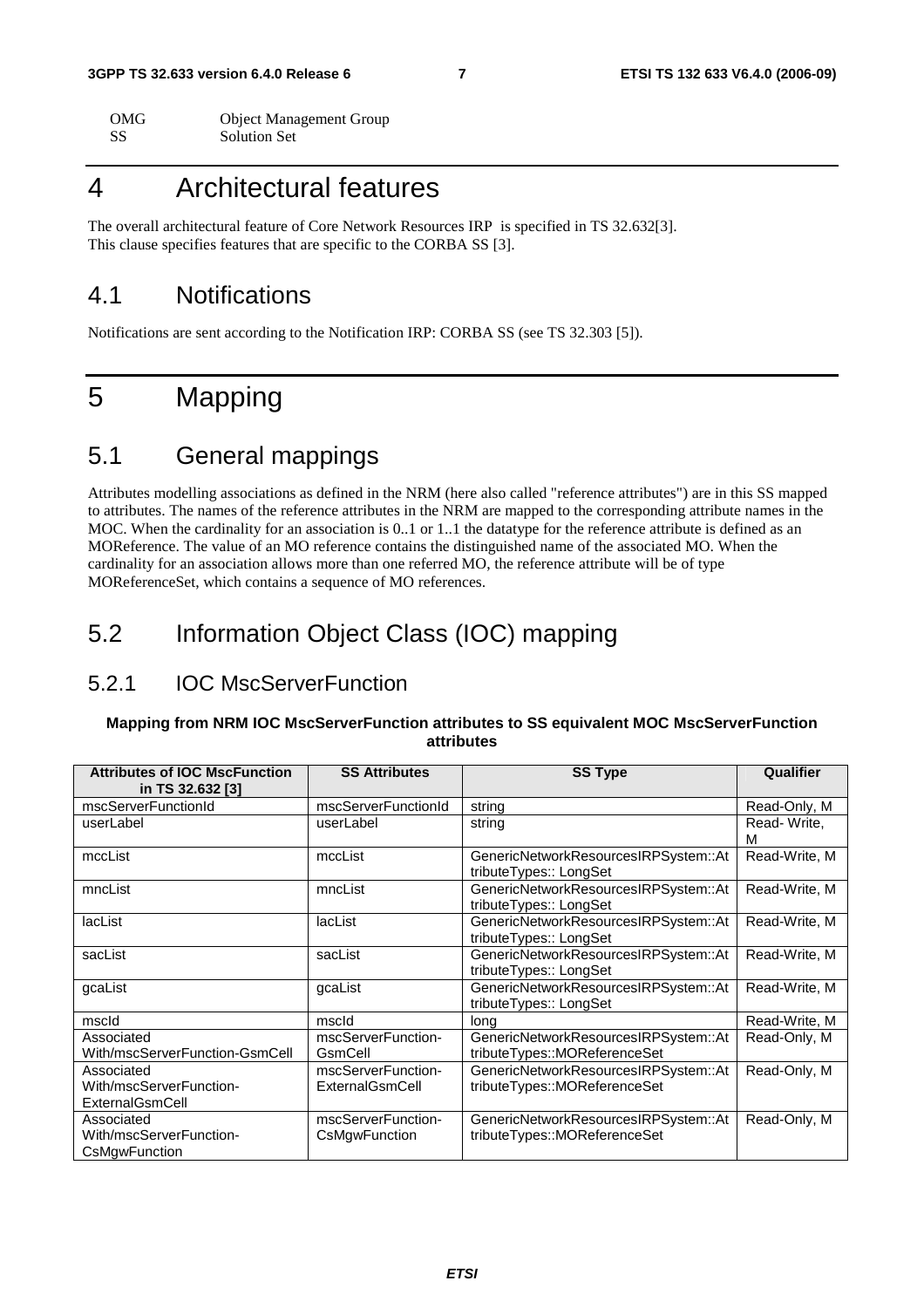### 5.2.2 IOC HlrFunction

#### **Mapping from NRM IOC HlrFunction attributes to SS equivalent MOC HlrFunction attributes**

| Attributes of IOC HIrFunction in TS 32.632 [3] | <b>SS Attributes</b> | SS<br>$T$ vpe | Qualifier     |
|------------------------------------------------|----------------------|---------------|---------------|
| hirFunctionId                                  | hirFunctionId        | string        | Read-Only, M  |
| userLabel                                      | userLabel            | string        | Read-Write, M |

### 5.2.3 IOC VlrFunction

#### **Mapping from NRM IOC VlrFunction attributes to SS equivalent MOC VlrFunction attributes**

| Attributes of IOC VIrFunction in TS 32.632 [3] | <b>SS Attributes</b> | <b>SS Type</b> | Qualifier         |
|------------------------------------------------|----------------------|----------------|-------------------|
| virFunctionId                                  | virFunctionId        | string         | . M<br>Read-Only. |
| userLabel                                      | userLabel            | string         | Read-Write, M     |

### 5.2.4 IOC AucFunction

#### **Mapping from NRM IOC AucFunction attributes to SS equivalent MOC AucFunction attributes**

| Attributes of IOC AucFunction in TS 32.632 [3] | <b>SS Attributes</b> | <b>SS Type</b> | Qualifier     |
|------------------------------------------------|----------------------|----------------|---------------|
| aucFunctionId                                  | aucFunctionId        | strina         | Read-Only, M  |
| userLabel                                      | userLabel            | string         | Read-Write, M |

### 5.2.5 IOC EirFunction

#### **Mapping from NRM IOC EirFunction attributes to SS equivalent MOC EirFunction attributes**

| Attributes of IOC EirFunction in TS 32.632 [3] | <b>SS Attributes</b> | <b>SS Type</b> | Qualifier         |
|------------------------------------------------|----------------------|----------------|-------------------|
| eirFunctionId                                  | eirFunctionId        | string         | . M<br>Read-Only  |
| userLabel                                      | userLabel            | string         | Write. M<br>Read- |

### 5.2.6 IOC SmsIwmscFunction

#### **Mapping from NRM IOC SmsIwmscFunction attributes to SS equivalent MOC SmsIwmscFunction attributes**

| Attributes of IOC SmsIwmscFunction in TS 32.632 [3] | <b>SS Attributes</b> | <b>SS Type</b> | Qualifier     |
|-----------------------------------------------------|----------------------|----------------|---------------|
| smsIwmscFunctionId                                  | smslwmscFunctionId   | string         | Read-Only, M  |
| userLabel                                           | userLabel            | strina         | Read-Write, M |

### 5.2.7 IOC SmsGmscFunction

#### **Mapping from NRM IOC SmsGmscFunction attributes to SS equivalent MOC SmsGmscFunction attributes**

| Attributes of IOC SmsGmscFunction in TS 32.632 [3] | <b>SS Attributes</b> | <b>SS Type</b> | Qualifier     |
|----------------------------------------------------|----------------------|----------------|---------------|
| smsGmscFunctionId                                  | smsGmscFunctionId    | string         | Read-Only, M  |
| userLabel                                          | userLabel            | string         | Read-Write, M |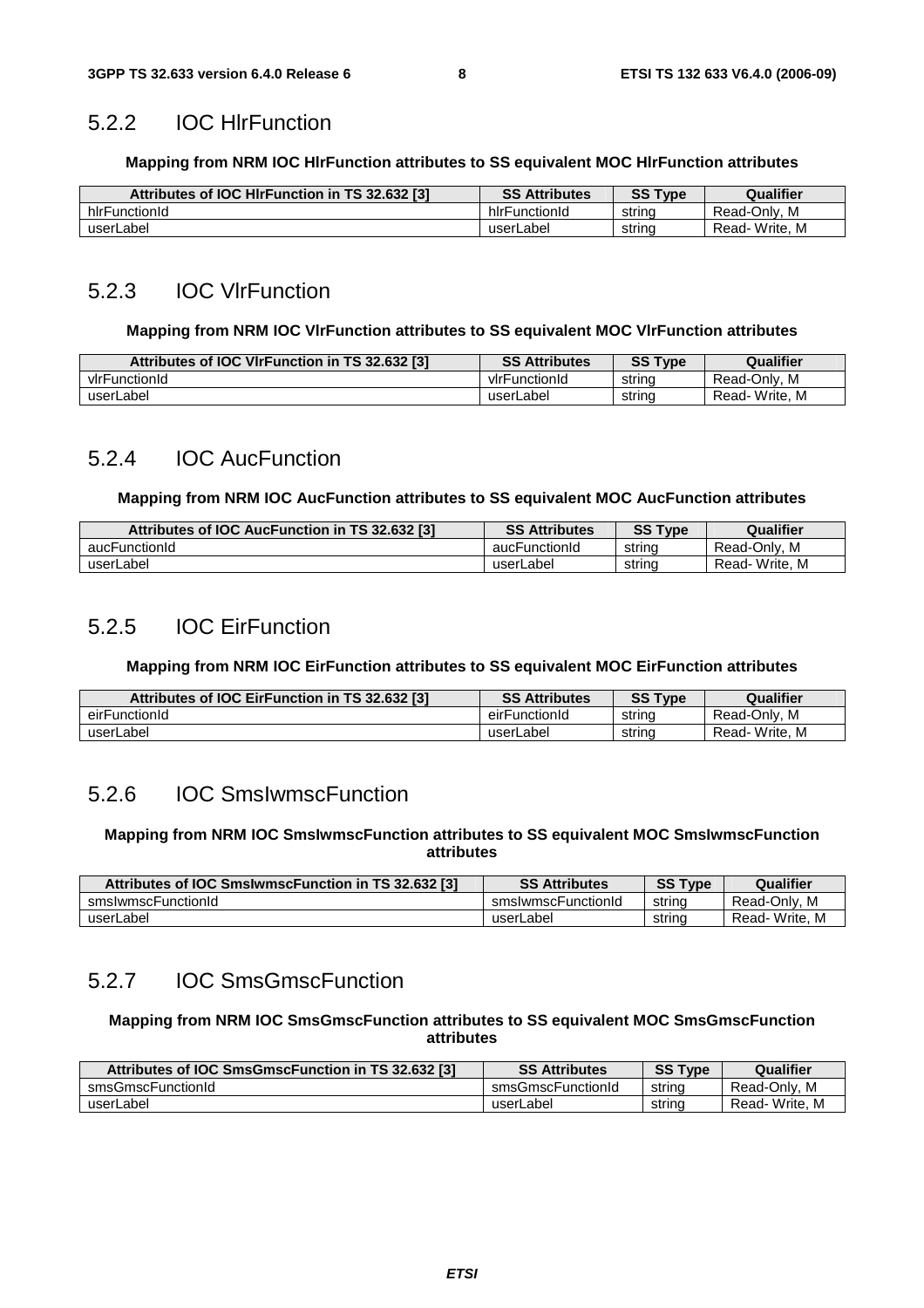### 5.2.8 IOC SgsnFunction

#### **Mapping from NRM IOC SgsnFunction attributes to SS equivalent MOC SgsnFunction attributes**

| <b>Attributes of IOC</b><br>SgsnFunction in TS 32.632 [3] | <b>SS Attributes</b>                       | <b>SS Type</b>                                                           | Qualifier     |
|-----------------------------------------------------------|--------------------------------------------|--------------------------------------------------------------------------|---------------|
| sgsnFunctionId                                            | sgsnFunctionId                             | string                                                                   | Read-Only, M  |
| userLabel                                                 | userLabel                                  | string                                                                   | Read-Write, M |
| mccList                                                   | mccList                                    | <b>GenericNetworkResourcesIRPS</b><br>ystem::AttributeTypes:: LongSet    | Read-Write, M |
| mncList                                                   | mncList                                    | GenericNetworkResourcesIRPS<br>ystem::AttributeTypes:: LongSet           | Read-Write, M |
| lacList                                                   | lacList                                    | GenericNetworkResourcesIRPS<br>ystem::AttributeTypes:: LongSet           | Read-Write, M |
| racList                                                   | racList                                    | GenericNetworkResourcesIRPS<br>ystem::AttributeTypes:: LongSet           | Read-Write, M |
| sacList                                                   | sacList                                    | GenericNetworkResourcesIRPS<br>ystem::AttributeTypes:: LongSet           | Read-Write, M |
| sgsnid                                                    | sgsnid                                     | lona                                                                     | Read-Write, M |
| Associated With/sgsnFunction-<br>GsmCell                  | sgsnFunction-GsmCell                       | GenericNetworkResourcesIRPS<br>ystem::AttributeTypes::MORefer<br>enceSet | Read-Only, M  |
| Associated With/sgsnFunction-<br>ExternalGsmCell          | sgsnFunction-ExternalGsmCell               | GenericNetworkResourcesIRPS<br>ystem::AttributeTypes::MORefer<br>enceSet | Read-Only, M  |
| proceduralStatus                                          | There is no corresponding SS<br>attribute. |                                                                          |               |

### 5.2.9 IOC GgsnFunction

#### **Mapping from NRM IOC GgsnFunction attributes to SS equivalent MOC GgsnFunction attributes**

| Attributes of IOC GgsnFunction in TS 32.632 | <b>SS Attributes</b>                       | SS          | Qualifier        |
|---------------------------------------------|--------------------------------------------|-------------|------------------|
| [3]                                         |                                            | <b>Type</b> |                  |
| ggsnFunctionId                              | gasnFunctionId                             | string      | Read-Only, M     |
| userLabel                                   | userLabel                                  | string      | Read-Write,<br>M |
| proceduralStatus                            | There is no corresponding SS<br>attribute. |             |                  |

### 5.2.10 IOC BgFunction

**Mapping from NRM IOC BgFunction attributes to SS equivalent MOC BgFunction attributes** 

| Attributes of IOC BqFunction in TS 32.632 [3] | <b>SS Attributes</b> | <b>SS Type</b> | Qualifier     |
|-----------------------------------------------|----------------------|----------------|---------------|
| bgFunctionId                                  | baFunctionId         | strina         | Read-Only, M  |
| userLabel                                     | userLabel            | strina         | Read-Write, M |

### 5.2.11 IOC GmscFunction

#### **Mapping from NRM IOC GmscFunction attributes to SS equivalent MOC GmscFunction attributes**

| Attributes of IOC GmscFunction in TS 32.632 [3] | <b>SS Attributes</b> | <b>SS Type</b> | Qualifier     |
|-------------------------------------------------|----------------------|----------------|---------------|
| amscFunctionId                                  | amscFunctionId       | string         | Read-Only, M  |
| userLabel                                       | userLabel            | string         | Read-Write, M |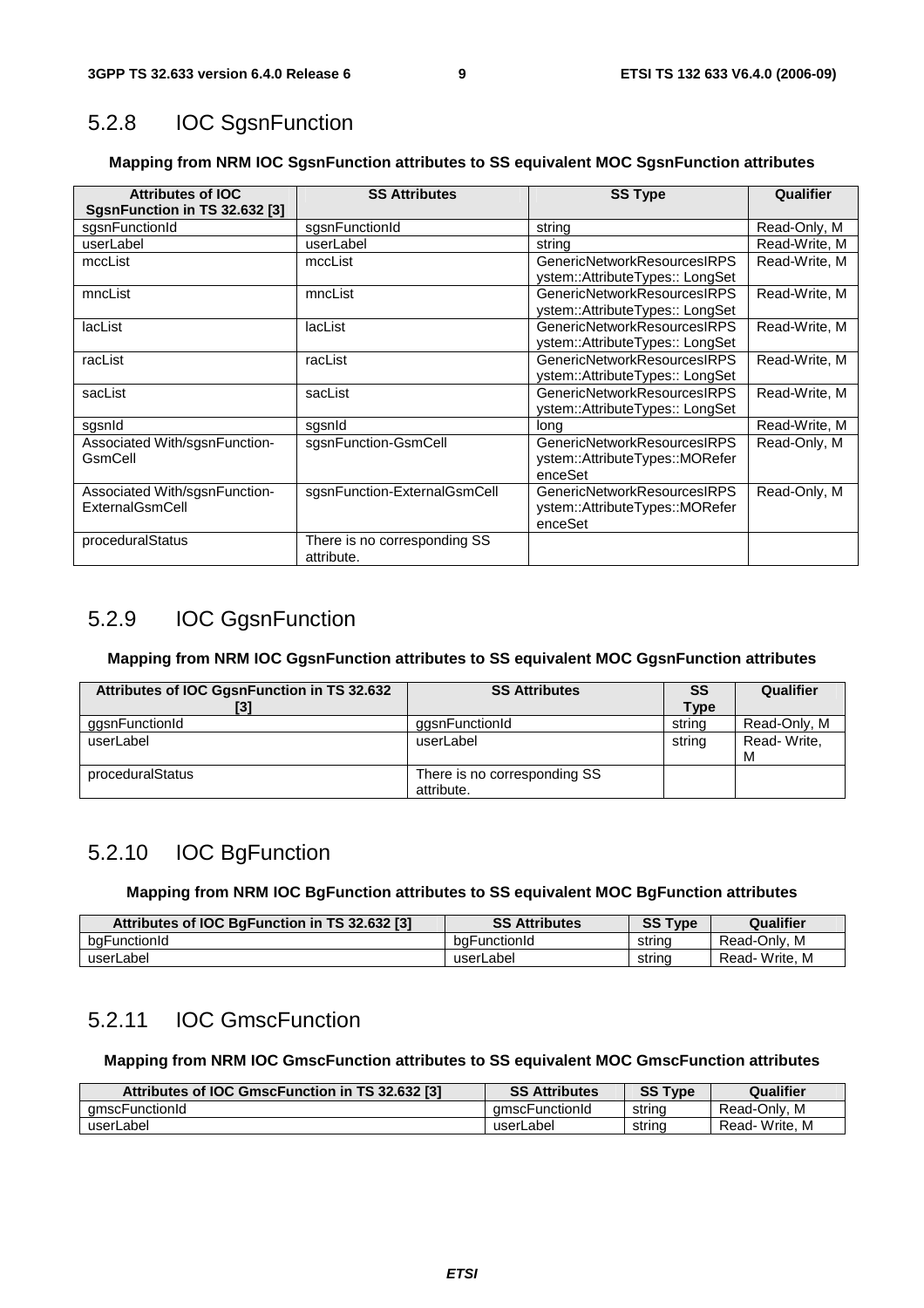### 5.2.12 IOC SmlcFunction

**Mapping from NRM IOC SmlcFunction attributes to SS equivalent MOC SmlcFunction attributes** 

| Attributes of IOC SmIcFunction in TS 32.632 [3] | <b>SS Attributes</b> | <b>SS Type</b> | Qualifier     |
|-------------------------------------------------|----------------------|----------------|---------------|
| smlcFunctionId                                  | smlcFunctionId       | strina         | Read-Only, M  |
| userLabel                                       | userLabel            | string         | Read-Write, M |

### 5.2.13 IOC GmlcFunction

#### **Mapping from NRM IOC GmlcFunction attributes to SS equivalent MOC GmlcFunction attributes**

| Attributes of IOC GmIcFunction in TS 32.632 [3] | <b>SS Attributes</b> | <b>SS Type</b> | Qualifier     |
|-------------------------------------------------|----------------------|----------------|---------------|
| amlcFunctionId                                  | amicFunctionId       | string         | Read-Only, M  |
| userLabel                                       | userLabel            | string         | Read-Write, M |

### 5.2.14 IOC ScfFunction

#### **Mapping from NRM IOC ScfFunction attributes to SS equivalent MOC ScfFunction attributes**

| Attributes of IOC ScfFunction in TS 32.632 [3] | <b>SS Attributes</b> | <b>SS Type</b> | Qualifier     |
|------------------------------------------------|----------------------|----------------|---------------|
| scfFunctionId                                  | scfFunctionId        | string         | Read-Only, M  |
| userLabel                                      | userLabel            | string         | Read-Write, M |

### 5.2.15 IOC SrfFunction

**Mapping from NRM IOC SrfFunction attributes to SS equivalent MOC SrfFunction attributes** 

| Attributes of IOC SrfFunction in TS 32.632 [3] | <b>SS Attributes</b> | <b>SS Type</b> | Qualifier     |
|------------------------------------------------|----------------------|----------------|---------------|
| srfFunctionId                                  | srfFunctionId        | string         | Read-Only, M  |
| userLabel                                      | userLabel            | string         | Read-Write, M |

# 5.2.16 IOC CbcFunction

#### **Mapping from NRM IOC CbcFunction attributes to SS equivalent MOC CbcFunction attributes**

| Attributes of IOC CbcFunction in TS 32.632 [3] | <b>SS Attributes</b> | <b>SS Type</b> | Qualifier     |
|------------------------------------------------|----------------------|----------------|---------------|
| cbcFunctionId                                  | cbcFunctionId        | strina         | Read-Only, M  |
| userLabel                                      | userLabel            | strina         | Read-Write. M |

# 5.2.17 IOC CgfFunction

#### **Mapping from NRM IOC CgfFunction attributes to SS equivalent MOC CgfFunction attributes**

| Attributes of IOC CgfFunction in TS 32.632 [3] | <b>SS Attributes</b> | <b>SS Type</b> | Qualifier     |
|------------------------------------------------|----------------------|----------------|---------------|
| cafFunctionId                                  | cafFunctionId        | string         | Read-Only, M  |
| userLabel                                      | userLabel            | string         | Read-Write, M |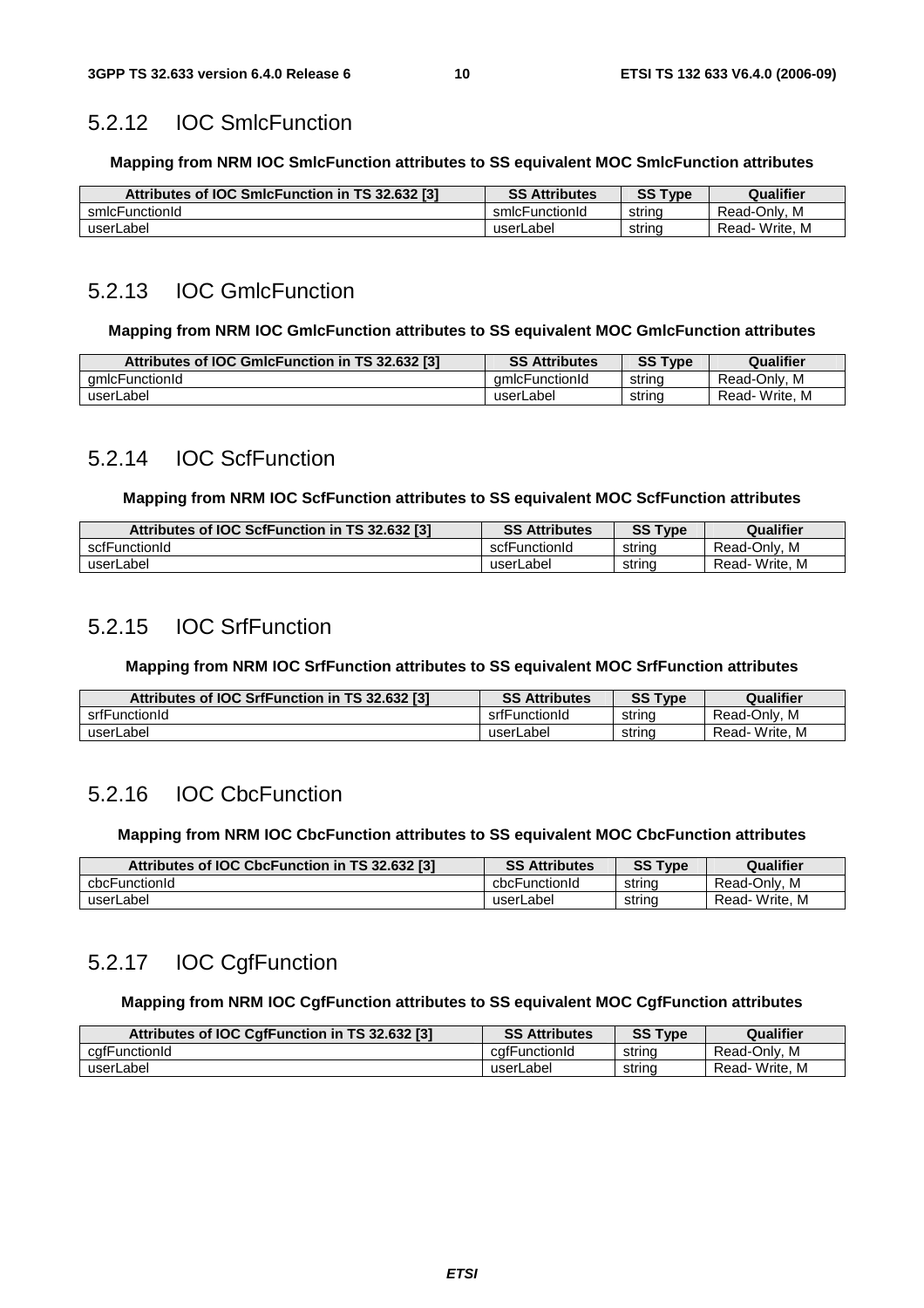### 5.2.18 IOC ImsMgwFunction

#### **Mapping from NRM IOC MgwFunction attributes to SS equivalent MOC MgwFunction attributes**

| Attributes of IOC MgwFunction in TS 32.632 [3] | <b>SS Attributes</b> | <b>SS Type</b> | Qualifier     |
|------------------------------------------------|----------------------|----------------|---------------|
| imsMawFunctionId                               | imsMawFunctionId     | string         | Read-Only, M  |
| userLabel                                      | userLabel            | string         | Read-Write, M |

### 5.2.19 IOC GmscServerFunction

#### **Mapping from NRM IOC GmscServerFunction attributes to SS equivalent MOC GmscServerFunction attributes**

| Attributes of IOC GmscServerFunction in TS 32.632 [3] | <b>SS Attributes</b> | <b>SS Type</b> | Qualifier     |
|-------------------------------------------------------|----------------------|----------------|---------------|
| amscServerFunctionId                                  | amscServerFunctionId | string         | Read-Only, M  |
| userLabel                                             | userLabel            | string         | Read-Write, M |

### 5.2.20 IOC IwfFunction

#### **Mapping from NRM IOC IwfFunction attributes to SS equivalent MOC IwfFunction attributes**

| Attributes of IOC IwfFunction in TS 32.632 [3] | <b>SS Attributes</b> | <b>SS Type</b> | Qualifier     |
|------------------------------------------------|----------------------|----------------|---------------|
| iwfFunctionId                                  | iwfFunctionId        | string         | Read-Only, M  |
| userLabel                                      | userLabel            | string         | Read-Write, M |

### 5.2.21 IOC MnpSrfFunction

#### **Mapping from NRM IOC MnpSrfFunction attributes to SS equivalent MOC IwfFunction attributes**

| Attributes of IOC MnpSrfFunction in TS 32.632 [3] | <b>SS Attributes</b> | <b>SS Type</b> | Qualifier     |
|---------------------------------------------------|----------------------|----------------|---------------|
| mnpSrfFunctionId                                  | mnpSrfFunctionId     | string         | Read-Only, M  |
| userLabel                                         | userLabel            | string         | Read-Write, M |

### 5.2.22 IOC NpdbFunction

#### **Mapping from NRM IOC NpdbFunction attributes to SS equivalent MOC NpdbFunction attributes**

| Attributes of IOC NpdbFunction in TS 32.632 [3] | <b>SS Attributes</b> | <b>SS Type</b> | Qualifier     |
|-------------------------------------------------|----------------------|----------------|---------------|
| npdbFunctionId                                  | npdbFunctionId       | strina         | Read-Only, M  |
| userLabel                                       | userLabel            | strina         | Read-Write, M |

### 5.2.23 IOC SgwFunction

#### **Mapping from NRM IOC SgwFunction attributes to SS equivalent MOC SgwFunction attributes**

| Attributes of IOC SgwFunction in TS 32.632 [3] | <b>SS Attributes</b> | <b>SS Type</b> | Qualifier     |
|------------------------------------------------|----------------------|----------------|---------------|
| sawFunctionId                                  | sawFunctionId        | string         | Read-Only, M  |
| userLabel                                      | userLabel            | string         | Read-Write, M |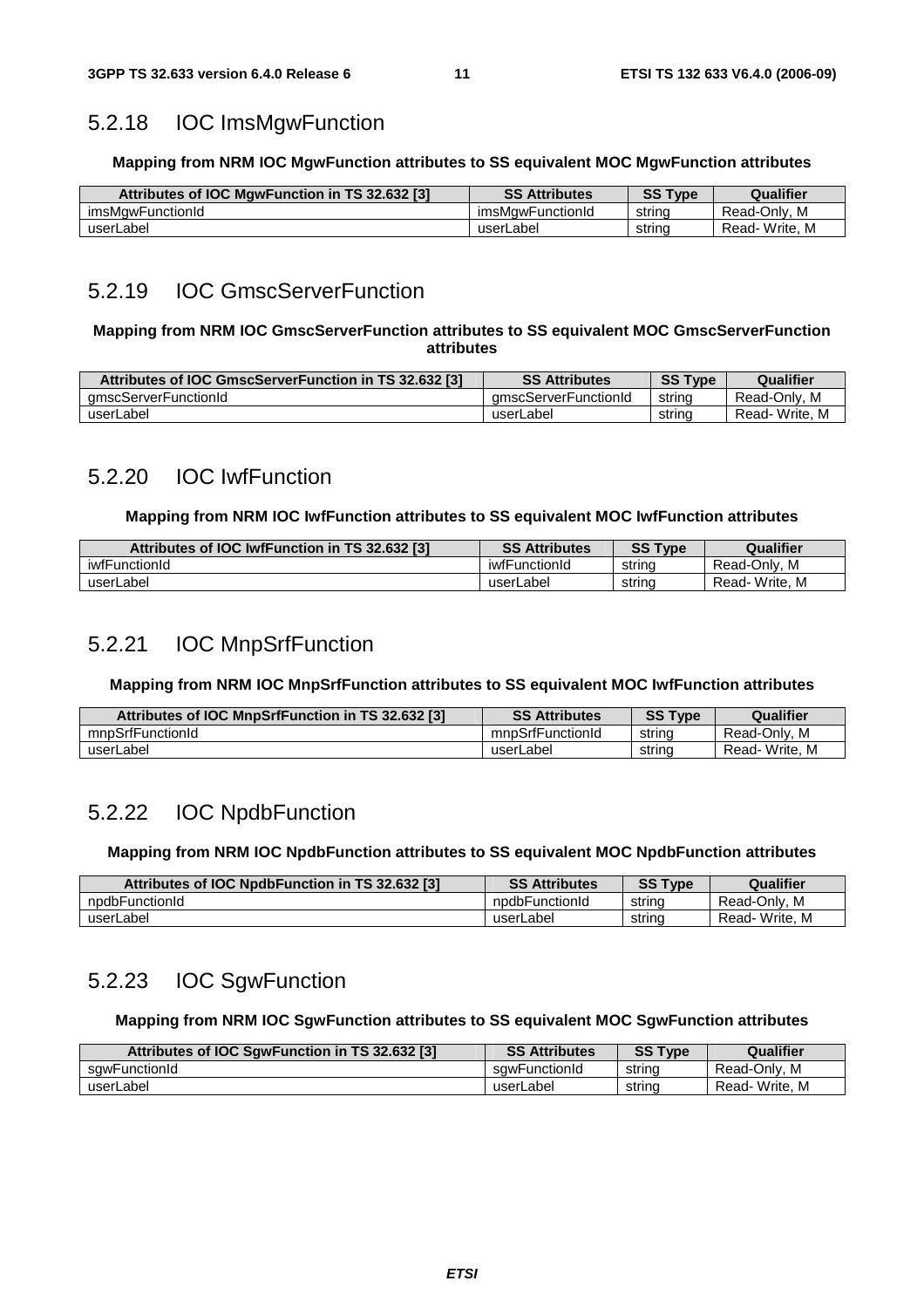### 5.2.24 IOC SsfFunction

#### **Mapping from NRM IOC SsfFunction attributes to SS equivalent MOC SsfFunction attributes**

| Attributes of IOC SsfFunction in TS 32.632 [3] | <b>SS Attributes</b> | <b>SS Type</b> | Qualifier         |
|------------------------------------------------|----------------------|----------------|-------------------|
| ssfFunctionId                                  | ssfFunctionId        | string         | . M<br>Read-Only. |
| userLabel                                      | userLabel            | strina         | Read-Write, M     |

### 5.2.25 IOC BsFunction

#### **Mapping from NRM IOC BsFunction attributes to SS equivalent MOC BsFunction attributes**

| Attributes of IOC BsFunction in TS 32.632 | <b>SS Attributes</b> | <b>SS Type</b> | Qualifier     |
|-------------------------------------------|----------------------|----------------|---------------|
| bsFunctionId                              | bsFunctionId         | strina         | Read-Only, M  |
| userLabel                                 | userLabel            | strina         | Read-Write, M |

### 5.2.26 IOC IucsLink

#### **Mapping from NRM IOC IucsLink attributes to SS equivalent MOC IucsLink attributes**

| <b>Attributes of IOC lucsLink in</b> | <b>SS Attributes</b> | <b>SS Type</b>                     | Qualifier     |
|--------------------------------------|----------------------|------------------------------------|---------------|
| TS 32.632 [3]                        |                      |                                    |               |
| iucsLinkId                           | iucsLinkId           | string                             | Read-Only, M  |
| userLabel                            | userLabel            | string                             | Read-Write, M |
| Connected To/connectedRnc            | connectedRnc         | GenericNetworkResourcesIRPSystem:: | Read-Only, M  |
|                                      |                      | AttributeTypes::MOReference        |               |
| Connected To/connectedBss            | connectedBss         | GenericNetworkResourcesIRPSystem:: | Read-Only, M  |
|                                      |                      | AttributeTypes::MOReference        |               |

### 5.2.27 IOC IupsLink

#### **Mapping from NRM IOC IupsLink attributes to SS equivalent MOC IupsLink attributes**

| <b>Attributes of IOC lucsLink in</b><br>TS 32.632 [3] | <b>SS Attributes</b> | <b>SS Type</b>                                                    | Qualifier     |
|-------------------------------------------------------|----------------------|-------------------------------------------------------------------|---------------|
| iupsLinkId                                            | iupsLinkld           | string                                                            | Read-Only, M  |
| userLabel                                             | userLabel            | string                                                            | Read-Write, M |
| Connected To/connectedRnc                             | connectedRnc         | GenericNetworkResourcesIRPSystem::At<br>tributeTypes::MOReference | Read-Only, O  |
| Connected To/connectedBss                             | connectedBss         | GenericNetworkResourcesIRPSystem::At<br>tributeTypes::MOReference | Read-Only, O  |

### 5.2.28 IOC IubcLink

#### **Mapping from NRM IOC IubcLink attributes to SS equivalent MOC IubcLink attributes**

| Attributes of IOC lucsLink in<br>TS 32.632 [3] | <b>SS Attributes</b> | <b>SS Type</b>                                                    | Qualifier     |
|------------------------------------------------|----------------------|-------------------------------------------------------------------|---------------|
| iubcLinkId                                     | iubcLinkld           | string                                                            | Read-Only, M  |
| userLabel                                      | userLabel            | string                                                            | Read-Write, M |
| Connected To/connectedRnc                      | connectedRnc         | GenericNetworkResourcesIRPSystem::Attribut<br>eTypes::MOReference | Read-Only, M  |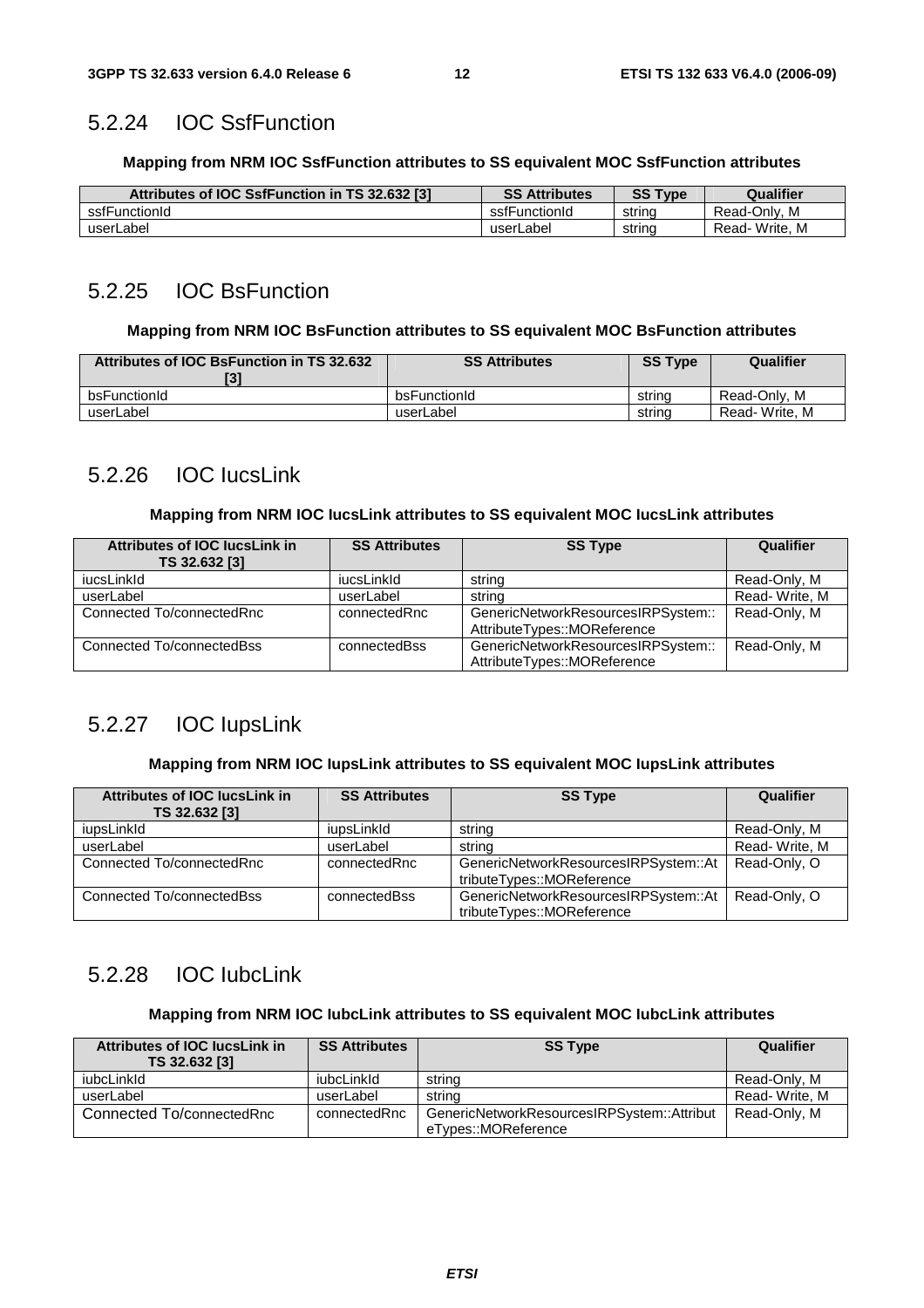# 5.2.29 IOC ALink

### **Mapping from NRM IOC ALink attributes to SS equivalent MOC ALink attributes**

| Attributes of IOC lucsLink in<br>TS 32.632 [3] | <b>SS Attributes</b> | <b>SS Type</b>                                                    | Qualifier     |
|------------------------------------------------|----------------------|-------------------------------------------------------------------|---------------|
| aLinkId                                        | aLinkId              | strina                                                            | Read-Only, M  |
| userLabel                                      | userLabel            | string                                                            | Read-Write, M |
| Connected To/connectedBss                      | connectedBss         | GenericNetworkResourcesIRPSystem::Attribute<br>Types::MOReference | Read-Only, M  |

# 5.2.30 IOC GbLink

### **Mapping from NRM IOC GbLink attributes to SS equivalent MOC GbLink attributes**

| Attributes of IOC lucsLink in<br>TS 32.632 [3] | <b>SS Attributes</b> | <b>SS Type</b>                                                    | Qualifier     |
|------------------------------------------------|----------------------|-------------------------------------------------------------------|---------------|
| gbLinkId                                       | abLinkId             | string                                                            | Read-Only, M  |
| userLabel                                      | userLabel            | string                                                            | Read-Write, M |
| Connected To/connectedBss                      | connectedBss         | GenericNetworkResourcesIRPSystem::AttributeTy<br>pes::MOReference | Read-Only, M  |

# 5.2.31 IOC CsMgwFunction

#### **Mapping from NRM IOC CsMgwFunction attributes to SS equivalent MOC CsMgwFunction attributes**

| <b>Attributes of IOC MgwFunction in</b><br>TS 32.632 [3]   | <b>SS Attributes</b>                       | <b>SS Type</b>                                                                          | Qualifier     |
|------------------------------------------------------------|--------------------------------------------|-----------------------------------------------------------------------------------------|---------------|
| csMgwFunctionId                                            | csMgwFunctionId                            | string                                                                                  | Read-Only, M  |
| userLabel                                                  | userLabel                                  | string                                                                                  | Read-Write, M |
| Associated With/csMgwFunction-<br><b>MscServerFunction</b> | csMgwFunction-<br><b>MscServerFunction</b> | <b>GenericNetworkResources</b><br>IRPSystem::AttributeTypes<br>$\therefore$ MOReference | Read-Only, M  |
| Connected To/csMgwFunction-lucsLink                        | csMgwFunction-lucsLink                     | GenericNetworkResources<br>IRPSystem::AttributeTypes<br>::MOReferenceSet                | Read-Only, M  |
| Connected To /csMgwFunction-ALink                          | csMgwFunction-ALink                        | <b>GenericNetworkResources</b><br>IRPSystem::AttributeTypes<br>::MOReferenceSet         | Read-Only, M  |

# 5.2.32 IOC ScscfFunction

### **Mapping from NRM IOC ScscfFunction attributes to SS equivalent MOC ScscfFunction**

| Attributes of IOC ScscfFunction in TS 32.632 [3] | <b>SS Attributes</b> | <b>SS Type</b> | Qualifier     |
|--------------------------------------------------|----------------------|----------------|---------------|
| scscfFunctionId                                  | scscfFunctionId      | string         | Read-Only, M  |
| userLabel                                        | userLabel            | strina         | Read-Write, M |

# 5.2.33 IOC PcscfFunction

### **Mapping from NRM IOC PcscfFunction attributes to SS equivalent MOC PcscfFunction**

| Attributes of IOC PcscfFunction in TS 32.632 [3] | <b>SS Attributes</b> | <b>SS Type</b> | Qualifier     |
|--------------------------------------------------|----------------------|----------------|---------------|
| pcscfFunctionId                                  | pcscfFunctionId      | string         | Read-Only, M  |
| userLabel                                        | userLabel            | string         | Read-Write, M |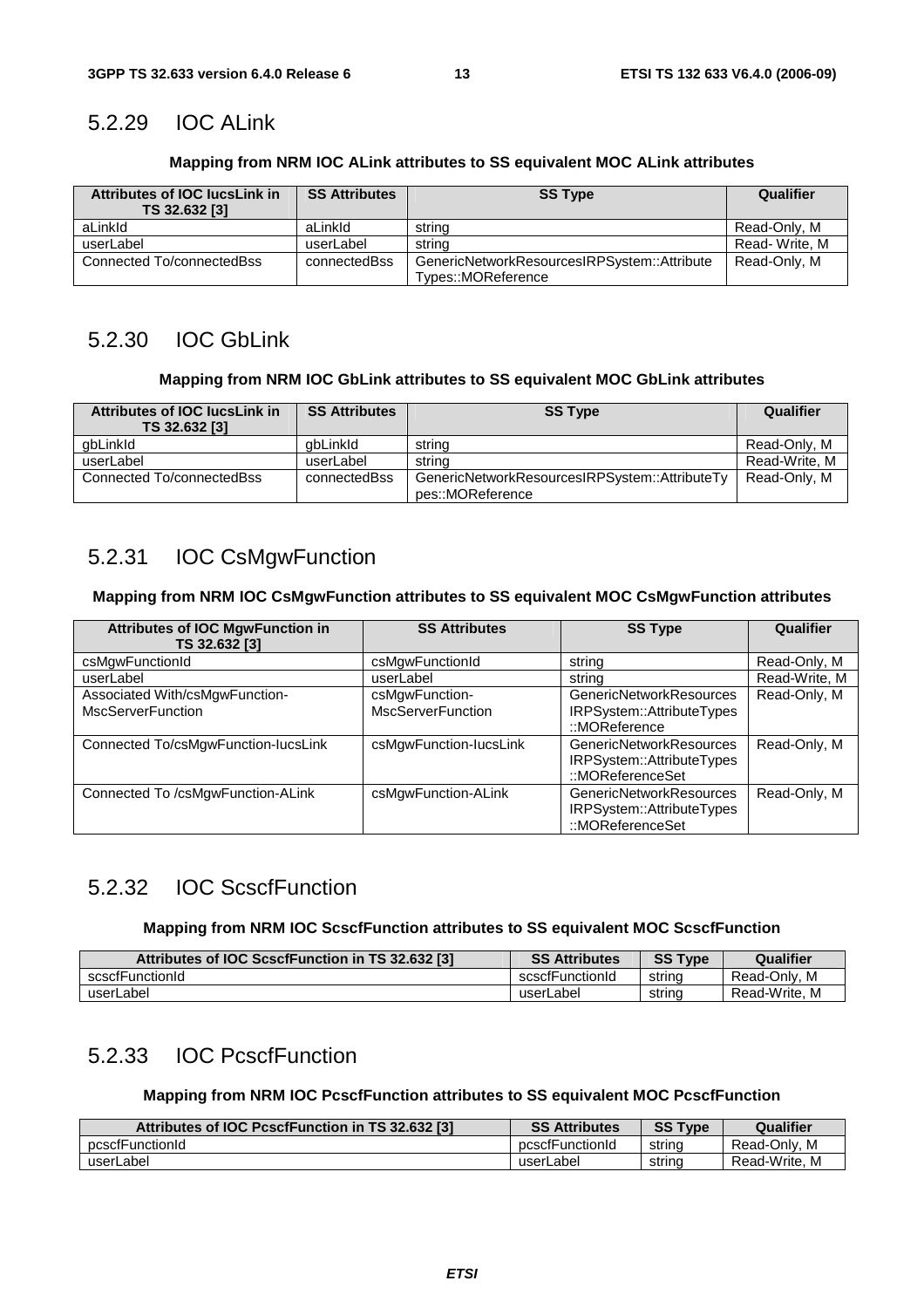### 5.2.34 IOC IcscfFunction

#### **Mapping from NRM IOC IcscfFunction attributes to SS equivalent MOC IcscfFunction**

| Attributes of IOC IcscfFunction in TS 32.632 [3] | <b>SS Attributes</b> | <b>SS Type</b> | Qualifier       |
|--------------------------------------------------|----------------------|----------------|-----------------|
| icscfFunctionId                                  | icscfFunctionId      | strina         | M<br>Read-Only. |
| userLabel                                        | userLabel            | string         | Read-Write, M   |

### 5.2.35 IOC SlfFunction

#### **Mapping from NRM IOC SlfFunction attributes to SS equivalent MOC SlfFunction**

| Attributes of IOC SIfFunction in TS 32.632 [3] | <b>SS Attributes</b> | <b>SS Type</b> | Qualifier        |
|------------------------------------------------|----------------------|----------------|------------------|
| slfFunctionId                                  | slfFunctionId        | strina         | Read-Only, M     |
| userLabel                                      | userLabel            | strina         | Read-Write.<br>M |

# 5.2.36 IOC BgcfFunction

#### **Mapping from NRM IOC BgcfFunction attributes to SS equivalent MOC BgcfFunction**

| Attributes of IOC BgcfFunction in TS 32.632 [3] | <b>SS Attributes</b> | <b>SS Type</b> | Qualifier     |
|-------------------------------------------------|----------------------|----------------|---------------|
| bacfFunctionId                                  | bacfFunctionId       | string         | Read-Only, M  |
| userLabel                                       | userLabel            | string         | Read-Write, M |

# 5.2.37 IOC MrfcFunction

### **Mapping from NRM IOC MrfcFunction attributes to SS equivalent MOC MrfcFunction**

| Attributes of IOC MrfcFunction in TS 32.632 [3] | <b>SS Attributes</b> | <b>SS Type</b> | Qualifier     |
|-------------------------------------------------|----------------------|----------------|---------------|
| mrfcFunctionId                                  | mrfcFunctionId       | string         | Read-Only, M  |
| userLabel                                       | userLabel            | strina         | Read-Write, M |

# 5.2.38 IOC MrfpFunction

#### **Mapping from NRM IOC MrfpFunction attributes to SS equivalent MOC MrfpFunction**

| Attributes of IOC MrfpFunction in TS 32.632 [3] | <b>SS Attributes</b> | <b>SS Type</b> | Qualifier     |
|-------------------------------------------------|----------------------|----------------|---------------|
| mrfpFunctionId                                  | mrfpFunctionId       | string         | Read-Only, M  |
| userLabel                                       | userLabel            | strina         | Read-Write, M |

### 5.2.39 IOC AsFunction

#### **Mapping from NRM IOC AsFunction attributes to SS equivalent MOC AsFunction**

| Attributes of IOC AsFunction in TS 32.632 [3] | <b>SS Attributes</b> | <b>SS Type</b> | Qualifier        |
|-----------------------------------------------|----------------------|----------------|------------------|
| asFunctionId                                  | asFunctionId         | strina         | Read-Only, M     |
| userLabel                                     | userLabel            | string         | M<br>Read-Write. |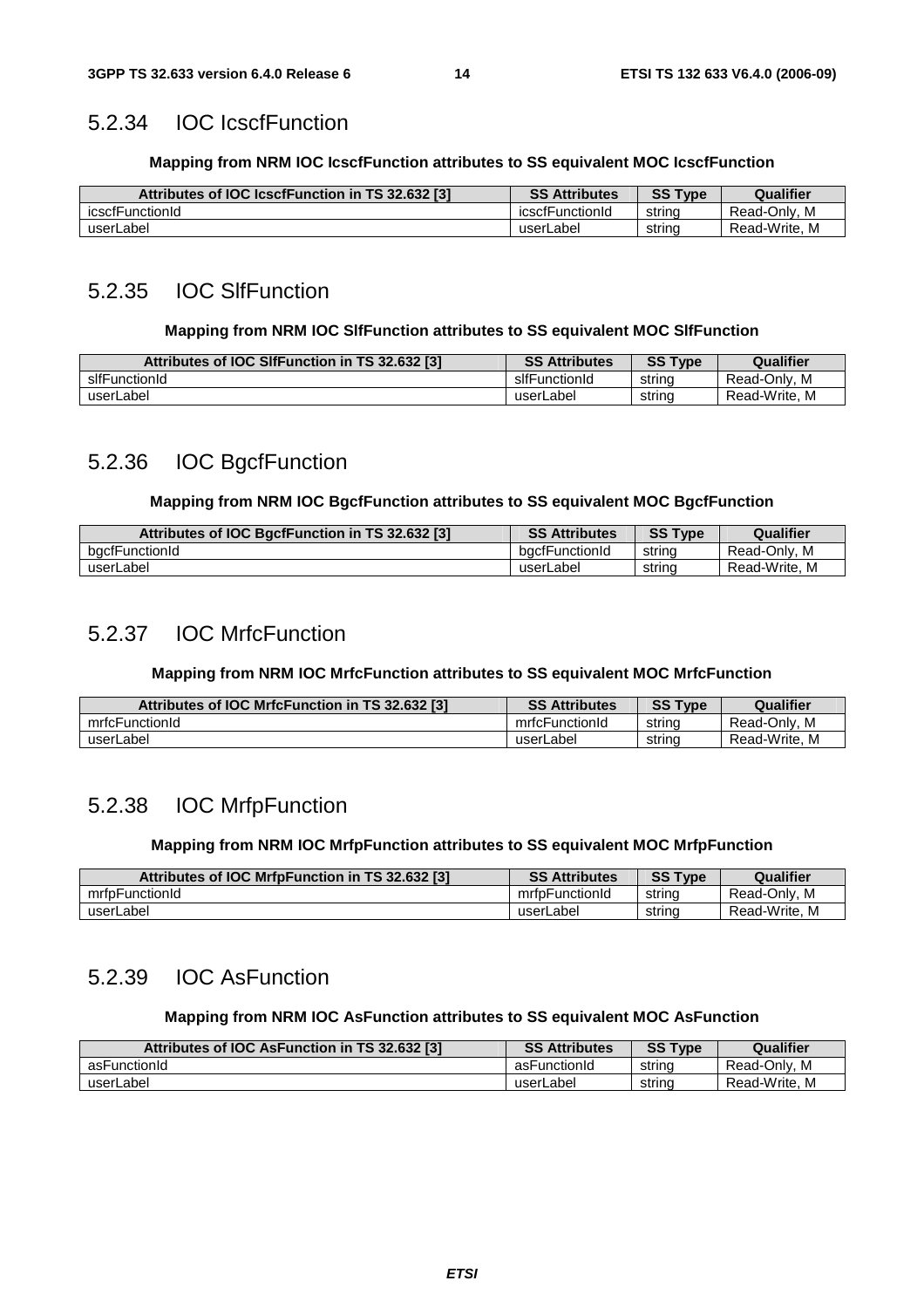### 5.2.40 IOC MgcfFunction

#### **Mapping from NRM IOC MgcfFunction attributes to SS equivalent MOC MgcfFunction**

| Attributes of IOC MgcfFunction in TS 32.632 [3] | <b>SS Attributes</b> | <b>SS Type</b> | Qualifier     |
|-------------------------------------------------|----------------------|----------------|---------------|
| macfFunctionId                                  | macfFunctionId       | strina         | Read-Only, M  |
| userLabel                                       | userLabel            | string         | Read-Write, M |

### 5.2.41 IOC Link\_As\_Auc

#### **Mapping from NRM IOC Link\_As\_Auc attributes to SS equivalent MOC Link\_As\_Auc**

| NRM Attributes of IOC Link As Auc in | <b>SS Attributes</b> | <b>SS Type</b>                  | Qualifier |
|--------------------------------------|----------------------|---------------------------------|-----------|
| TS 32.632 [3]                        |                      |                                 |           |
| linkld inherited from Link           | linkld               | string                          | Read-     |
|                                      |                      |                                 | Only, M   |
| objectClass inherited from Link      | <b>CLASS</b>         | string                          | Read-     |
|                                      |                      |                                 | Only, M   |
| objectInstance inherited from Link   | No direct mapping.   | string                          | Read-     |
|                                      |                      |                                 | Only, M   |
| userLabel inherited from Link        | userLabel            | string                          | Read-     |
|                                      |                      |                                 | Only, M   |
| aEnd inherited from Link             | aEnd                 | GenericNetworkResourcesIRPSyst  | Read-     |
|                                      |                      | em::AttributeTypes::MOReference | Only, M   |
| zEnd inherited from Link             | zEnd                 | GenericNetworkResourcesIRPSyst  | Read-     |
|                                      |                      | em::AttributeTypes::MOReference | Only, M   |
| linkType inherited from Link         | linkType             | LinkTypeType                    | Read-     |
|                                      |                      |                                 | Only, O   |
| protocolName inherited from Link     | protocolName         | string                          | Read-     |
|                                      |                      |                                 | Only, O   |
| protocolVersion inherited from Link  | protocolVersion      | string                          | Read-     |
|                                      |                      |                                 | Only, O   |

### 5.2.42 IOC Link\_As\_Hlr

#### **Mapping from NRM IOC Link\_As\_Hlr attributes to SS equivalent MOC Link\_As\_Hlr**

| <b>NRM Attributes of IOC</b><br>Link_As_Hlr in $TS$ 32.632 $[3]$ | <b>SS Attributes</b> | <b>SS Type</b>                                                    | Qualifier    |
|------------------------------------------------------------------|----------------------|-------------------------------------------------------------------|--------------|
| linkld inherited from Link                                       | linkld               | string                                                            | Read-Only, M |
| objectClass inherited from Link                                  | <b>CLASS</b>         | string                                                            | Read-Only, M |
| objectInstance inherited from Link                               | No direct mapping.   | string                                                            | Read-Only, M |
| userLabel inherited from Link                                    | userLabel            | string                                                            | Read-Only, M |
| aEnd inherited from Link                                         | aEnd                 | GenericNetworkResourcesIRPSyste<br>m::AttributeTypes::MOReference | Read-Only, M |
| zEnd inherited from Link                                         | zEnd                 | GenericNetworkResourcesIRPSyste<br>m::AttributeTypes::MOReference | Read-Only, M |
| linkType inherited from Link                                     | linkType             | LinkTypeType                                                      | Read-Only, O |
| protocolName inherited from Link                                 | protocolName         | string                                                            | Read-Only, O |
| protocolVersion inherited from Link                              | protocolVersion      | string                                                            | Read-Only, O |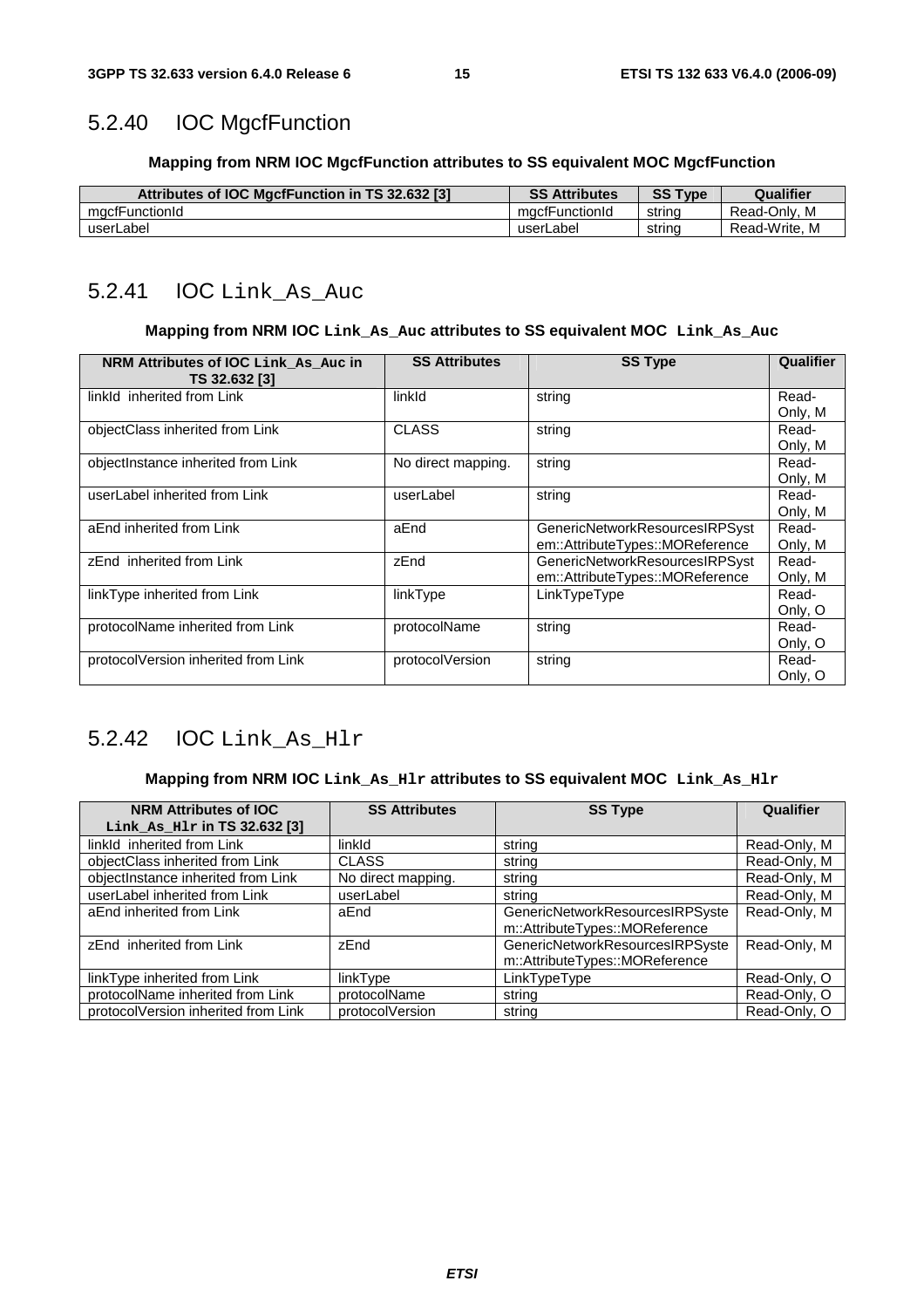# 5.2.43 IOC Link\_As\_Scscf

### **Mapping from NRM IOC Link\_As\_Scscf attributes to SS equivalent MOC Link\_As\_Scscf**

| <b>NRM Attributes of IOC</b><br>Link_As_Scscf in TS 32.632 [3] | <b>SS Attributes</b> | <b>SS Type</b>                                                    | Qualifier    |
|----------------------------------------------------------------|----------------------|-------------------------------------------------------------------|--------------|
| linkld inherited from Link                                     | linkld               | string                                                            | Read-Only, M |
| objectClass inherited from Link                                | <b>CLASS</b>         | string                                                            | Read-Only, M |
| objectInstance inherited from Link                             | No direct mapping.   | string                                                            | Read-Only, M |
| userLabel inherited from Link                                  | userLabel            | string                                                            | Read-Only, M |
| aEnd inherited from Link                                       | aEnd                 | GenericNetworkResourcesIRPSyste<br>m::AttributeTypes::MOReference | Read-Only, M |
| zEnd inherited from Link                                       | zEnd                 | GenericNetworkResourcesIRPSyste<br>m::AttributeTypes::MOReference | Read-Only, M |
| linkType inherited from Link                                   | linkTypeType         | string                                                            | Read-Only, O |
| protocolName inherited from Link                               | protocolName         | string                                                            | Read-Only, O |
| protocolVersion inherited from Link                            | protocolVersion      | string                                                            | Read-Only, O |

### 5.2.44 IOC Link\_As\_Slf

### **Mapping from NRM IOC Link\_As\_Slf attributes to SS equivalent MOC Link\_As\_Slf**

| <b>NRM Attributes of IOC</b><br>Link_As_Scscf in TS 32.632 [3] | <b>SS Attributes</b> | <b>SS Type</b>                                                    | Qualifier    |
|----------------------------------------------------------------|----------------------|-------------------------------------------------------------------|--------------|
| linkld inherited from Link                                     | linkld               | string                                                            | Read-Only, M |
| objectClass inherited from Link                                | <b>CLASS</b>         | string                                                            | Read-Only, M |
| objectInstance inherited from Link                             | No direct mapping.   | string                                                            | Read-Only, M |
| userLabel inherited from Link                                  | userLabel            | string                                                            | Read-Only, M |
| aEnd inherited from Link                                       | aEnd                 | GenericNetworkResourcesIRPSyste<br>m::AttributeTypes::MOReference | Read-Only, M |
| zEnd inherited from Link                                       | zEnd                 | GenericNetworkResourcesIRPSyste<br>m::AttributeTypes::MOReference | Read-Only, M |
| linkType inherited from Link                                   | linkType             | LinkTypeType                                                      | Read-Only, O |
| protocolName inherited from Link                               | protocolName         | string                                                            | Read-Only, O |
| protocolVersion inherited from Link                            | protocolVersion      | string                                                            | Read-Only, O |

# 5.2.45 IOC Link\_Bgcf\_Bgcf

#### **Mapping from NRM IOC Link\_Bgcf\_Bgcf attributes to SS equivalent MOC Link\_Bgcf\_Bgcf**

| <b>NRM Attributes of IOC</b><br>Link_Bgcf_Bgcf in TS 32.632 [3] | <b>SS Attributes</b> | <b>SS Type</b>                                                    | Qualifier    |
|-----------------------------------------------------------------|----------------------|-------------------------------------------------------------------|--------------|
| linkld inherited from Link                                      | linkld               | string                                                            | Read-Only, M |
| objectClass inherited from Link                                 | <b>CLASS</b>         | string                                                            | Read-Only, M |
| objectInstance inherited from Link                              | No direct mapping.   | string                                                            | Read-Only, M |
| userLabel inherited from Link                                   | userLabel            | string                                                            | Read-Only, M |
| aEnd inherited from Link                                        | aEnd                 | GenericNetworkResourcesIRPSyste<br>m::AttributeTypes::MOReference | Read-Only, M |
| zEnd inherited from Link                                        | zEnd                 | GenericNetworkResourcesIRPSyste<br>m::AttributeTypes::MOReference | Read-Only, M |
| linkType inherited from Link                                    | linkType             | LinkTypeType                                                      | Read-Only, O |
| protocolName inherited from Link                                | protocolName         | string                                                            | Read-Only, O |
| protocolVersion inherited from Link                             | protocolVersion      | string                                                            | Read-Only, O |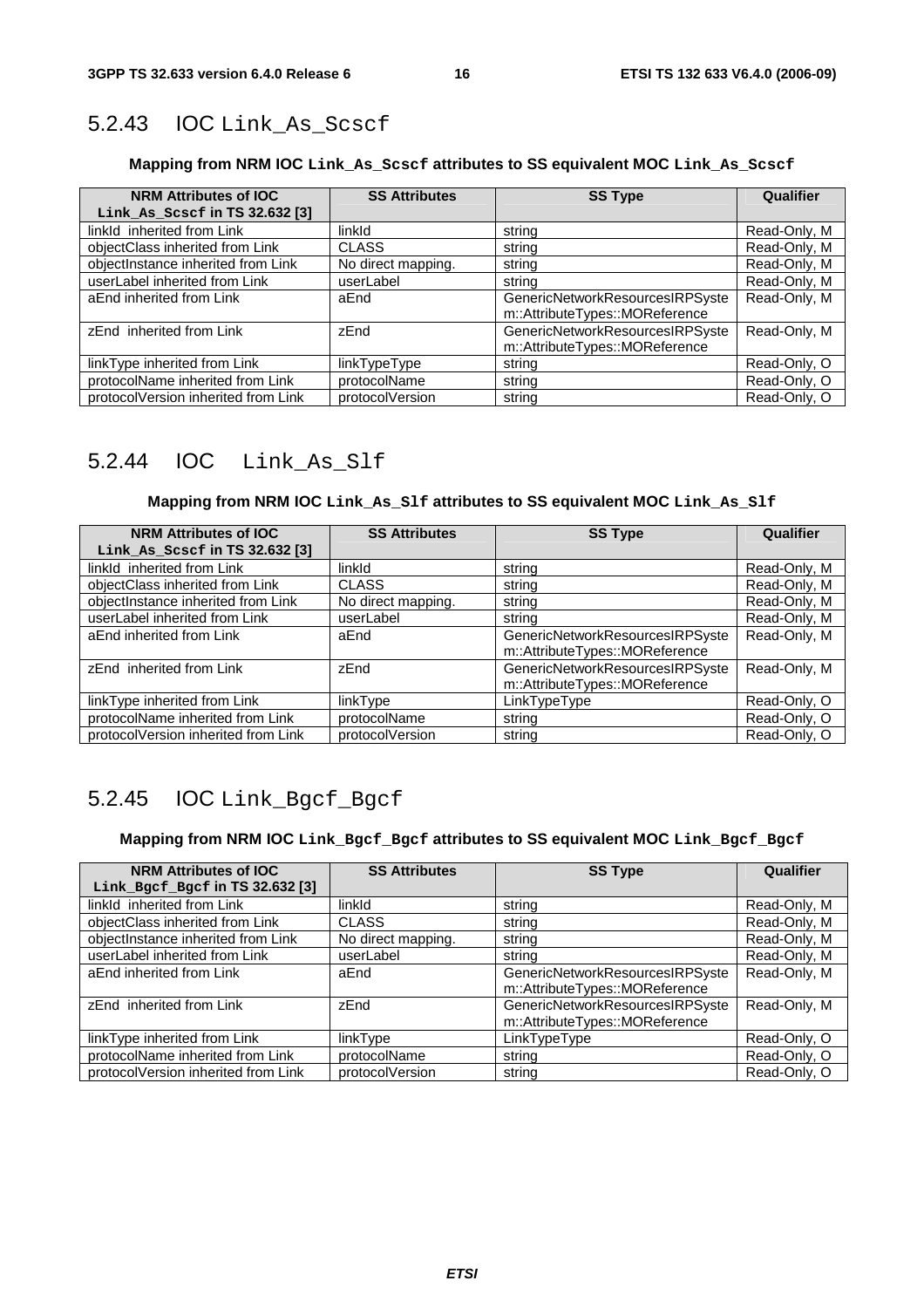# 5.2.46 IOC Link\_Bgcf\_ImsMgw

### **Mapping from NRM IOC Link\_Bgcf\_ImsMgw attributes to SS equivalent MOC Link\_Bgcf\_ImsMgw**

| <b>NRM Attributes of</b><br>Link_Bgcf_ImsMgw in TS 32.632<br>[3] | <b>SS Attributes</b> | <b>SS Type</b>                                                    | Qualifier    |
|------------------------------------------------------------------|----------------------|-------------------------------------------------------------------|--------------|
| linkld inherited from Link                                       | linkld               | string                                                            | Read-Only, M |
| objectClass inherited from Link                                  | <b>CLASS</b>         | string                                                            | Read-Only, M |
| objectInstance inherited from Link                               | No direct mapping.   | string                                                            | Read-Only, M |
| userLabel inherited from Link                                    | userLabel            | string                                                            | Read-Only, M |
| aEnd inherited from Link                                         | aEnd                 | GenericNetworkResourcesIRPSyste<br>m::AttributeTypes::MOReference | Read-Only, M |
| zEnd inherited from Link                                         | zEnd                 | GenericNetworkResourcesIRPSyste<br>m::AttributeTypes::MOReference | Read-Only, M |
| linkType inherited from Link                                     | linkType             | LinkTypeType                                                      | Read-Only, O |
| protocolName inherited from Link                                 | protocolName         | string                                                            | Read-Only, O |
| protocolVersion inherited from Link                              | protocolVersion      | string                                                            | Read-Only, O |

# 5.2.47 IOC Link\_Bgcf\_Scscf

#### **Mapping from NRM IOC Link\_Bgcf\_Scscf attributes to SS equivalent MOC Link\_Bgcf\_Scscf**

| <b>NRM Attributes of</b>            | <b>SS Attributes</b> | <b>SS Type</b>                  | Qualifier    |
|-------------------------------------|----------------------|---------------------------------|--------------|
| Link_Bgcf_Scscf in TS 32.632 [3]    |                      |                                 |              |
| linkld inherited from Link          | linkld               | string                          | Read-Only, M |
| objectClass inherited from Link     | <b>CLASS</b>         | string                          | Read-Only, M |
| objectInstance inherited from Link  | No direct mapping.   | string                          | Read-Only, M |
| userLabel inherited from Link       | userLabel            | string                          | Read-Only, M |
| aEnd inherited from Link            | aEnd                 | GenericNetworkResourcesIRPSyste | Read-Only, M |
|                                     |                      | m::AttributeTypes::MOReference  |              |
| zEnd inherited from Link            | zEnd                 | GenericNetworkResourcesIRPSyste | Read-Only, M |
|                                     |                      | m::AttributeTypes::MOReference  |              |
| linkType inherited from Link        | linkType             | LinkTypeType                    | Read-Only, O |
| protocolName inherited from Link    | protocolName         | string                          | Read-Only, O |
| protocolVersion inherited from Link | protocolVersion      | string                          | Read-Only, O |

# 5.2.48 IOC Link\_Hlr\_Scscf

### **Mapping from NRM IOC Link\_Hlr\_Scscf attributes to SS equivalent MOC Link\_Hlr\_Scscf**

| <b>NRM Attributes of</b><br>Link_Cscf_Mrfc in TS 32.632 [3] | <b>SS Attributes</b> | <b>SS Type</b>                                                    | Qualifier    |
|-------------------------------------------------------------|----------------------|-------------------------------------------------------------------|--------------|
| linkld inherited from Link                                  | linkld               | string                                                            | Read-Only, M |
| objectClass inherited from Link                             | <b>CLASS</b>         | string                                                            | Read-Only, M |
| objectInstance inherited from Link                          | No direct mapping.   | string                                                            | Read-Only, M |
| userLabel inherited from Link                               | userLabel            | string                                                            | Read-Only, M |
| aEnd inherited from Link                                    | aEnd                 | GenericNetworkResourcesIRPSyste<br>m::AttributeTypes::MOReference | Read-Only, M |
| zEnd inherited from Link                                    | zEnd                 | GenericNetworkResourcesIRPSyste<br>m::AttributeTypes::MOReference | Read-Only, M |
| linkType inherited from Link                                | linkType             | LinkTypeType                                                      | Read-Only, O |
| protocolName inherited from Link                            | protocolName         | string                                                            | Read-Only, O |
| protocolVersion inherited from Link                         | protocolVersion      | string                                                            | Read-Only, O |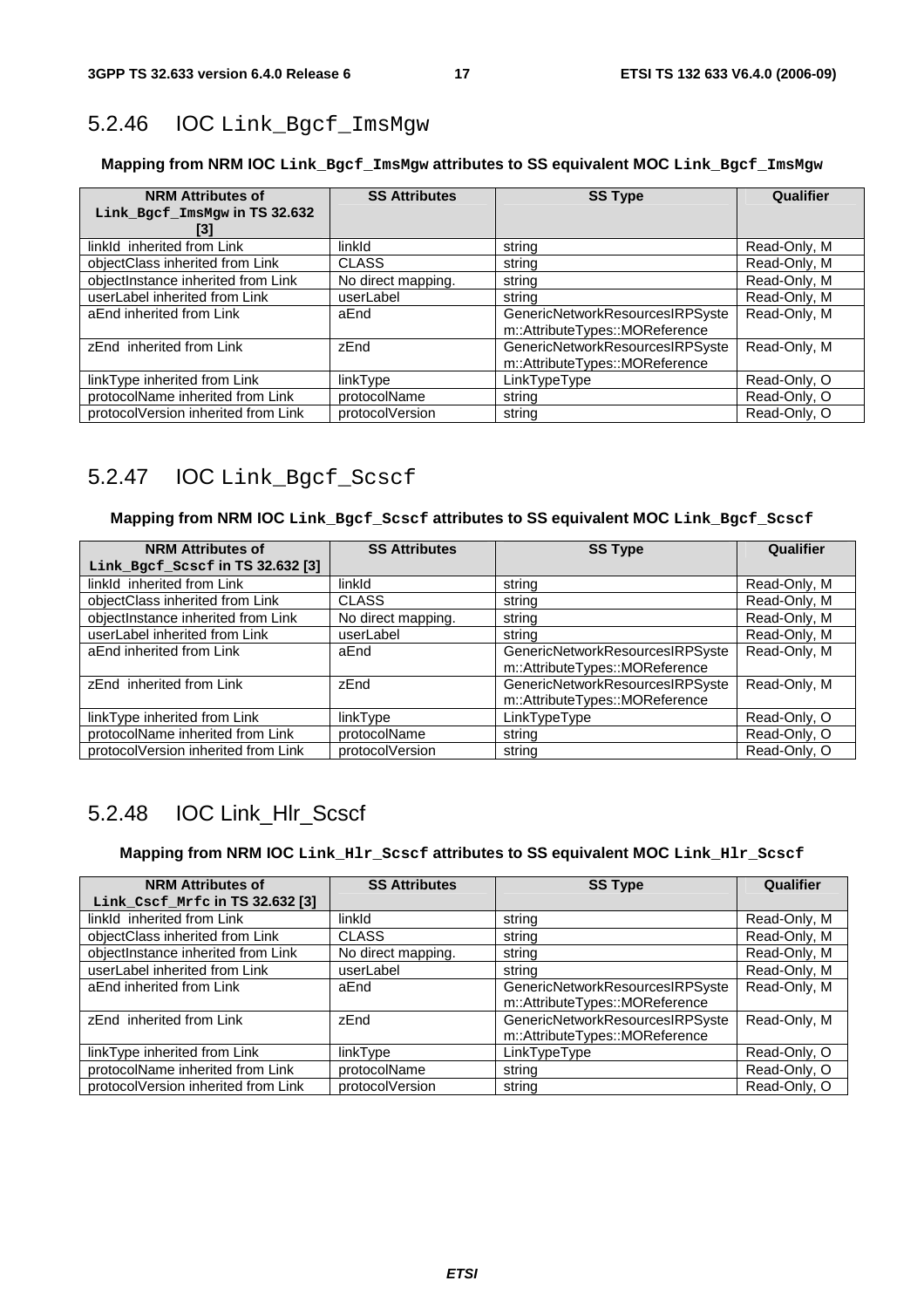### 5.2.49 IOC Link\_Icscf\_Slf

#### **Mapping from NRM IOC Link\_Icscf\_Slf attributes to SS equivalent MOC Link\_Icscf\_Slf**

| NRM Attributes of Link Icscf SIf in<br>TS 32.632 [3] | <b>SS Attributes</b> | <b>SS Type</b>                                                    | <b>Qualifier</b> |
|------------------------------------------------------|----------------------|-------------------------------------------------------------------|------------------|
| linkld inherited from Link                           | linkld               | string                                                            | Read-Only, M     |
| objectClass inherited from Link                      | <b>CLASS</b>         | string                                                            | Read-Only, M     |
| objectInstance inherited from Link                   | No direct mapping.   | string                                                            | Read-Only, M     |
| userLabel inherited from Link                        | userLabel            | string                                                            | Read-Only, M     |
| aEnd inherited from Link                             | aEnd                 | GenericNetworkResourcesIRPSyste<br>m::AttributeTypes::MOReference | Read-Only, M     |
| zEnd inherited from Link                             | zEnd                 | GenericNetworkResourcesIRPSyste<br>m::AttributeTypes::MOReference | Read-Only, M     |
| linkType inherited from Link                         | linkType             | LinkTypeType                                                      | Read-Only, O     |
| protocolName inherited from Link                     | protocolName         | string                                                            | Read-Only, O     |
| protocolVersion inherited from Link                  | protocolVersion      | string                                                            | Read-Only, O     |

### 5.2.50 IOC Link\_ImsMgw\_Mgcf

#### **Mapping from NRM IOC Link\_ImsMgw\_Mgcf attributes to SS equivalent MOC Link\_ImsMgw\_Mgcf**

| <b>NRM Attributes of</b><br>Link_ImsMgw_Mgcf in TS 32.632<br>[3] | <b>SS Attributes</b> | <b>SS Type</b>                                                    | Qualifier    |
|------------------------------------------------------------------|----------------------|-------------------------------------------------------------------|--------------|
| linkld inherited from Link                                       | linkld               | string                                                            | Read-Only, M |
| objectClass inherited from Link                                  | <b>CLASS</b>         | string                                                            | Read-Only, M |
| objectInstance inherited from Link                               | No direct mapping.   | string                                                            | Read-Only, M |
| userLabel inherited from Link                                    | userLabel            | string                                                            | Read-Only, M |
| aEnd inherited from Link                                         | aEnd                 | GenericNetworkResourcesIRPSyste<br>m::AttributeTypes::MOReference | Read-Only, M |
| zEnd inherited from Link                                         | zEnd                 | GenericNetworkResourcesIRPSyste<br>m::AttributeTypes::MOReference | Read-Only, M |
| linkType inherited from Link                                     | linkType             | LinkTypeType                                                      | Read-Only, O |
| protocolName inherited from Link                                 | protocolName         | string                                                            | Read-Only, O |
| protocolVersion inherited from Link                              | protocolVersion      | string                                                            | Read-Only, O |

### 5.2.51 IOC Link\_ImsMgw\_Scscf

#### **Mapping from NRM IOC Link\_ImsMgw\_Scscf attributes to SS equivalent MOC Link\_ImsMgw\_Scscf**

| <b>NRM Attributes of</b><br>Link_ImsMgw_Scscf in TS 32.632 | <b>SS Attributes</b> | <b>SS Type</b>                                                    | Qualifier    |
|------------------------------------------------------------|----------------------|-------------------------------------------------------------------|--------------|
| linkld inherited from Link                                 | linkld               | string                                                            | Read-Only, M |
| objectClass inherited from Link                            | <b>CLASS</b>         | string                                                            | Read-Only, M |
| objectInstance inherited from Link                         | No direct mapping.   | string                                                            | Read-Only, M |
| userLabel inherited from Link                              | userLabel            | string                                                            | Read-Only, M |
| aEnd inherited from Link                                   | aEnd                 | GenericNetworkResourcesIRPSyste<br>m::AttributeTypes::MOReference | Read-Only, M |
| zEnd inherited from Link                                   | zEnd                 | GenericNetworkResourcesIRPSyste<br>m::AttributeTypes::MOReference | Read-Only, M |
| linkType inherited from Link                               | linkType             | LinkTypeType                                                      | Read-Only, O |
| protocolName inherited from Link                           | protocolName         | string                                                            | Read-Only, O |
| protocolVersion inherited from Link                        | protocolVersion      | string                                                            | Read-Only, O |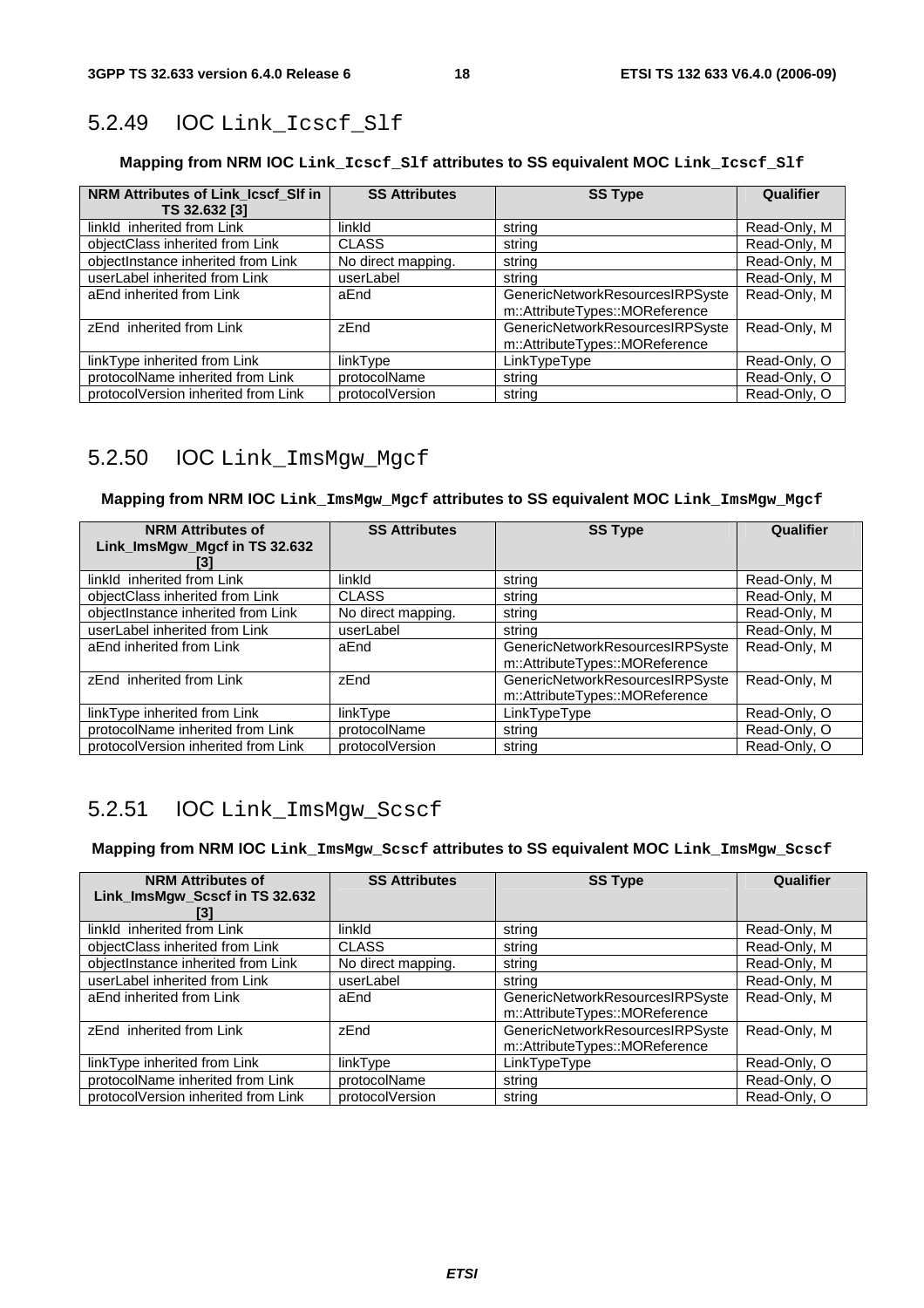# 5.2.52 IOC Link\_Mrfc\_Mrfp

### **Mapping from NRM IOC Link\_Mrfc\_Mrfp attributes to SS equivalent MOC Link\_Mrfc\_Mrfp**

| <b>NRM Attributes of</b><br>Link Mrfc Mrfp in TS 32.632 [3] | <b>SS Attributes</b> | <b>SS Type</b>                                                    | Qualifier    |
|-------------------------------------------------------------|----------------------|-------------------------------------------------------------------|--------------|
| linkld inherited from Link                                  | linkld               | string                                                            | Read-Only, M |
| objectClass inherited from Link                             | <b>CLASS</b>         | string                                                            | Read-Only, M |
| objectInstance inherited from Link                          | No direct mapping.   | string                                                            | Read-Only, M |
| userLabel inherited from Link                               | userLabel            | string                                                            | Read-Only, M |
| aEnd inherited from Link                                    | aEnd                 | GenericNetworkResourcesIRPSyste<br>m::AttributeTypes::MOReference | Read-Only, M |
| zEnd inherited from Link                                    | zEnd                 | GenericNetworkResourcesIRPSyste<br>m::AttributeTypes::MOReference | Read-Only, M |
| linkType inherited from Link                                | linkType             | LinkTypeType                                                      | Read-Only, O |
| protocolName inherited from Link                            | protocolName         | string                                                            | Read-Only, O |
| protocolVersion inherited from Link                         | protocolVersion      | string                                                            | Read-Only, O |

# 5.2.53 IOC Link\_Mrfc\_Scscf

#### **Mapping from NRM IOC Link\_Mrfc\_Scscf attributes to SS equivalent MOC Link\_Mrfc\_Scscf**

| <b>NRM Attributes of</b><br>Link_Mrfc_Scscf in TS 32.632 [3] | <b>SS Attributes</b> | <b>SS Type</b>                                                    | Qualifier    |
|--------------------------------------------------------------|----------------------|-------------------------------------------------------------------|--------------|
| linkld inherited from Link                                   | linkld               | string                                                            | Read-Only, M |
| objectClass inherited from Link                              | <b>CLASS</b>         | string                                                            | Read-Only, M |
| objectInstance inherited from Link                           | No direct mapping.   | string                                                            | Read-Only, M |
| userLabel inherited from Link                                | userLabel            | string                                                            | Read-Only, M |
| aEnd inherited from Link                                     | aEnd                 | GenericNetworkResourcesIRPSyste<br>m::AttributeTypes::MOReference | Read-Only, M |
| zEnd inherited from Link                                     | zEnd                 | GenericNetworkResourcesIRPSyste<br>m::AttributeTypes::MOReference | Read-Only, M |
| linkType inherited from Link                                 | linkType             | LinkTypeType                                                      | Read-Only, O |
| protocolName inherited from Link                             | protocolName         | string                                                            | Read-Only, O |
| protocolVersion inherited from Link                          | protocolVersion      | string                                                            | Read-Only, O |

# 5.2.54 IOC Link\_Scscf\_Slf

#### **Mapping from NRM IOC Link\_Scscf\_Slf attributes to SS equivalent MOC Link\_Scscf\_Slf**

| <b>NRM Attributes of</b>            | <b>SS Attributes</b><br><b>SS Type</b> |                                 |              | Qualifier |
|-------------------------------------|----------------------------------------|---------------------------------|--------------|-----------|
| Link_Scscf_Slf in $TS$ 32.632 $[3]$ |                                        |                                 |              |           |
| linkld inherited from Link          | linkld                                 | string                          | Read-Only, M |           |
| objectClass inherited from Link     | <b>CLASS</b>                           | string                          | Read-Only, M |           |
| objectInstance inherited from Link  | No direct mapping.                     | string                          | Read-Only, M |           |
| userLabel inherited from Link       | userLabel                              | string                          | Read-Only, M |           |
| aEnd inherited from Link            | aEnd                                   | GenericNetworkResourcesIRPSyste | Read-Only, M |           |
|                                     |                                        | m::AttributeTypes::MOReference  |              |           |
| zEnd inherited from Link            | zEnd                                   | GenericNetworkResourcesIRPSyste | Read-Only, M |           |
|                                     |                                        | m::AttributeTypes::MOReference  |              |           |
| linkType inherited from Link        | linkType                               | LinkTypeType                    | Read-Only, O |           |
| protocolName inherited from Link    | protocolName                           | string                          | Read-Only, O |           |
| protocolVersion inherited from Link | protocolVersion                        | string                          | Read-Only, O |           |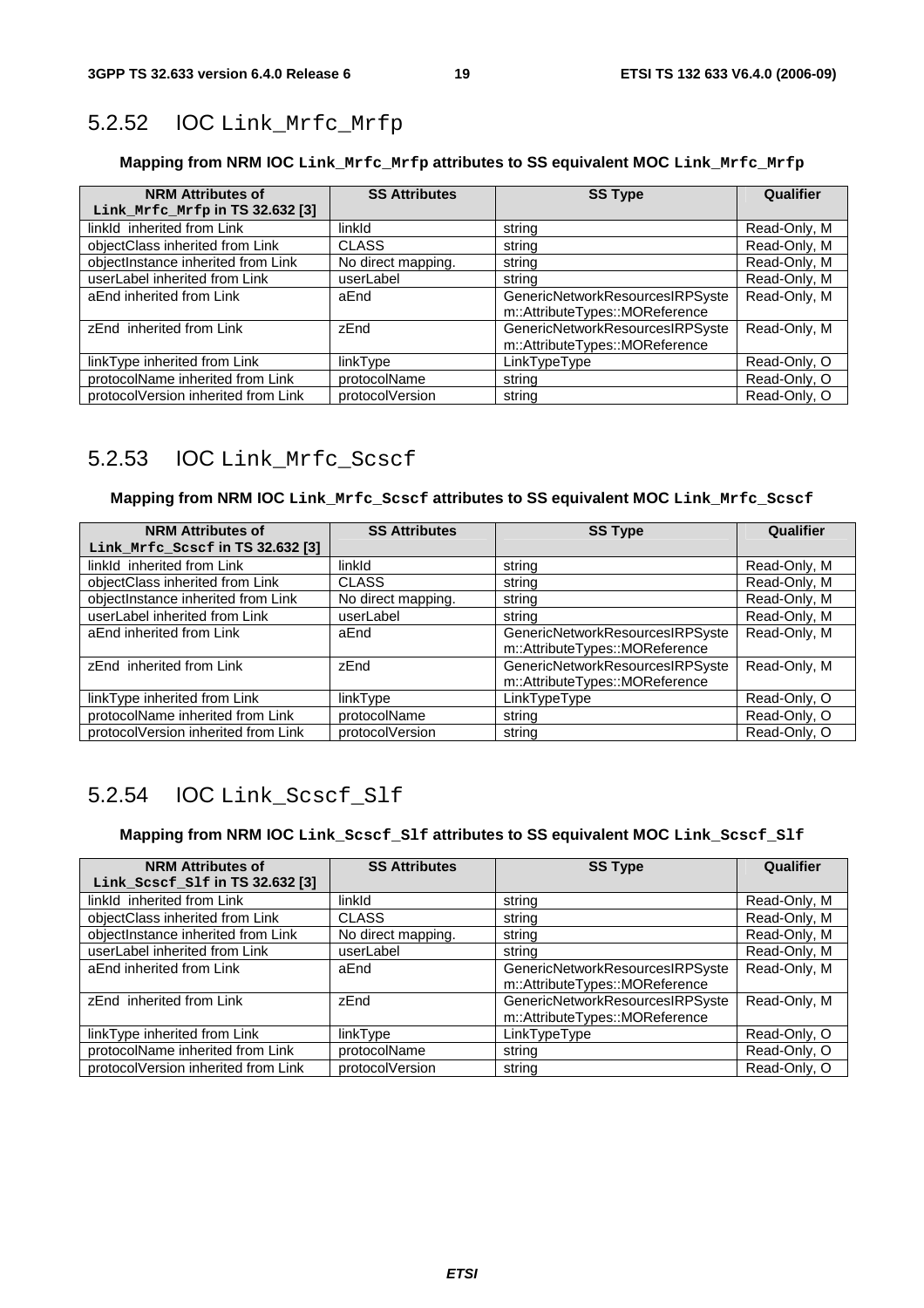### 5.2.55 IOC CscfFunction

#### **Mapping from NRM IOC CscfFunction attributes to SS equivalent MOC CscfFunction**

| Attributes of IOC ScscfFunction in TS 32.632 [3] | <b>SS Attributes</b> | <b>SS Type</b> | Qualifier     |
|--------------------------------------------------|----------------------|----------------|---------------|
| cscfFunctionId                                   | cscfFunctionId       | strina         | Read-Only, M  |
| userLabel                                        | userLabel            | strina         | Read-Write, M |

### 5.2.56 IOC Link\_Cscf\_Cscf

#### **Mapping from NRM IOC Link\_Cscf\_Cscf attributes to SS equivalent MOC Link\_Cscf\_Cscf**

| <b>NRM Attributes of</b><br>Link_Cscf_Cscf in TS 32.632 [3] | <b>SS Attributes</b> | <b>SS Type</b>                                                    | Qualifier    |
|-------------------------------------------------------------|----------------------|-------------------------------------------------------------------|--------------|
| linkld inherited from Link                                  | linkld               | string                                                            | Read-Only, M |
| objectClass inherited from Link                             | <b>CLASS</b>         | string                                                            | Read-Only, M |
| objectInstance inherited from Link                          | No direct mapping.   | string                                                            | Read-Only, M |
| userLabel inherited from Link                               | userLabel            | string                                                            | Read-Only, M |
| aEnd inherited from Link                                    | aEnd                 | GenericNetworkResourcesIRPSyste<br>m::AttributeTypes::MOReference | Read-Only, M |
| zEnd inherited from Link                                    | zEnd                 | GenericNetworkResourcesIRPSyste<br>m::AttributeTypes::MOReference | Read-Only, M |
| linkType inherited from Link                                | linkType             | LinkTypeType                                                      | Read-Only, O |
| protocolName inherited from Link                            | protocolName         | string                                                            | Read-Only, O |
| protocolVersion inherited from Link                         | protocolVersion      | string                                                            | Read-Only, O |

### 5.2.57 IOC Link\_As\_Cscf

#### **Mapping from NRM IOC Link\_As\_Cscf attributes to SS equivalent MOC Link\_As\_Cscf**

| NRM Attributes of Link As Cscf      | <b>SS Attributes</b> | <b>SS Type</b>                  | Qualifier    |
|-------------------------------------|----------------------|---------------------------------|--------------|
| in TS 32.632 [3]                    |                      |                                 |              |
| linkld inherited from Link          | linkld               | string                          | Read-Only, M |
| objectClass inherited from Link     | <b>CLASS</b>         | string                          | Read-Only, M |
| objectInstance inherited from Link  | No direct mapping.   | string                          | Read-Only, M |
| userLabel inherited from Link       | userLabel            | string                          | Read-Only, M |
| aEnd inherited from Link            | aEnd                 | GenericNetworkResourcesIRPSyste | Read-Only, M |
|                                     |                      | m::AttributeTypes::MOReference  |              |
| zEnd inherited from Link            | zEnd                 | GenericNetworkResourcesIRPSyste | Read-Only, M |
|                                     |                      | m::AttributeTypes::MOReference  |              |
| linkType inherited from Link        | linkType             | LinkTypeType                    | Read-Only, O |
| protocolName inherited from Link    | protocolName         | string                          | Read-Only, O |
| protocolVersion inherited from Link | protocolVersion      | string                          | Read-Only, O |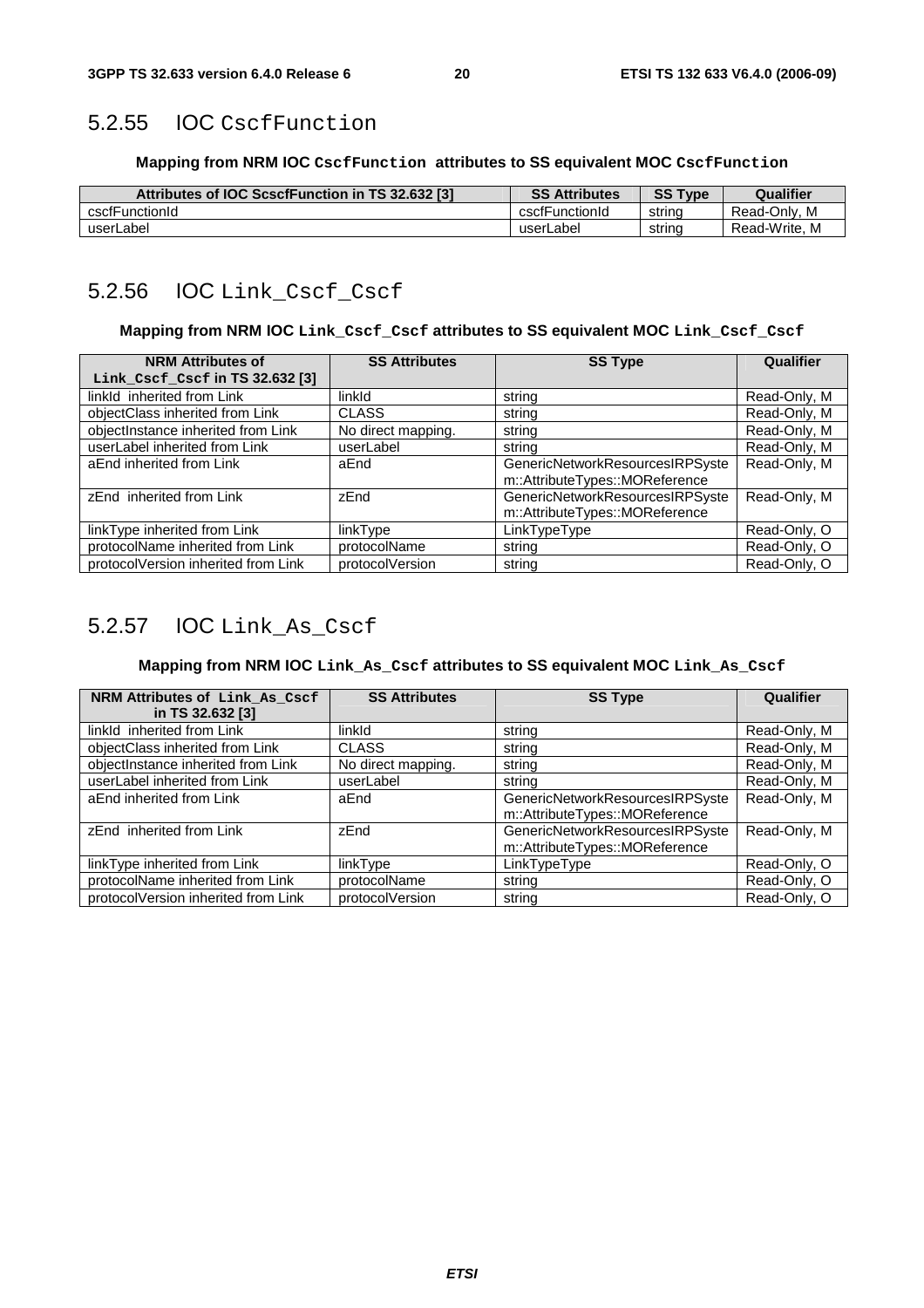# 5.2.58 IOC Link\_Cscf\_Mgcf

### **Mapping from NRM IOC Link\_Cscf\_Mgcf attributes to SS equivalent MOC Link\_Cscf\_Mgcf**

| <b>NRM Attributes of</b><br>Link_Cscf_Mgcf in TS 32.632 [3] | <b>SS Attributes</b> | <b>SS Type</b>                                                    | Qualifier    |
|-------------------------------------------------------------|----------------------|-------------------------------------------------------------------|--------------|
| linkld inherited from Link                                  | linkld               | string                                                            | Read-Only, M |
| objectClass inherited from Link                             | <b>CLASS</b>         | string                                                            | Read-Only, M |
| objectInstance inherited from Link                          | No direct mapping.   | string                                                            | Read-Only, M |
| userLabel inherited from Link                               | userLabel            | string                                                            | Read-Only, M |
| aEnd inherited from Link                                    | aEnd                 | GenericNetworkResourcesIRPSyste<br>m::AttributeTypes::MOReference | Read-Only, M |
| zEnd inherited from Link                                    | zEnd                 | GenericNetworkResourcesIRPSyste<br>m::AttributeTypes::MOReference | Read-Only, M |
| linkType inherited from Link                                | linkType             | LinkTypeType                                                      | Read-Only, O |
| protocolName inherited from Link                            | protocolName         | string                                                            | Read-Only, O |
| protocolVersion inherited from Link                         | protocolVersion      | string                                                            | Read-Only, O |

### 5.2.59 IOC Link\_Cscf\_Mrfc

#### **Mapping from NRM IOC Link\_Cscf\_Mrfc attributes to SS equivalent MOC Link\_Cscf\_Mrfc**

| <b>NRM Attributes of</b>            | <b>SS Attributes</b> | <b>SS Type</b>                  | Qualifier    |
|-------------------------------------|----------------------|---------------------------------|--------------|
| Link_Cscf_Mrfc in TS 32.632 [3]     |                      |                                 |              |
| linkId inherited from Link          | linkld               | string                          | Read-Only, M |
| objectClass inherited from Link     | <b>CLASS</b>         | string                          | Read-Only, M |
| objectInstance inherited from Link  | No direct mapping.   | string                          | Read-Only, M |
| userLabel inherited from Link       | userLabel            | string                          | Read-Only, M |
| aEnd inherited from Link            | aEnd                 | GenericNetworkResourcesIRPSyste | Read-Only, M |
|                                     |                      | m::AttributeTypes::MOReference  |              |
| zEnd inherited from Link            | zEnd                 | GenericNetworkResourcesIRPSyste | Read-Only, M |
|                                     |                      | m::AttributeTypes::MOReference  |              |
| linkType inherited from Link        | linkType             | LinkTypeType                    | Read-Only, O |
| protocolName inherited from Link    | protocolName         | string                          | Read-Only, O |
| protocolVersion inherited from Link | protocolVersion      | string                          | Read-Only, O |

### 5.2.60 IOC Link\_Cscf\_Slf

#### **Mapping from NRM IOC Link\_Cscf\_Slf attributes to SS equivalent MOC Link\_Cscf\_Slf**

| <b>NRM Attributes of</b>            | <b>SS Attributes</b> | <b>SS Type</b>                  | Qualifier    |
|-------------------------------------|----------------------|---------------------------------|--------------|
| Link_Cscf_Slf in TS 32.632 [3]      |                      |                                 |              |
| linkld inherited from Link          | linkld               | string                          | Read-Only, M |
| objectClass inherited from Link     | <b>CLASS</b>         | string                          | Read-Only, M |
| objectInstance inherited from Link  | No direct mapping.   | string                          | Read-Only, M |
| userLabel inherited from Link       | userLabel            | string                          | Read-Only, M |
| aEnd inherited from Link            | aEnd                 | GenericNetworkResourcesIRPSyste | Read-Only, M |
|                                     |                      | m::AttributeTypes::MOReference  |              |
| zEnd inherited from Link            | zEnd                 | GenericNetworkResourcesIRPSyste | Read-Only, M |
|                                     |                      | m::AttributeTypes::MOReference  |              |
| linkType inherited from Link        | linkType             | LinkTypeType                    | Read-Only, O |
| protocolName inherited from Link    | protocolName         | string                          | Read-Only, O |
| protocolVersion inherited from Link | protocolVersion      | string                          | Read-Only, O |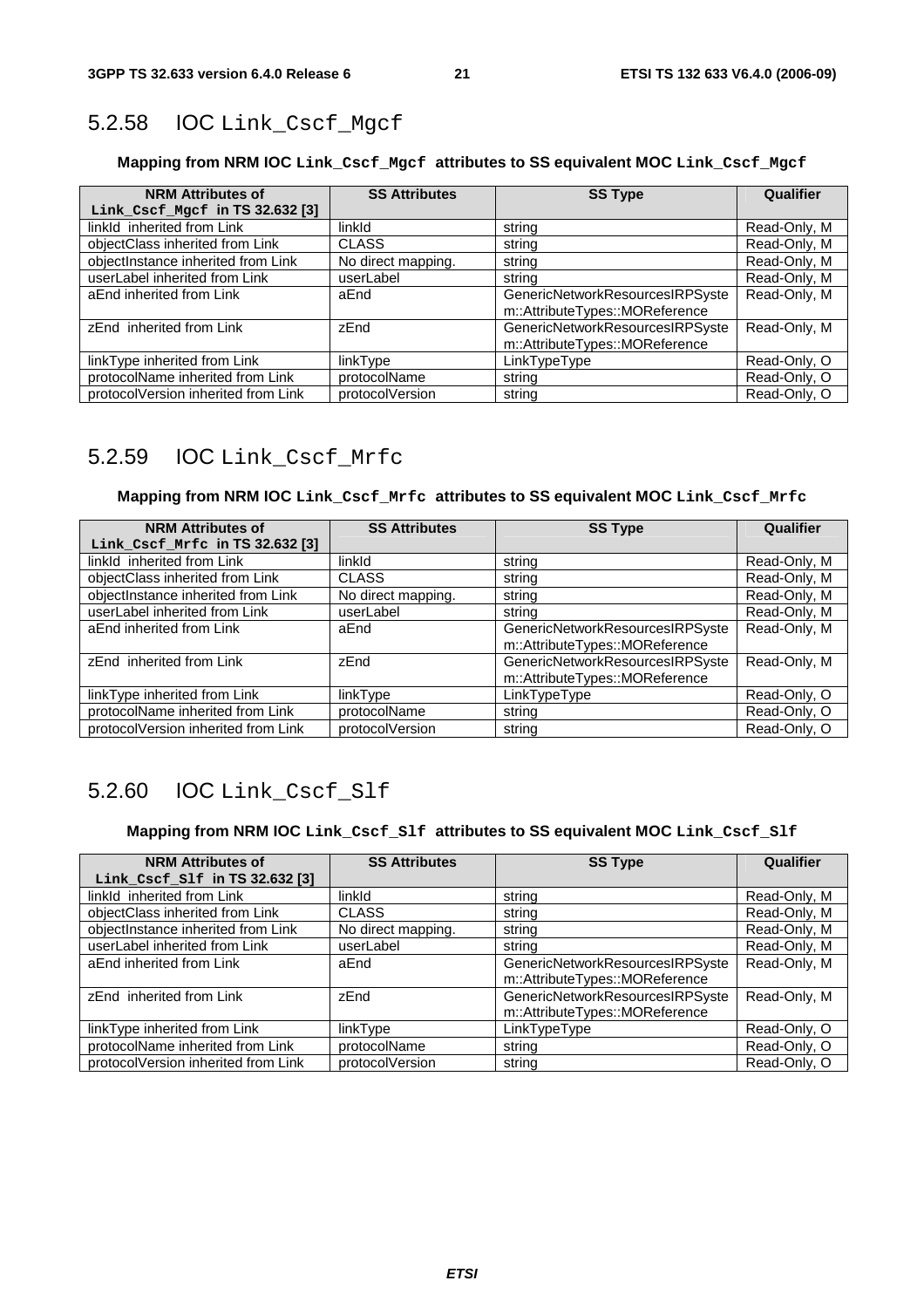# 5.2.61 IOC Link\_Bgcf\_Cscf

### **Mapping from NRM IOC Link\_Bgcf\_Cscf attributes to SS equivalent MOC Link\_Bgcf\_Cscf**

| <b>NRM Attributes of</b><br>Link_Bgcf_Cscf in TS 32.632 [3] | <b>SS Attributes</b> | <b>SS Type</b>                                                    | Qualifier    |
|-------------------------------------------------------------|----------------------|-------------------------------------------------------------------|--------------|
| linkld inherited from Link                                  | linkld               | string                                                            | Read-Only, M |
| objectClass inherited from Link                             | <b>CLASS</b>         | string                                                            | Read-Only, M |
| objectInstance inherited from Link                          | No direct mapping.   | string                                                            | Read-Only, M |
| userLabel inherited from Link                               | userLabel            | string                                                            | Read-Only, M |
| aEnd inherited from Link                                    | aEnd                 | GenericNetworkResourcesIRPSyste<br>m::AttributeTypes::MOReference | Read-Only, M |
| zEnd inherited from Link                                    | zEnd                 | GenericNetworkResourcesIRPSyste<br>m::AttributeTypes::MOReference | Read-Only, M |
| linkType inherited from Link                                | linkType             | LinkTypeType                                                      | Read-Only, O |
| protocolName inherited from Link                            | protocolName         | string                                                            | Read-Only, O |
| protocolVersion inherited from Link                         | protocolVersion      | string                                                            | Read-Only, O |

### 5.2.62 IOC Link\_Cscf\_Hlr

### **Mapping from NRM IOC Link\_Cscf\_Hlr attributes to SS equivalent MOC Link\_Cscf\_Hlr**

| <b>NRM Attributes of</b>            | <b>SS Attributes</b> | <b>SS Type</b>                  | Qualifier    |
|-------------------------------------|----------------------|---------------------------------|--------------|
| Link_Cscf_Hlr in TS 32.632 [3]      |                      |                                 |              |
| linkld inherited from Link          | linkld               | string                          | Read-Only, M |
| objectClass inherited from Link     | <b>CLASS</b>         | string                          | Read-Only, M |
| objectInstance inherited from Link  | No direct mapping.   | string                          | Read-Only, M |
| userLabel inherited from Link       | userLabel            | string                          | Read-Only, M |
| aEnd inherited from Link            | aEnd                 | GenericNetworkResourcesIRPSyste | Read-Only, M |
|                                     |                      | m::AttributeTypes::MOReference  |              |
| zEnd inherited from Link            | zEnd                 | GenericNetworkResourcesIRPSyste | Read-Only, M |
|                                     |                      | m::AttributeTypes::MOReference  |              |
| linkType inherited from Link        | linkType             | LinkTypeType                    | Read-Only, O |
| protocolName inherited from Link    | protocolName         | string                          | Read-Only, O |
| protocolVersion inherited from Link | protocolVersion      | string                          | Read-Only, O |

### 5.2.63 IOC Link\_Cscf\_Scscf

#### **Mapping from NRM IOC Link\_Cscf\_Scscf attributes to SS equivalent MOC Link\_Cscf\_Scscf**

| <b>NRM Attributes of</b>            | <b>SS Attributes</b> | <b>SS Type</b>                  | Qualifier    |  |
|-------------------------------------|----------------------|---------------------------------|--------------|--|
| Link_Cscf_Scscf in TS 32.632        |                      |                                 |              |  |
| 131                                 |                      |                                 |              |  |
| linkld inherited from Link          | linkld               | string                          | Read-Only, M |  |
| objectClass inherited from Link     | <b>CLASS</b>         | string                          | Read-Only, M |  |
| objectInstance inherited from Link  | No direct mapping.   | string                          | Read-Only, M |  |
| userLabel inherited from Link       | userLabel            | strina                          | Read-Only, M |  |
| aEnd inherited from Link            | aEnd                 | GenericNetworkResourcesIRPSyste | Read-Only, M |  |
|                                     |                      | m::AttributeTypes::MOReference  |              |  |
| zEnd inherited from Link            | zEnd                 | GenericNetworkResourcesIRPSyste | Read-Only, M |  |
|                                     |                      | m::AttributeTypes::MOReference  |              |  |
| linkType inherited from Link        | linkType             | LinkTypeType                    | Read-Only, O |  |
| protocolName inherited from Link    | protocolName         | string                          | Read-Only, O |  |
| protocolVersion inherited from Link | protocolVersion      | string                          | Read-Only, O |  |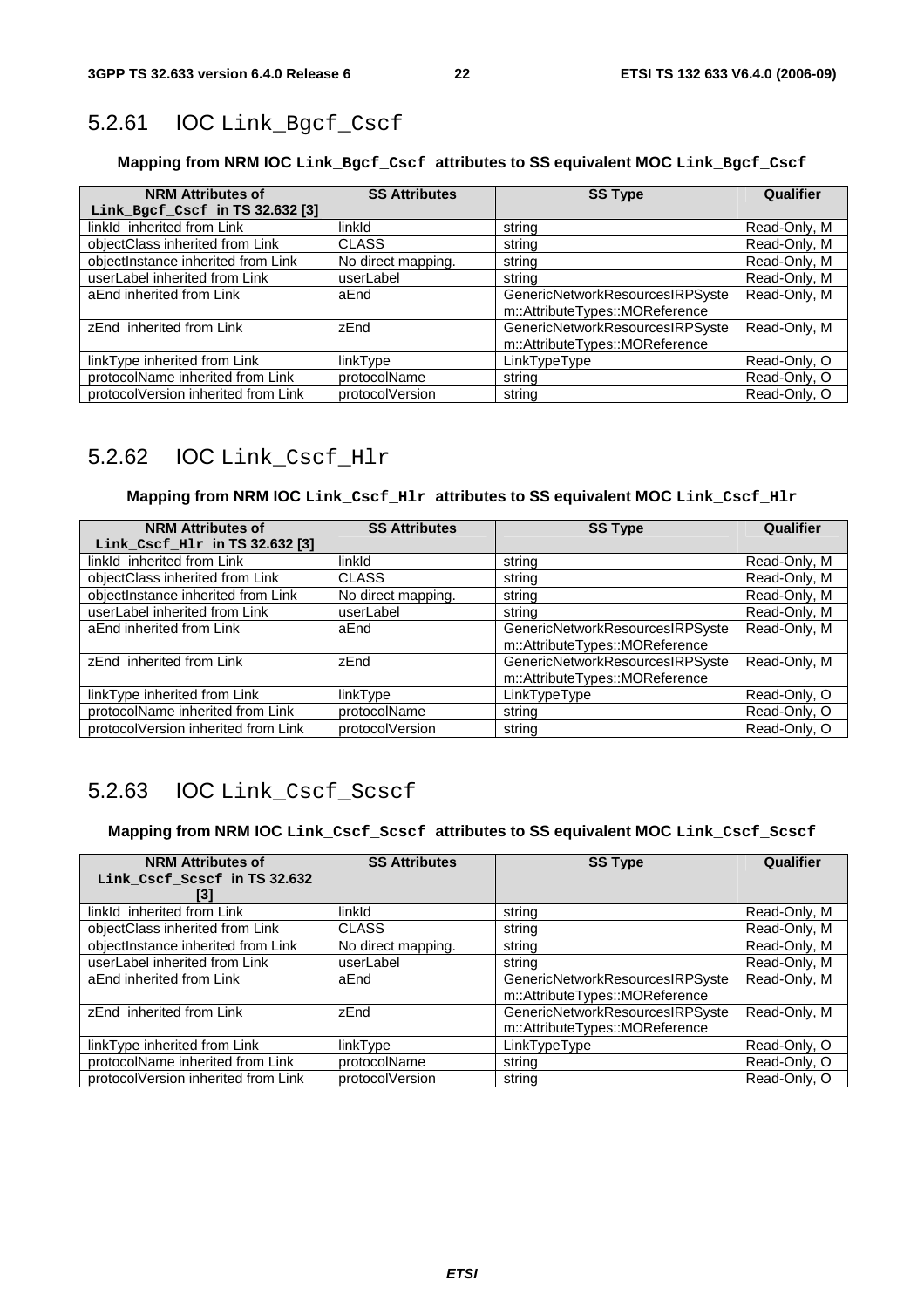# 5.2.64 IOC Link\_Cscf\_Icscf

### **Mapping from NRM IOC Link\_Cscf\_Icscf attributes to SS equivalent MOC Link\_Cscf\_Icscf**

| <b>NRM Attributes of</b><br>Link_Cscf_Icscf in TS 32.632<br>131 | <b>SS Attributes</b> | <b>SS Type</b>                                                    | Qualifier    |
|-----------------------------------------------------------------|----------------------|-------------------------------------------------------------------|--------------|
| linkld inherited from Link                                      | linkld               | string                                                            | Read-Only, M |
| objectClass inherited from Link                                 | <b>CLASS</b>         | string                                                            | Read-Only, M |
| objectInstance inherited from Link                              | No direct mapping.   | string                                                            | Read-Only, M |
| userLabel inherited from Link                                   | userLabel            | strina                                                            | Read-Only, M |
| aEnd inherited from Link                                        | aEnd                 | GenericNetworkResourcesIRPSyste<br>m::AttributeTypes::MOReference | Read-Only, M |
| zEnd inherited from Link                                        | zEnd                 | GenericNetworkResourcesIRPSyste<br>m::AttributeTypes::MOReference | Read-Only, M |
| linkType inherited from Link                                    | linkType             | LinkTypeType                                                      | Read-Only, O |
| protocolName inherited from Link                                | protocolName         | string                                                            | Read-Only, O |
| protocolVersion inherited from Link                             | protocolVersion      | string                                                            | Read-Only, O |

### 5.2.65 IOC Link\_Cscf\_Pcscf

#### **Mapping from NRM IOC Link\_Cscf\_Pcscf attributes to SS equivalent MOC Link\_Cscf\_Pcscf**

| <b>NRM Attributes of</b>            | <b>SS Attributes</b> | <b>SS Type</b>                  | Qualifier    |
|-------------------------------------|----------------------|---------------------------------|--------------|
| Link_Cscf_Pcscf in TS 32.632        |                      |                                 |              |
| 131                                 |                      |                                 |              |
| linkld inherited from Link          | linkld               | string                          | Read-Only, M |
| objectClass inherited from Link     | <b>CLASS</b>         | string                          | Read-Only, M |
| objectInstance inherited from Link  | No direct mapping.   | string                          | Read-Only, M |
| userLabel inherited from Link       | userLabel            | string                          | Read-Only, M |
| aEnd inherited from Link            | aEnd                 | GenericNetworkResourcesIRPSyste | Read-Only, M |
|                                     |                      | m::AttributeTypes::MOReference  |              |
| zEnd inherited from Link            | zEnd                 | GenericNetworkResourcesIRPSyste | Read-Only, M |
|                                     |                      | m::AttributeTypes::MOReference  |              |
| linkType inherited from Link        | linkType             | LinkTypeType                    | Read-Only, O |
| protocolName inherited from Link    | protocolName         | string                          | Read-Only, O |
| protocolVersion inherited from Link | protocolVersion      | string                          | Read-Only, O |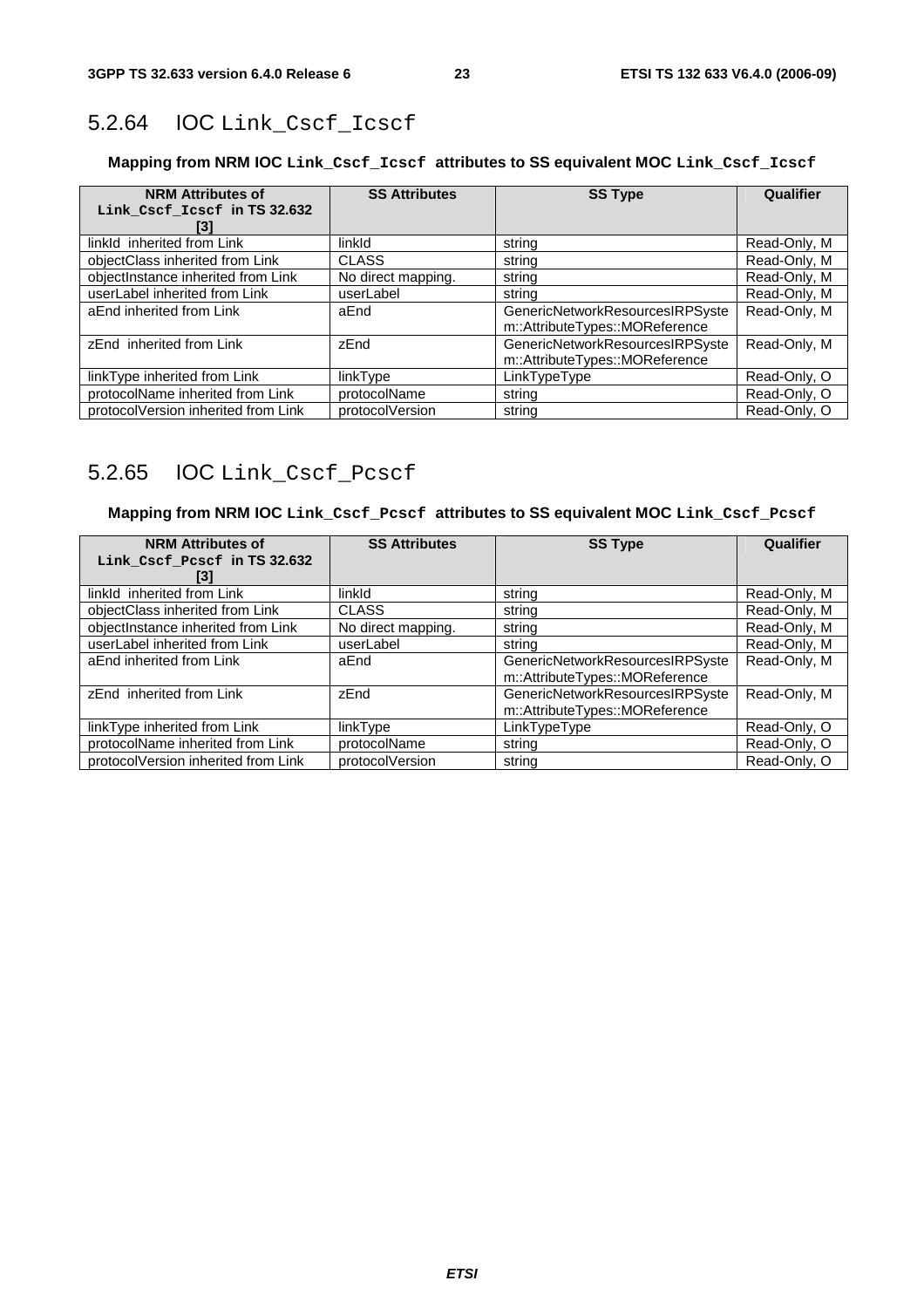# 6 Rules for NRM extensions

This clause discusses how the models and IDL definitions provided in the present document can be extended for a particular implementation and still remain compliant with 3GPP SA5's specifications.

# 6.1 Allowed extensions

Vendor-specific MOCs may be supported. The vendor-specific MOCs may support new types of attributes. The 3GPP SA5-specified notifications may be issued referring to the vendor-specific MOCs and vendor-specific attributes. New MOCs shall be distinguishable from 3GPP SA5 MOCs by name. 3GPP SA5-specified and vendor-specific attributes may be used in vendor-specific MOCs. Vendor-specific attribute names shall be distinguishable from existing attribute names.

NRM MOCs may be subclassed. Subclassed MOCs shall maintain the specified behaviour of the 3GPP SA5's superior classes. They may add vendor-specific behaviour with vendor-specific attributes. When subclassing, naming attributes cannot be changed. The subclassed MOC shall support all attributes of its superior class. Vendor-specific attributes cannot be added to 3GPP SA5 NRM MOCs without subclassing.

When subclassing, the 3GPP SA5-specified containment rules and their specified cardinality shall still be followed. As an example, ManagementNode (or its subclasses) shall be contained under SubNetwork (or its subclasses).

Managed Object Instances may be instantiated as CORBA objects. This requires that the MOCs be represented in IDL. 3GPP SA5's NRM MOCs are not currently specified in IDL, but may be specified in IDL for instantiation or subclassing purposes. However, management information models should not require that IRPManagers access the instantiated managed objects other than through supported methods in the present document.

Extension rules related to notifications (Notification categories, Event Types, Extended Event Types etc.) are for further study.

# 6.2 Extensions not allowed

The IDL specifications in the present document cannot be edited or altered. Any additional IDL specifications shall be specified in separate IDL files.

IDL interfaces (note: not MOCs) specified in the present document may not be subclassed or extended. New interfaces may be defined with vendor-specific methods.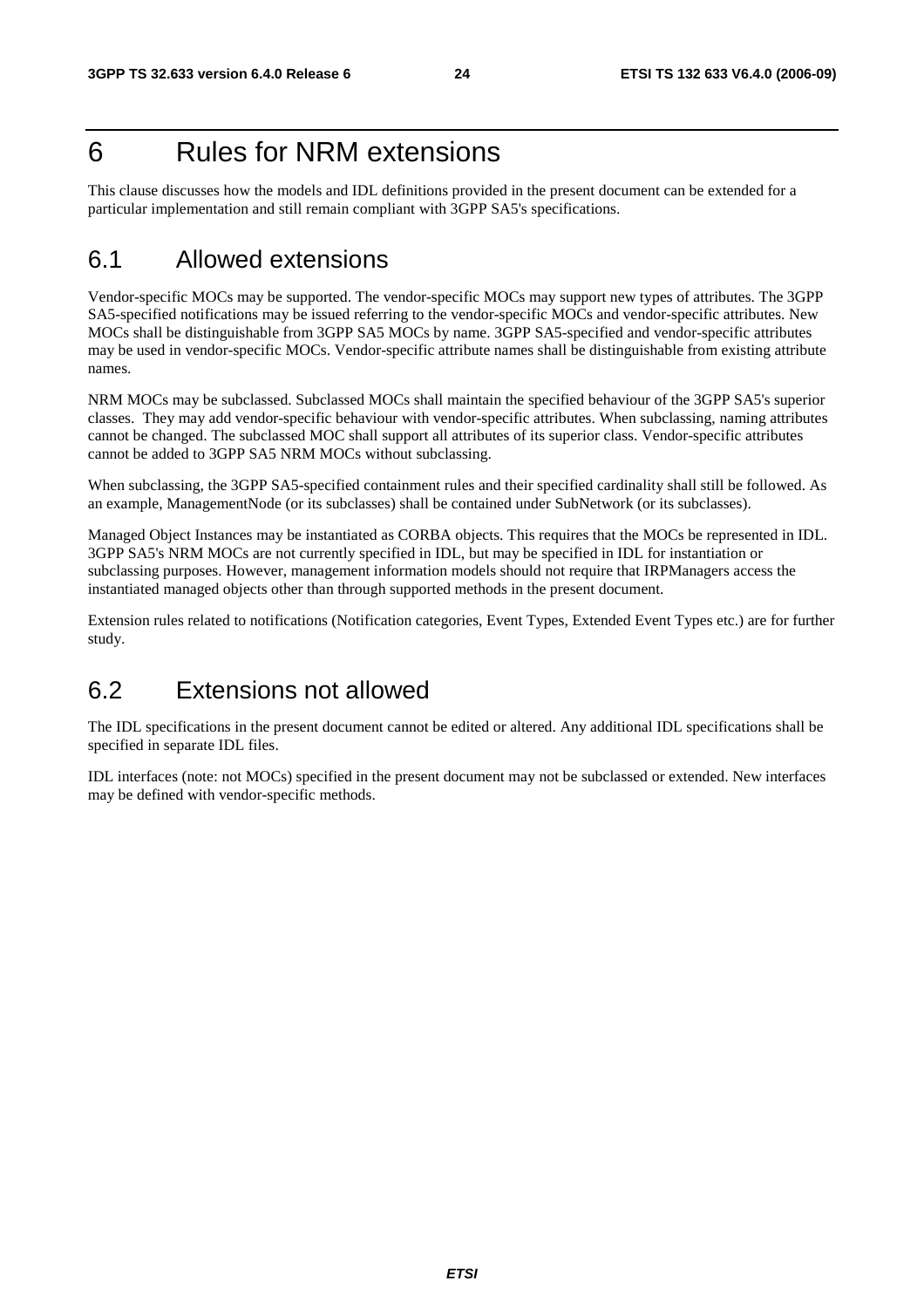# Annex A (normative): CORBA IDL, NRM Definitions

// File: CoreNetworkResourcesNRMDefs.idl

# A.1 IDL specification (file name "CoreNetworkResourcesNRMDefs.idl")

```
#ifndef _CORENETWORKRESOURCESNRMDEFS_IDL_ 
#define _CORENETWORKRESOURCESNRMDEFS_IDL_ 
#include "GenericNetworkResourcesNRMDefs.idl" 
#pragma prefix "3gppsa5.org" 
/** 
 * This module defines constants for each MO class name and 
  * the attribute names for each defined MO class. 
  */ 
module CoreNetworkResourcesNRMDefs 
{ 
 /** 
        * Definitions for MO class MscServerFunction 
        */ 
       interface MscServerFunction : GenericNetworkResourcesNRMDefs::ManagedFunction 
       { 
          const string CLASS = "MscServerFunction"; 
          // Attribute Names 
          // 
          const string mscServerFunctionId = "mscServerFunctionId"; 
          const string mccList = "mccList"; 
          const string mncList = "mncList"; 
         const string lacList = "lacList";
          const string sacList = "sacList"; 
 const string gcaList = "gcaList"; 
 const string mscId = "mscId"; 
          const string mscServerFunctionGsmCell = "mscServerFunctionGsmCell"; 
          const string mscServerFunctionExternalGsmCell = "mscServerFunctionExternalGsmCell"; 
          const string mscServerFunctionCsMgwFunction = "mscServerFunctionCsMgwFunction"; 
       }; 
 /** 
        * Definitions for MO class HlrFunction 
        */ 
      interface HlrFunction : GenericNetworkResourcesNRMDefs::ManagedFunction
       { 
          const string CLASS = "HlrFunction"; 
          // Attribute Names 
          // 
          const string hlrFunctionId = "hlrFunctionId"; 
       }; 
       /** 
        * Definitions for MO class VlrFunction 
        */ 
       interface VlrFunction : GenericNetworkResourcesNRMDefs::ManagedFunction 
      \left\{ \right. const string CLASS = "VlrFunction"; 
          // Attribute Names 
          // 
          const string vlrFunctionId = "vlrFunctionId"; 
       }; 
       /** 
        * Definitions for MO class AucFunction 
        */ 
       interface AucFunction : GenericNetworkResourcesNRMDefs::ManagedFunction 
       { 
          const string CLASS = "AucFunction"; 
          // Attribute Names 
          // 
          const string aucFunctionId = "aucFunctionId"; 
       }; 
      7** * Definitions for MO class EirFunction 
        */ 
       interface EirFunction : GenericNetworkResourcesNRMDefs::ManagedFunction
```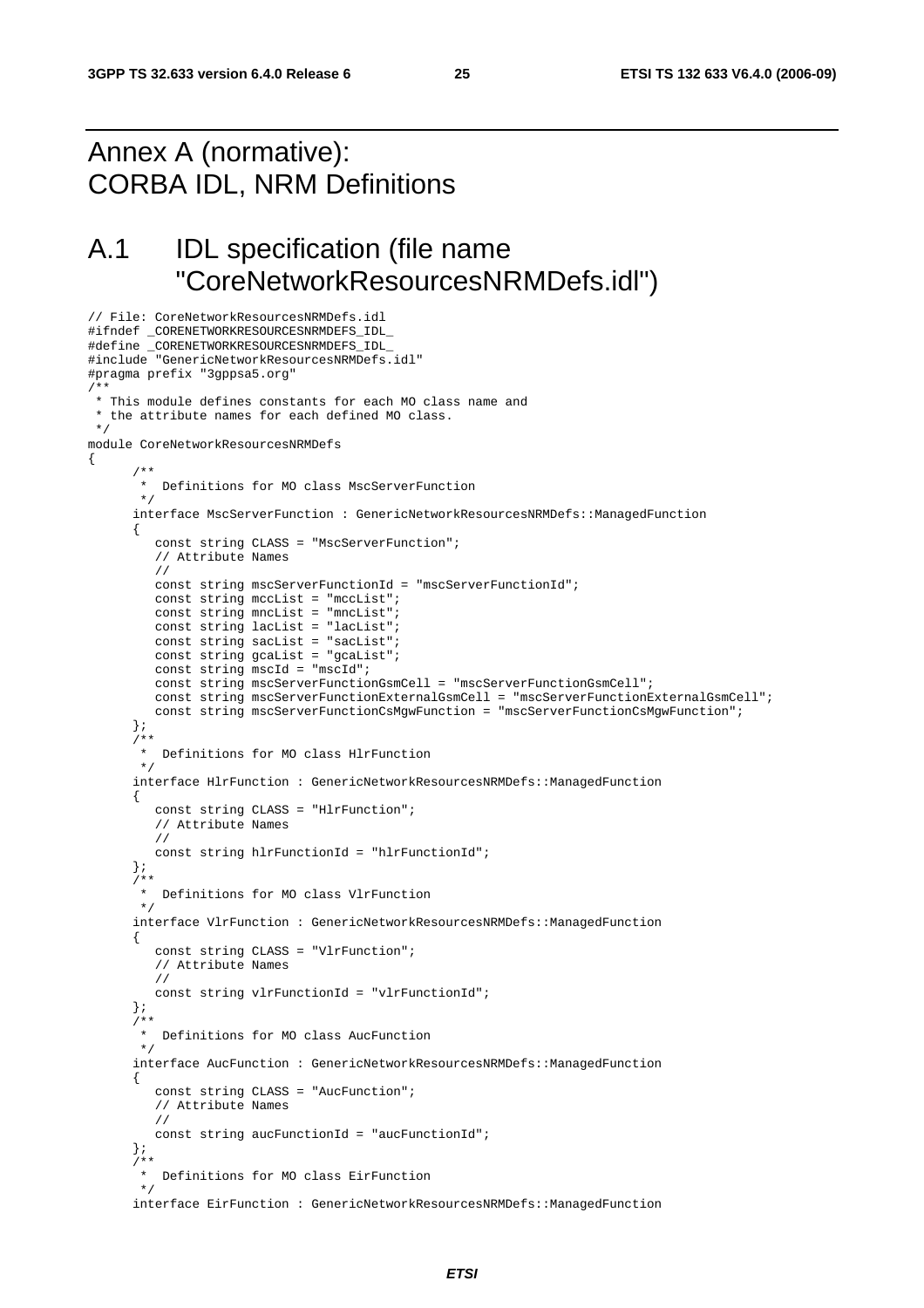#### **3GPP TS 32.633 version 6.4.0 Release 6 26 ETSI TS 132 633 V6.4.0 (2006-09)**

```
 { 
          const string CLASS = "EirFunction"; 
          // Attribute Names 
          // 
          const string eirFunctionId = "eirFunctionId"; 
       }; 
       /** 
        * Definitions for MO class SmsIwmscFunction 
        */ 
      interface SmsIwmscFunction : GenericNetworkResourcesNRMDefs: ManagedFunction
       { 
          const string CLASS = "SmsIwmscFunction"; 
          // Attribute Names 
          // 
          const string smsIwmscFunctionId = "smsIwmscFunctionId"; 
       }; 
       /** 
        * Definitions for MO class SmsGmscFunction 
        */ 
       interface SmsGmscFunction : GenericNetworkResourcesNRMDefs::ManagedFunction 
       { 
          const string CLASS = "SmsGmscFunction"; 
          // Attribute Names 
         // 
          const string smsGmscFunctionId = "smsGmscFunctionId"; 
       }; 
       /** 
        * Definitions for MO class SgsnFunction 
        */ 
       interface SgsnFunction : GenericNetworkResourcesNRMDefs::ManagedFunction 
       { 
          const string CLASS = "SgsnFunction"; 
          // Attribute Names 
          // 
          const string sgsnFunctionId = "sgsnFunctionId"; 
          const string mccList = "mccList"; 
          const string mncList = "mncList"; 
         const string lacList = "lacList";
         const string racList = "racList";
         const string sacList = "sacList";
          const string sgsnId = "sgsnId"; 
          const string sgsnFunctionGsmCell = "sgsnFunctionGsmCell"; 
        const string sgsnFunctionExternalGsmCell = "sgsnFunctionExternalGsmCell";
       }; 
      7** * Definitions for MO class GgsnFunction 
        */ 
      interface GgsnFunction : GenericNetworkResourcesNRMDefs: ManagedFunction
       { 
          const string CLASS = "GgsnFunction"; 
          // Attribute Names 
          // 
          const string ggsnFunctionId = "ggsnFunctionId"; 
       }; 
      7** * Definitions for MO class BgFunction 
        */ 
       interface BgFunction : GenericNetworkResourcesNRMDefs::ManagedFunction 
       { 
          const string CLASS = "BgFunction"; 
          // Attribute Names 
          // 
          const string bgFunctionId = "bgFunctionId"; 
       }; 
       /** 
        * Definitions for MO class GmscFunction 
        */ 
       interface GmscFunction : GenericNetworkResourcesNRMDefs::ManagedFunction 
       { 
          const string CLASS = "GmscFunction"; 
          // Attribute Names 
          // 
          const string gmscFunctionId = "gmscFunctionId"; 
       }; 
 /** 
        * Definitions for MO class SmlcFunction 
        */ 
      interface SmlcFunction : GenericNetworkResourcesNRMDefs: : ManagedFunction
```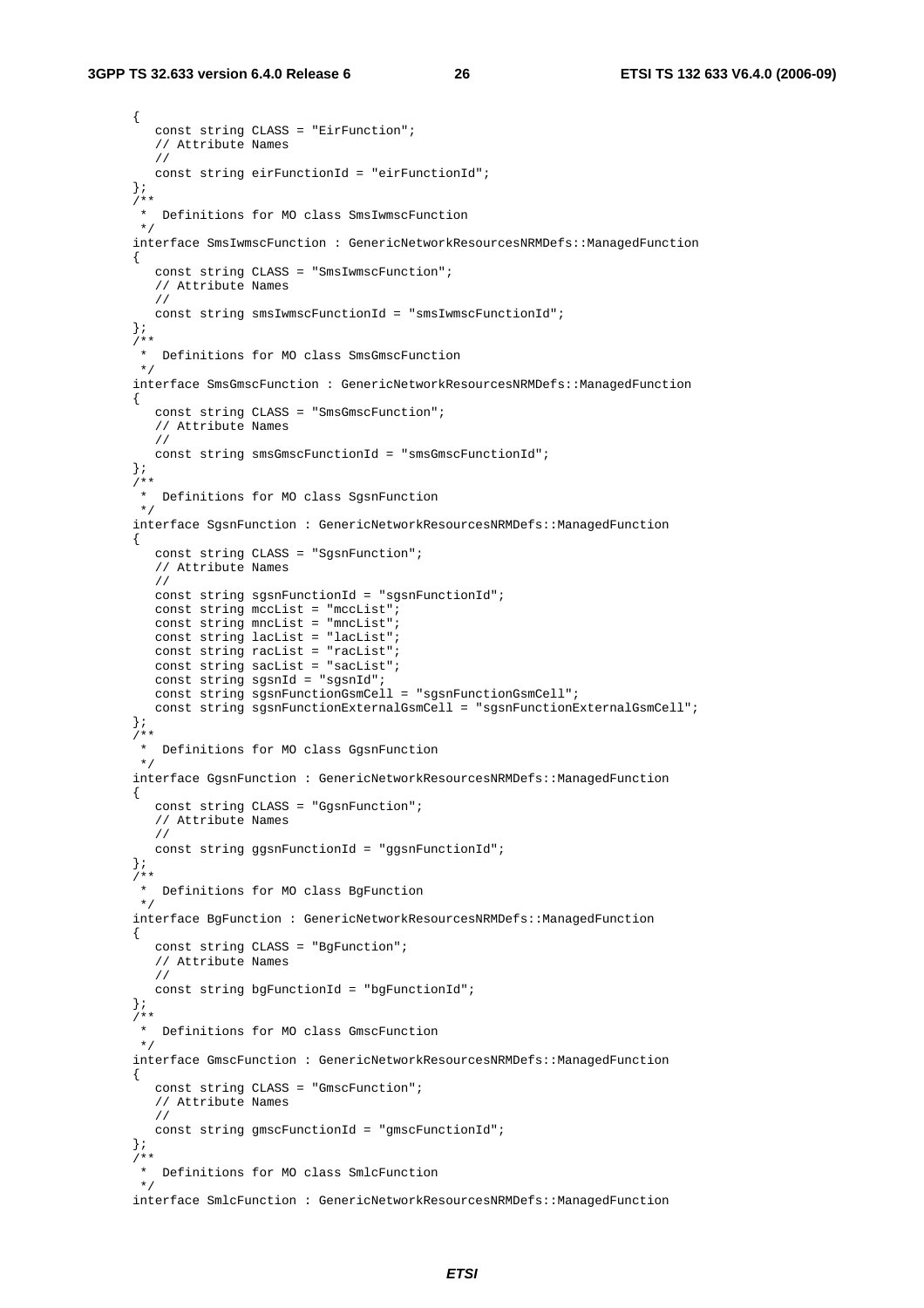#### **3GPP TS 32.633 version 6.4.0 Release 6 27 ETSI TS 132 633 V6.4.0 (2006-09)**

```
 { 
    const string CLASS = "SmlcFunction"; 
   // Attribute Names 
   // 
   const string smlcFunctionId = "smlcFunctionId"; 
 }; 
 /** 
  * Definitions for MO class GmlcFunction 
 */ 
interface GmlcFunction : GenericNetworkResourcesNRMDefs: ManagedFunction
 { 
    const string CLASS = "GmlcFunction"; 
    // Attribute Names 
   // 
   const string gmlcFunctionId = "gmlcFunctionId"; 
 }; 
 /** 
  * Definitions for MO class ScfFunction 
 */ 
 interface ScfFunction : GenericNetworkResourcesNRMDefs::ManagedFunction 
 { 
    const string CLASS = "ScfFunction"; 
   // Attribute Names 
   // 
   const string scfFunctionId = "scfFunctionId"; 
 }; 
 /** 
  * Definitions for MO class SrfFunction 
  */ 
 interface SrfFunction : GenericNetworkResourcesNRMDefs::ManagedFunction 
 { 
    const string CLASS = "SrfFunction"; 
   // Attribute Names 
   // 
   const string srfFunctionId = "srfFunctionId"; 
 }; 
 /** 
  * Definitions for MO class CbcFunction 
  */ 
interface CbcFunction : GenericNetworkResourcesNRMDefs::ManagedFunction
 { 
    const string CLASS = "CbcFunction"; 
   // Attribute Names 
    // 
    const string cbcFunctionId = "cbcFunctionId"; 
 }; 
 /** 
  * Definitions for MO class CgfFunction 
 */ 
 interface CgfFunction : GenericNetworkResourcesNRMDefs::ManagedFunction 
 { 
    const string CLASS = "CgfFunction"; 
    // Attribute Names 
    // 
   const string cgfFunctionId = "cgfFunctionId"; 
 }; 
 /** 
  * Definitions for MO class ImsMgwFunction 
 */ 
 interface ImsMgwFunction : GenericNetworkResourcesNRMDefs::ManagedFunction 
 { 
    const string CLASS = "ImsMgwFunction"; 
   // Attribute Names 
    // 
   const string imsMgwFunctionId = "imsMgwFunctionId"; 
 }; 
 /** 
  * Definitions for MO class GmscServerFunction 
  */ 
 interface GmscServerFunction : GenericNetworkResourcesNRMDefs::ManagedFunction 
 { 
    const string CLASS = "GmscServerFunction"; 
   // Attribute Names 
    // 
   const string gmscServerFunctionId = "gmscServerFunctionId"; 
 }; 
7** * Definitions for MO class IwfFunction
```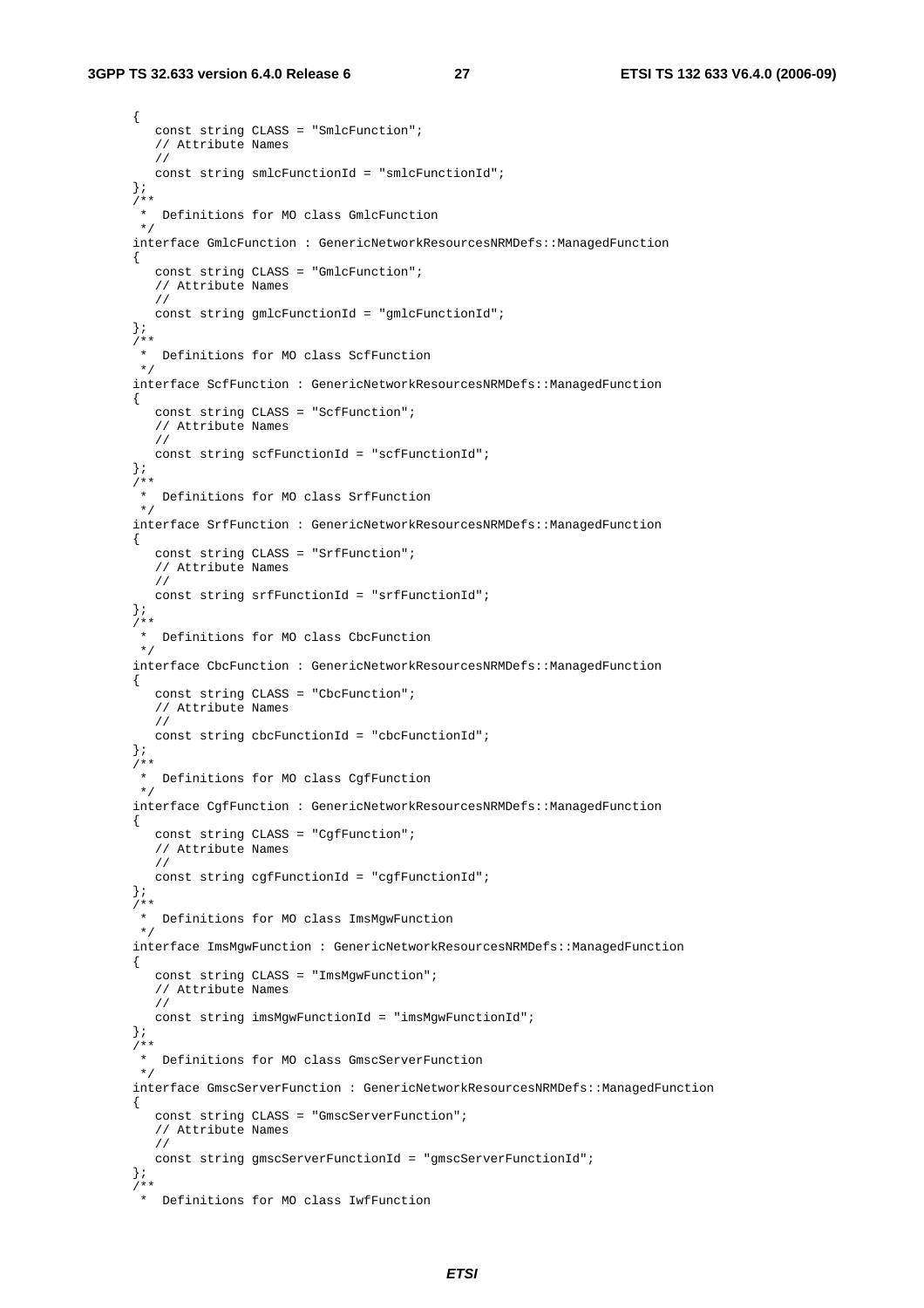#### **3GPP TS 32.633 version 6.4.0 Release 6 28 ETSI TS 132 633 V6.4.0 (2006-09)**

```
 */ 
 interface IwfFunction : GenericNetworkResourcesNRMDefs::ManagedFunction 
 { 
    const string CLASS = "IwfFunction"; 
    // Attribute Names 
    // 
   const string iwfFunctionId = "iwfFunctionId"; 
 }; 
7** * Definitions for MO class MnpSrfFunction 
 */ 
interface MnpSrfFunction : GenericNetworkResourcesNRMDefs: ManagedFunction
 { 
    const string CLASS = "MnpSrfFunction"; 
    // Attribute Names 
    // 
   const string mnpSrfFunctionId = "mnpSrfFunctionId"; 
 }; 
 /** 
 * Definitions for MO class NpdbFunction 
  */ 
 interface NpdbFunction : GenericNetworkResourcesNRMDefs::ManagedFunction 
 { 
    const string CLASS = "NpdbFunction"; 
    // Attribute Names 
    // 
   const string npdbFunctionId = "npdbFunctionId"; 
 }; 
 /** 
  * Definitions for MO class SgwFunction 
  */ 
 interface SgwFunction : GenericNetworkResourcesNRMDefs::ManagedFunction 
 { 
    const string CLASS = "SgwFunction"; 
    // Attribute Names 
    // 
   const string sgwFunctionId = "sgwFunctionId"; 
 }; 
 /** 
  * Definitions for MO class SsfFunction 
  */ 
 interface SsfFunction : GenericNetworkResourcesNRMDefs::ManagedFunction 
 { 
    const string CLASS = "SsfFunction"; 
   // Attribute Names 
   // 
    const string ssfFunctionId = "ssfFunctionId"; 
 }; 
 /** 
  * Definitions for MO class ScscfFunction 
  */ 
 interface ScscfFunction : GenericNetworkResourcesNRMDefs::ManagedFunction 
 { 
    const string CLASS = "ScscfFunction"; 
   // Attribute Names 
   // 
    const string scscfFunctionId = "scscfFunctionId"; 
 }; 
 /** 
  * Definitions for MO class PcscfFunction 
 */ 
 interface PcscfFunction : GenericNetworkResourcesNRMDefs::ManagedFunction 
 { 
    const string CLASS = "PcscfFunction"; 
   // Attribute Names 
    // 
    const string pcscfFunctionId = "pcscfFunctionId"; 
 }; 
 /** 
  * Definitions for MO class IcscfFunction 
 */ 
 interface IcscfFunction : GenericNetworkResourcesNRMDefs::ManagedFunction 
 { 
    const string CLASS = "IcscfFunction"; 
    // Attribute Names 
    // 
    const string icscfFunctionId = "icscfFunctionId"; 
 };
```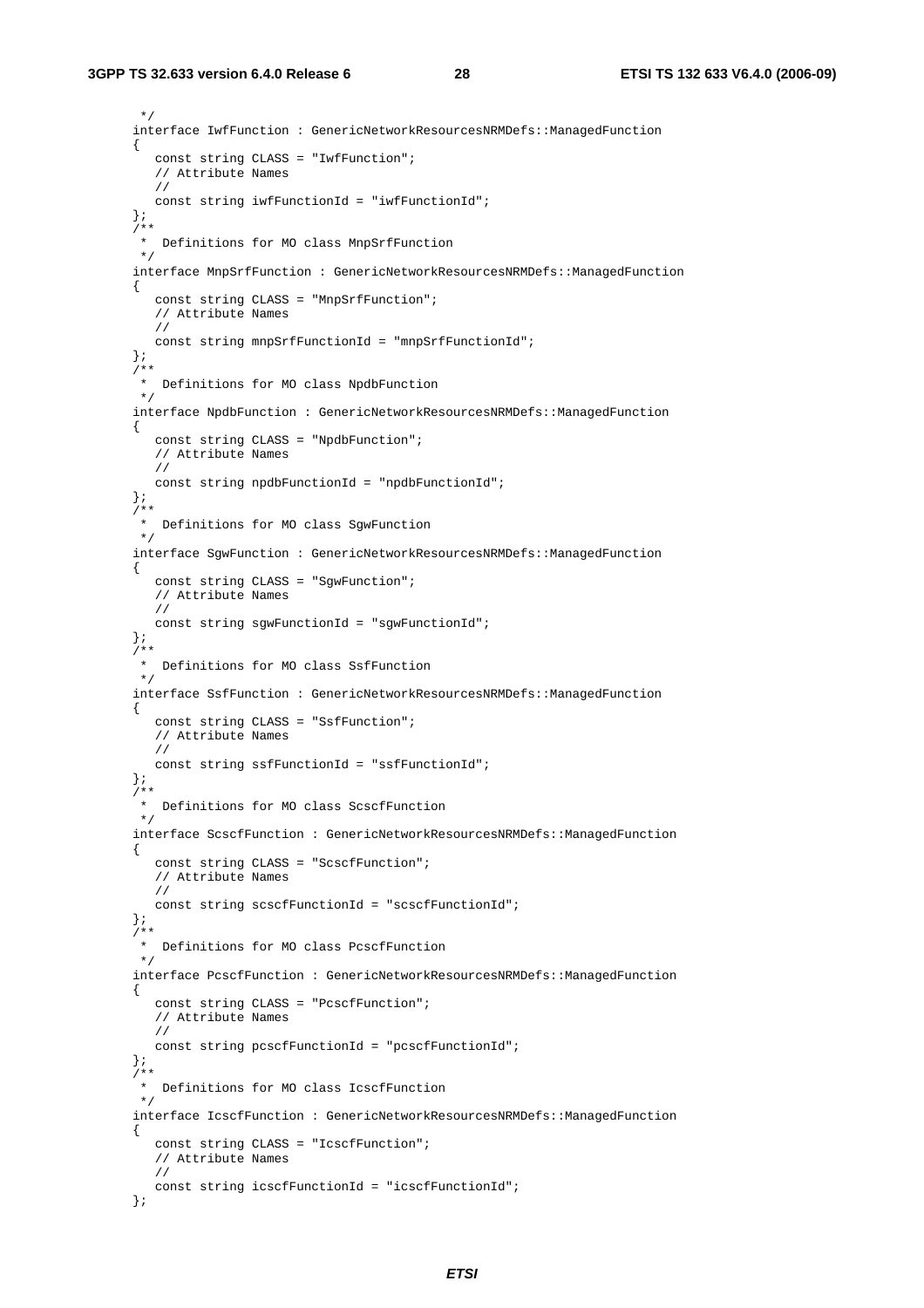```
 /** 
        * Definitions for MO class SlfFunction 
        */ 
       interface SlfFunction : GenericNetworkResourcesNRMDefs::ManagedFunction 
       { 
          const string CLASS = "SlfFunction"; 
          // Attribute Names 
         // 
          const string slfFunctionId = "slfFunctionId"; 
       }; 
       /** 
        * Definitions for MO class BgcfFunction 
        */ 
       interface BgcfFunction : GenericNetworkResourcesNRMDefs::ManagedFunction 
       { 
          const string CLASS = "BgcfFunction"; 
          // Attribute Names 
          // 
          const string bgcfFunctionId = "bgcfFunctionId"; 
       }; 
       /** 
        * Definitions for MO class MrfcFunction 
        */ 
      interface MrfcFunction : GenericNetworkResourcesNRMDefs: ManagedFunction
       { 
          const string CLASS = "MrfcFunction"; 
          // Attribute Names 
          // 
          const string mrfcFunctionId = "mrfcFunctionId"; 
       }; 
      7** * Definitions for MO class MrfpFunction 
        */ 
       interface MrfpFunction : GenericNetworkResourcesNRMDefs::ManagedFunction 
       { 
          const string CLASS = "MrfpFunction"; 
          // Attribute Names 
          // 
          const string mrfpFunctionId = "mrfpFunctionId"; 
       }; 
       /** 
        * Definitions for MO class AsFunction 
        */ 
       interface AsFunction : GenericNetworkResourcesNRMDefs::ManagedFunction 
       { 
          const string CLASS = "AsFunction"; 
          // Attribute Names 
          // 
          const string asFunctionId = "asFunctionId"; 
       }; 
      7** * Definitions for MO class MgcFunction 
        */ 
       interface MgcFunction : GenericNetworkResourcesNRMDefs::ManagedFunction 
       { 
          const string CLASS = "MgcFunction"; 
          // Attribute Names 
          // 
          const string mgcFunctionId = "mgcFunctionId"; 
       }; 
       /** 
        * Definitions for MO class BsFunction 
        */ 
       interface BsFunction : GenericNetworkResourcesNRMDefs::ManagedFunction 
       { 
          const string CLASS = "BsFunction"; 
          // Attribute Names 
          // 
          const string bsFunctionId = "bsFunctionId"; 
       }; 
       /** 
        * Definitions for MO class IucsLink 
        */ 
       interface IucsLink : GenericNetworkResourcesNRMDefs::ManagedFunction 
       { 
          const string CLASS = "IucsLink"; 
          // Attribute Names 
          //
```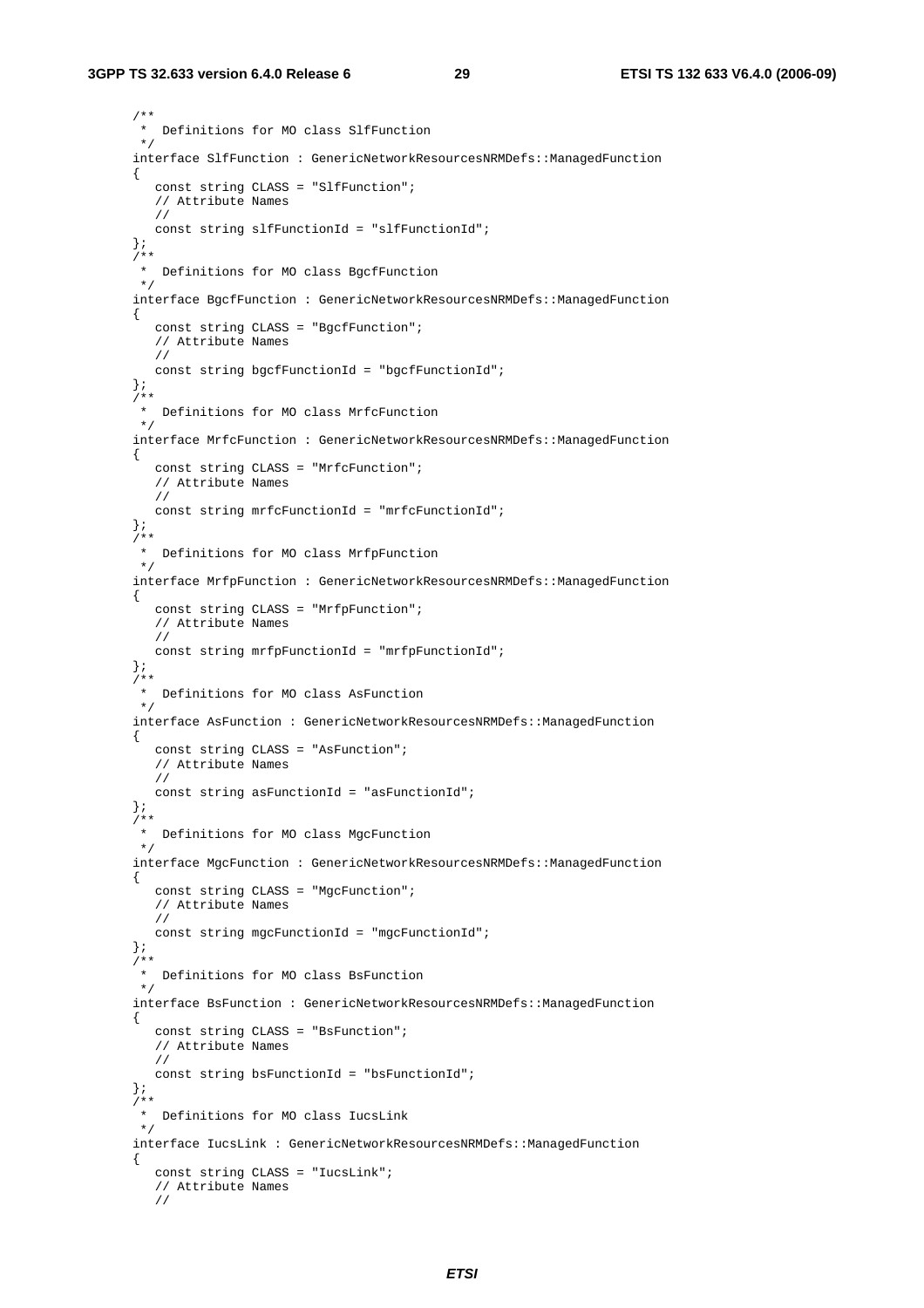```
 const string iucsLinkId = "iucsLinkId"; 
          const string connectedRnc = "connectedRnc"; 
         const string connectedBss = "connectedBss";
       }; 
       /** 
        * Definitions for MO class IupsLink 
        */ 
       interface IupsLink : GenericNetworkResourcesNRMDefs::ManagedFunction 
       { 
          const string CLASS = "IupsLink"; 
          // Attribute Names 
          // 
          const string iupsLinkId = "iupsLinkId"; 
          const string connectedRnc = "connectedRnc"; 
          const string connectedBss = "connectedBss"; 
       }; 
       /** 
        * Definitions for MO class IubcLink 
        */ 
      interface IubcLink : GenericNetworkResourcesNRMDefs: : ManagedFunction
       { 
          const string CLASS = "IubcLink"; 
          // Attribute Names 
          // 
          const string iubcLinkId = "iubcLinkId"; 
          const string connectedRnc = "connectedRnc"; 
       }; 
       /** 
        * Definitions for MO class ALink 
        */ 
       interface ALink : GenericNetworkResourcesNRMDefs::ManagedFunction 
       { 
          const string CLASS = "ALink"; 
          // Attribute Names 
          // 
          const string aLinkId = "aLinkId"; 
          const string connectedBss = "connectedBss"; 
       }; 
       /** 
        * Definitions for MO class GbLink 
        */ 
       interface GbLink : GenericNetworkResourcesNRMDefs::ManagedFunction 
       { 
          const string CLASS = "GbLink"; 
          // Attribute Names 
          // 
          const string gbLinkId = "gbLinkId"; 
          const string connectedBss = "connectedBss"; 
       }; 
       /** 
        * Definitions for MO class CsMgwFunction 
        */ 
       interface CsMgwFunction : GenericNetworkResourcesNRMDefs::ManagedFunction 
       { 
          const string CLASS = "CsMgwFunction"; 
          // Attribute Names 
          // 
          const string csMgwFunctionId = "csMgwFunctionId"; 
          const string csMgwFunctionMscServerFunction = "csMgwFunctionMscServerFunction"; 
          const string csMgwFunctionIucsLink = "csMgwFunctionIucsLink"; 
          const string csMgwFunctionALink = "csMgwFunctionALink"; 
       }; 
      /** 
        * Definitions for MO class Link_As_Auc 
        */ 
       interface Link_As_Auc : GenericNetworkResourcesNRMDefs::Link 
       { 
          const string CLASS = "Link_As_Auc"; 
          // All Attributes inherited from Link 
       }; 
      /** 
        Definitions for MO class Link_As_Hlr
        */ 
       interface Link_As_Hlr : GenericNetworkResourcesNRMDefs::Link 
\{ const string CLASS = "Link_As_Hlr"; 
          // All Attributes inherited from Link
```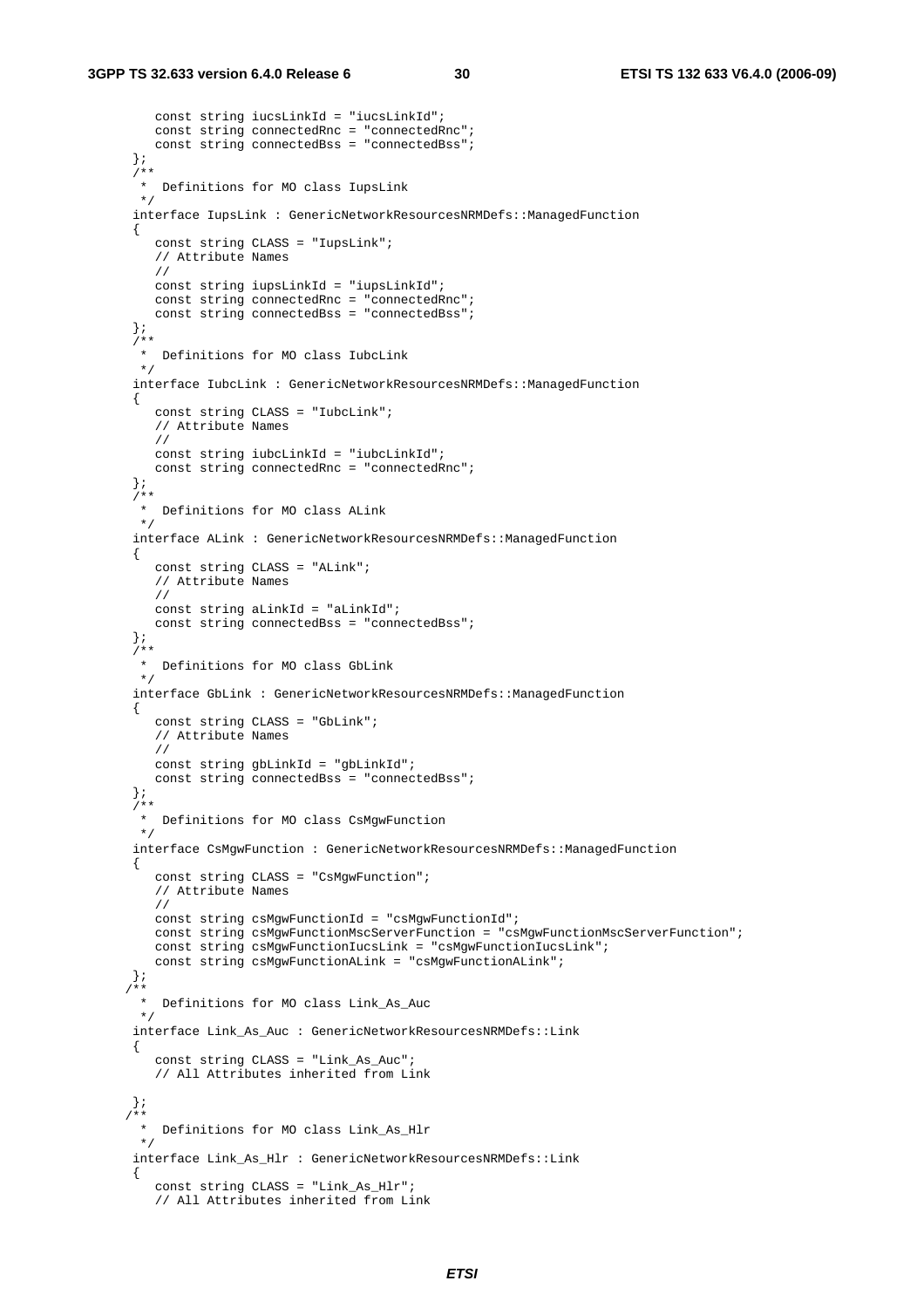}; /\*\* \* Definitions for MO class Link\_As\_Scscf  $\star$  interface Link\_As\_Scscf : GenericNetworkResourcesNRMDefs::Link { const string CLASS = "Link\_As\_Scscf"; // All Attributes inherited from Link }; ,<br>\* \* \* Definitions for MO class Link\_As\_Slf \*/ interface Link\_As\_Slf : GenericNetworkResourcesNRMDefs::Link { const string CLASS = "Link\_As\_Slf"; // All Attributes inherited from Link };  $7**$  \* Definitions for MO class Link\_Bgcf\_Bgcf \*/ interface Link\_Bgcf\_Bgcf : GenericNetworkResourcesNRMDefs::Link { const string CLASS = "Link\_Bgcf\_Bgcf"; // All Attributes inherited from Link }; /\*\* \* Definitions for MO class Link\_Bgcf\_ImsMgw \*/ interface Link\_Bgcf\_ImsMgw : GenericNetworkResourcesNRMDefs::Link { const string CLASS = "Link\_Bgcf\_ImsMgw"; // All Attributes inherited from Link  $\}$  ; /\*\* \* Definitions for MO class Link\_Bgcf\_Scscf  $\star$  interface Link\_Bgcf\_Scscf : GenericNetworkResourcesNRMDefs::Link { const string CLASS = "Link\_Bgcf\_Scscf"; // All Attributes inherited from Link }; /\*\* \* Definitions for MO class Link\_Hlr\_Scscf \*/ interface Link\_Hlr\_Scscf : GenericNetworkResourcesNRMDefs::Link { const string CLASS = "Link\_Hlr\_Scscf"; // All Attributes inherited from Link };  $4 *$  \* Definitions for MO class Link\_Icscf\_Slf \*/ interface Link\_Icscf\_Slf : GenericNetworkResourcesNRMDefs::Link { const string CLASS = "Link\_Icscf\_Slf"; // All Attributes inherited from Link }; /\*\* \* Definitions for MO class Link\_ImsMgw\_Mgcf \*/ interface Link\_ImsMgw\_Mgcf : GenericNetworkResourcesNRMDefs::Link { const string CLASS = "Link\_ImsMgw\_Mgcf"; // All Attributes inherited from Link }; /\*\* \* Definitions for MO class Link\_ImsMgw\_Scscf \*/ interface Link\_ImsMgw\_Scscf : GenericNetworkResourcesNRMDefs::Link { const string CLASS = "Link\_ImsMgw\_Scscf"; // All Attributes inherited from Link };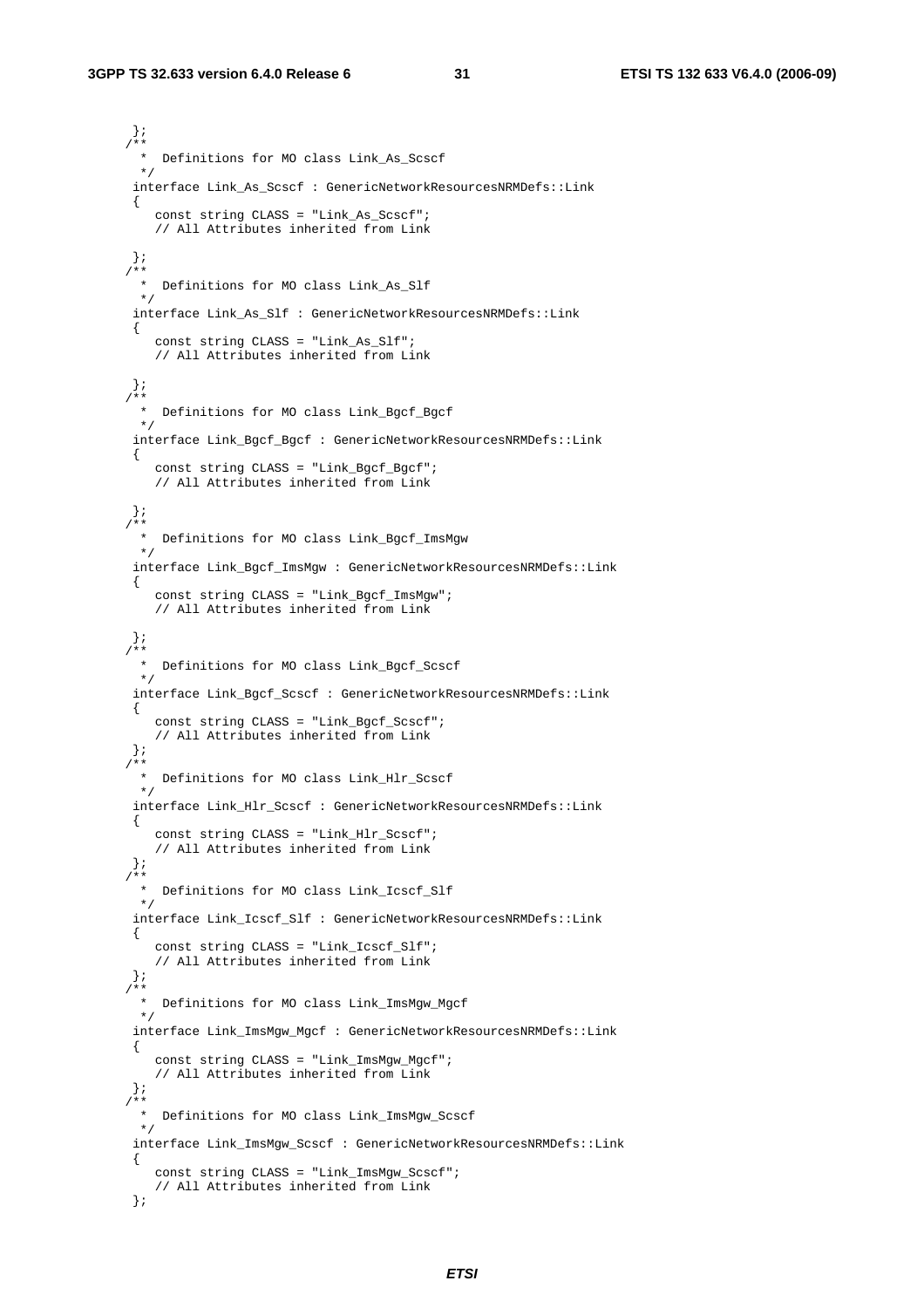#### **3GPP TS 32.633 version 6.4.0 Release 6 32 ETSI TS 132 633 V6.4.0 (2006-09)**

```
 /** 
  * Definitions for MO class Link_Mrfc_Mrfp 
  */ 
 interface Link_Mrfc_Mrfp : GenericNetworkResourcesNRMDefs::Link 
  { 
     const string CLASS = "Link_Mrfc_Mrfp"; 
    // All Attributes inherited from Link 
  }; 
 /** 
  * Definitions for MO class Link_Mrfc_Scscf 
  */ 
 interface Link_Mrfc_Scscf : GenericNetworkResourcesNRMDefs::Link 
  { 
     const string CLASS = "Link_Mrfc_Scscf"; 
    // All Attributes inherited from Link 
  }; 
 /** 
  * Definitions for MO class Link_Scscf_Slf 
  */ 
  interface Link_Scscf_Slf : GenericNetworkResourcesNRMDefs::Link 
  { 
     const string CLASS = "Link_Scscf_Slf"; 
    // All Attributes inherited from Link 
  }; 
 7** * Definitions for MO class CscfFunction 
  */ 
 interface CscfFunction : GenericNetworkResourcesNRMDefs: ManagedFunction
  { 
    const string CLASS = "CscfFunction"; 
    // Attribute Names 
    // 
    const string cscfFunctionId = "cscfFunctionId"; 
  }; 
 /** 
  * Definitions for MO class Link_Cscf_Cscf 
  */ 
 interface Link_Cscf_Cscf: GenericNetworkResourcesNRMDefs::Link 
  { 
     const string CLASS = "Link_Cscf_Cscf"; 
    // All Attributes inherited from Link 
  }; 
  /** 
  * Definitions for MO class Link_As_Cscf 
  */ 
  interface Link_As_Cscf: GenericNetworkResourcesNRMDefs::Link 
  { 
     const string CLASS = "Link_As_Cscf"; 
     // All Attributes inherited from Link 
  }; 
 /** 
   Definitions for MO class Link_Cscf_Mgcf
 \star /
  interface Link_Cscf_Mgcf: GenericNetworkResourcesNRMDefs::Link 
  { 
    const string CLASS = "Link_Cscf_Mgcf"; 
     // All Attributes inherited from Link 
  }; 
 /** 
   * Definitions for MO class Link_Cscf_Mrfc 
  */ 
  interface Link_Cscf_Mrfc: GenericNetworkResourcesNRMDefs::Link 
  { 
     const string CLASS = "Link_Cscf_Mrfc"; 
    // All Attributes inherited from Link 
  }; 
 /** 
   * Definitions for MO class Link_Cscf_Slf 
  */ 
  interface Link_Cscf_Slf: GenericNetworkResourcesNRMDefs::Link 
  { 
    const string CLASS = "Link_Cscf_Slf"; 
    // All Attributes inherited from Link 
  }; 
 /** 
  * Definitions for MO class Link_Bgcf_Cscf 
  */ 
 interface Link_Bgcf_Cscf: GenericNetworkResourcesNRMDefs::Link
```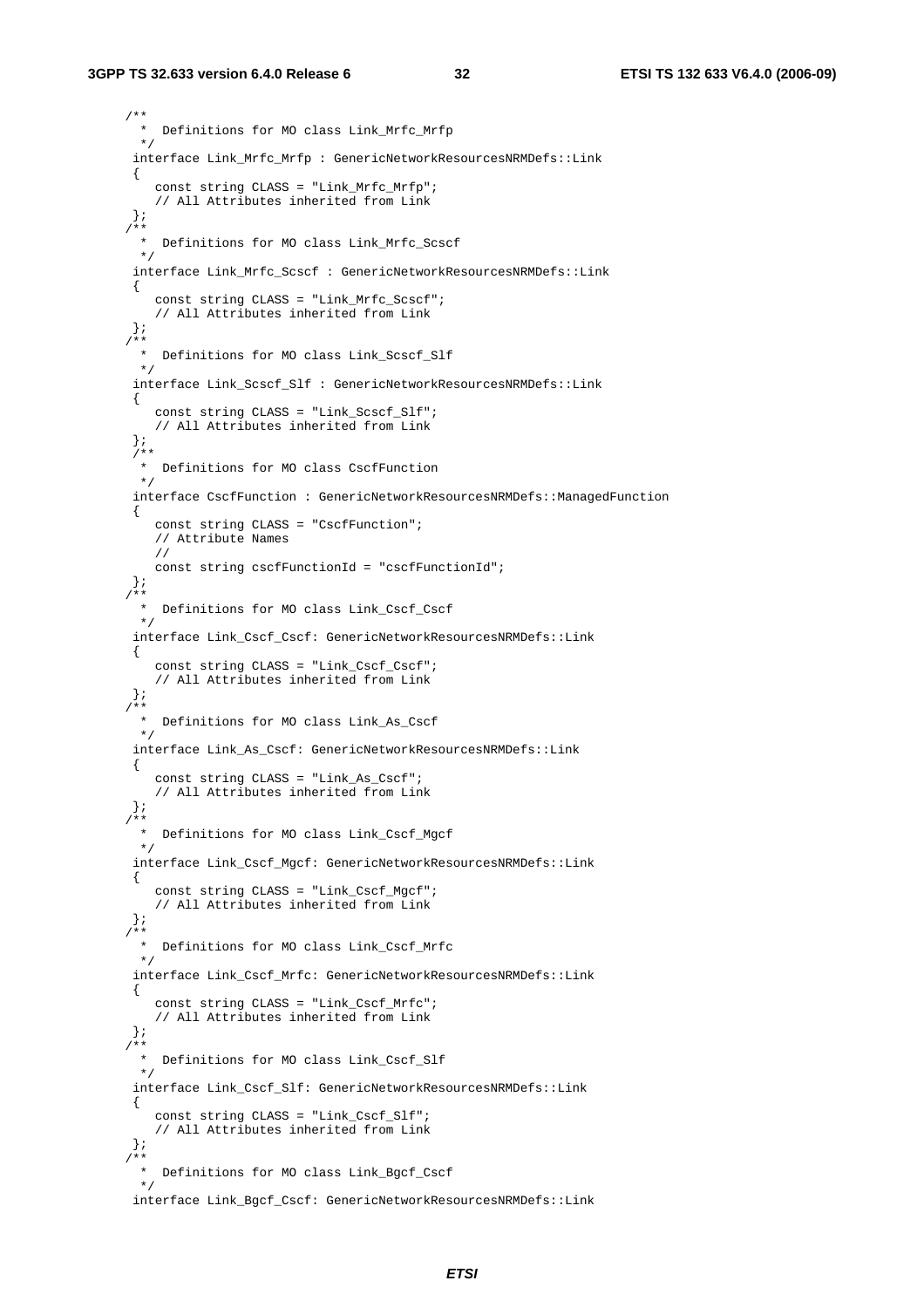};

```
 { 
         const string CLASS = "Link Bgcf Cscf";
          // All Attributes inherited from Link 
       }; 
      /** 
        * Definitions for MO class Link_Cscf_Hlr 
      \star /
      interface Link_Cscf_Hlr: GenericNetworkResourcesNRMDefs::Link 
       { 
         const string CLASS = "Link_Cscf_Hlr"; 
         // All Attributes inherited from Link 
 }; 
 /** 
        * Definitions for MO class Link_Cscf_Scscf 
       */ 
       interface Link_Cscf_Scscf: GenericNetworkResourcesNRMDefs::Link 
       { 
          const string CLASS = "Link_Cscf_Scscf"; 
         // All Attributes inherited from Link 
       }; 
     7** * Definitions for MO class Link_Cscf_Icscf 
       */ 
       interface Link_Cscf_Icscf: GenericNetworkResourcesNRMDefs::Link 
       { 
          const string CLASS = "Link_Cscf_Icscf"; 
         // All Attributes inherited from Link 
       }; 
     7** * Definitions for MO class Link_Cscf_Pcscf 
       */ 
       interface Link_Cscf_Pcscf: GenericNetworkResourcesNRMDefs::Link 
       { 
          const string CLASS = "Link_Cscf_Pcscf"; 
          // All Attributes inherited from Link 
       }; 
#endif // _CORENETWORKRESOURCESNRMDEFS_IDL_
```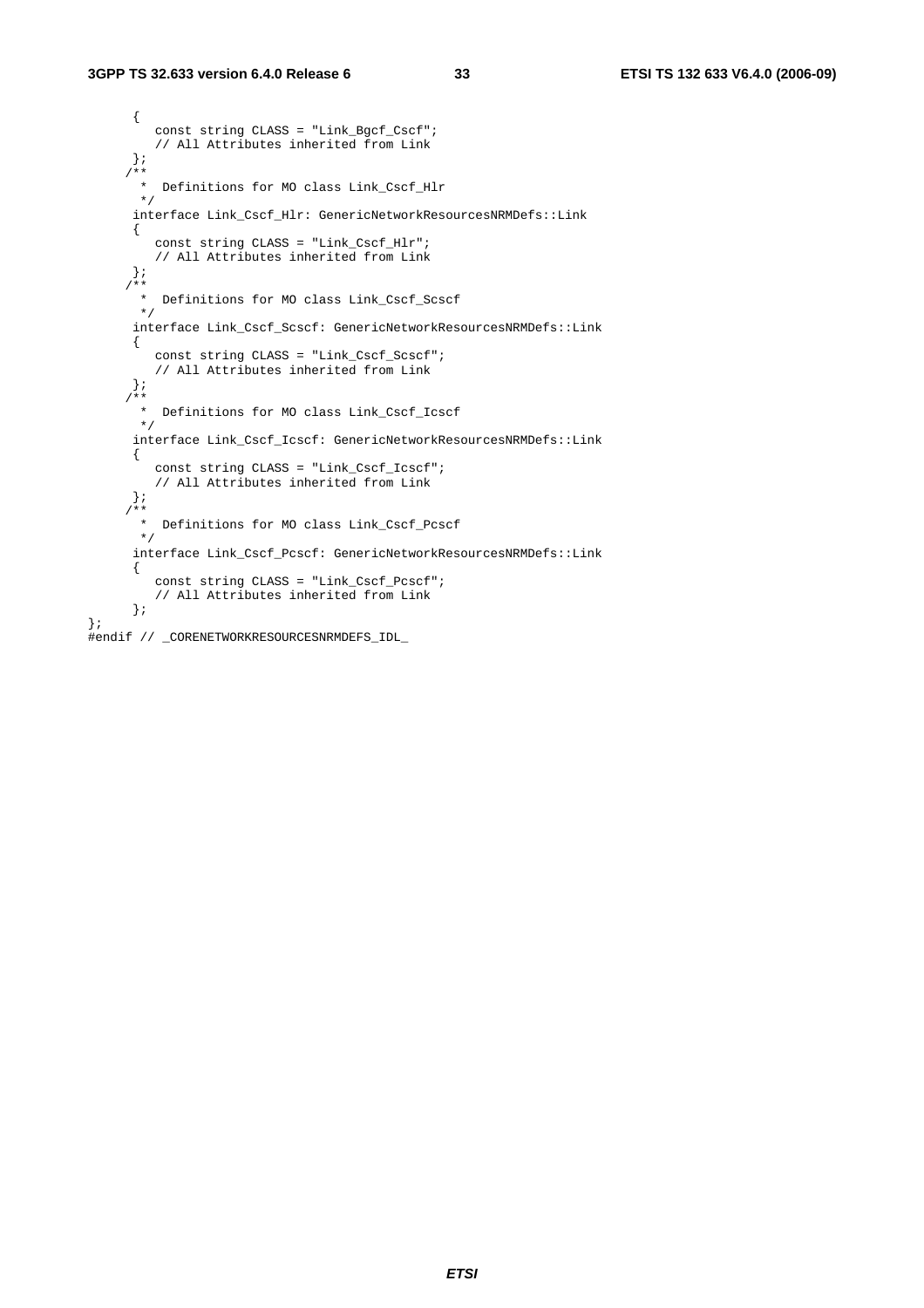# Annex B (informative): Change history

| <b>Change history</b> |  |                              |            |            |                                                                                                                              |    |         |                   |
|-----------------------|--|------------------------------|------------|------------|------------------------------------------------------------------------------------------------------------------------------|----|---------|-------------------|
| <b>Date</b>           |  | TSG # TSG Doc.               | <b>CR</b>  | <b>Rev</b> | <b>Subject/Comment</b>                                                                                                       |    | Cat Old | <b>New</b>        |
| Jun 2001              |  | SA 12 SP-010283              |            | --         | Approved at TSG SA #12 and placed under Change Control                                                                       | -- |         | 2.0.0 4.0.0       |
| Jun 2002              |  | SA 16 SP-020302              | $0001$ --  |            | Align with Rel-4 Network Architecture (23.002) by changing Roaming<br>Signalling Gateway (R-SGW) to Signalling Gateway (SGW) | F  |         | $4.0.0$ $ 4.1.0 $ |
| Sep 2002              |  | SA 17 SP-020489              | $0002$ --  |            | Upgrade to Rel-5 the CORBA SS for Core Network NRM (add Managed<br>Object Classes (MOCs)                                     | C  |         | 4.1.0 5.0.0       |
| Dec 2002              |  | SA 18 SP-020747              | $0003$ --  |            | Removal of faulty attribute uraList (alignment with Rel-5 32.632 Network<br>Resource Model)                                  | F. |         | $5.0.0$ 5.1.0     |
| Sep 2004              |  | SA 25 SP-040567              | $0004$ --  |            | Correction in Rules for NRM extensions - Align with 32.622 (Generic NRM<br>IS)                                               | IF |         | $5.1.0$ $5.2.0$   |
| Sep 2004              |  | SA 25 SP-040582              | $0005$ $-$ |            | Correction of modelling of Media GateWay (MGW)                                                                               | F  |         | $5.1.0$ $5.2.0$   |
|                       |  | Sep 2004   SA_25   SP-040581 | $0006$ $-$ |            | Add Inheritance in CORBA IDL                                                                                                 | В  |         | 5.2.060.01        |
| Dec 2004              |  | SA_26 SP-040809              | $0007$ --  |            | Add new IMS Entities                                                                                                         | B  |         | 6.0.061.1.0       |
|                       |  | Dec 2004   SA 26   SP-040809 | $0008$ --  |            | Add restart notification to GSN objects using "procedural Status" attribute -<br>Align with IS in 32.632                     | B  |         | 6.0.06.1.0        |
| Mar 2005              |  | SA 27 SP-050047              | $0011$ --  |            | Align with 32.632, regarding the IS template and UML repertoire                                                              | F  |         | $6.1.0$ 6.2.0     |
| Mar 2005              |  | SA_27 SP-050047              | $0012$ --  |            | Correct List of Long Attributes                                                                                              | Α  |         | $6.1.0$ 6.2.0     |
| Mar 2005              |  | SA_27 SP-050047              | $0013$ --  |            | Add IMS links to CN NRM CORBA SS                                                                                             | В  |         | 6.1.0 6.2.0       |
| Mar 2006              |  | SA 31 SP-060103              | $0014$ --  |            | Name correction of BgcfFunction - Align with 32.632 Information Service<br>(IS)                                              | F  |         | 6.2.0 6.3.0       |
|                       |  | Sep 2006   SA_33 SP-060611   | $0015$ --  |            | Add missing CscfFunction to CN NRM - Align with 32.632                                                                       | F  |         | 6.3.0 6.4.0       |
|                       |  |                              |            |            |                                                                                                                              |    |         |                   |
|                       |  |                              |            |            |                                                                                                                              |    |         |                   |